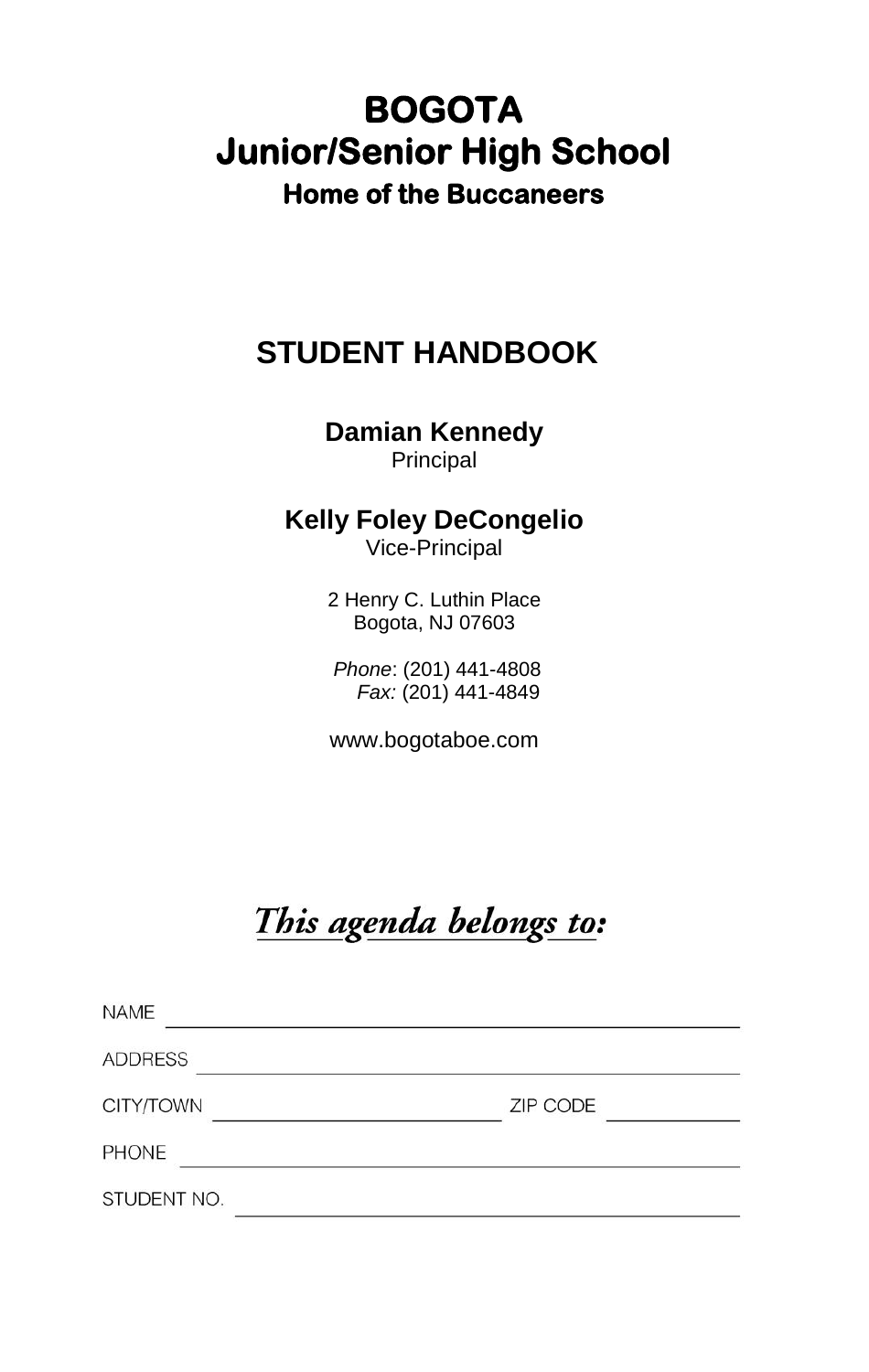### **BOGOTA PUBLIC SCHOOLS BOARD OF EDUCATION**

**Mr. Charles J. Severino**, *President* **Mr. Patrick H. McHale,** *Vice President*

**Mrs. Consuelo Carpenter**, *Trustee* **Ms. Jo-Ellen Granquist,** *Trustee* **Mrs. Lisa Kohles**, *Trustee* **Ms. Eileen Lewis**, *Trustee* **Ms. Amanda Montgomery**, *Trustee* **Mr. Jim Moore**, *Trustee* **Mrs. Kathy Van Buren**, *Trustee*

### **ADMINISTRATION**

**Dr. Letizia Pantoliano**, *Superintendent of Schools*

**Mr. Damian Kennedy**, *Principal* **Ms. Kelly Foley DeCongelio**, *Vice-Principal*

### **CURRICULAR DEPARTMENTS**

| <b>FINE, PERFORMING, AND</b><br><b>PRACTICAL ARTS / BUSINESS</b> | Mr. Barry McCann, Chairperson     |
|------------------------------------------------------------------|-----------------------------------|
| <b>LANGUAGE ARTS/LITERACY</b>                                    | Mr. Samuel Chiang, Chairperson    |
| <b>MATHEMATICS</b>                                               | Mrs. Joan Frey, Chairperson       |
| <b>PHYSICAL &amp; HEALTH EDUCATION</b>                           | Mrs. Shannon Raftery, Chairperson |
| <b>SCIENCE</b>                                                   | Mr. Steve Kordosky, Chairperson   |
| SOCIAL STUDIES/WORLD LANGUAGE Mr. Thomas Hughes, Chairperson     |                                   |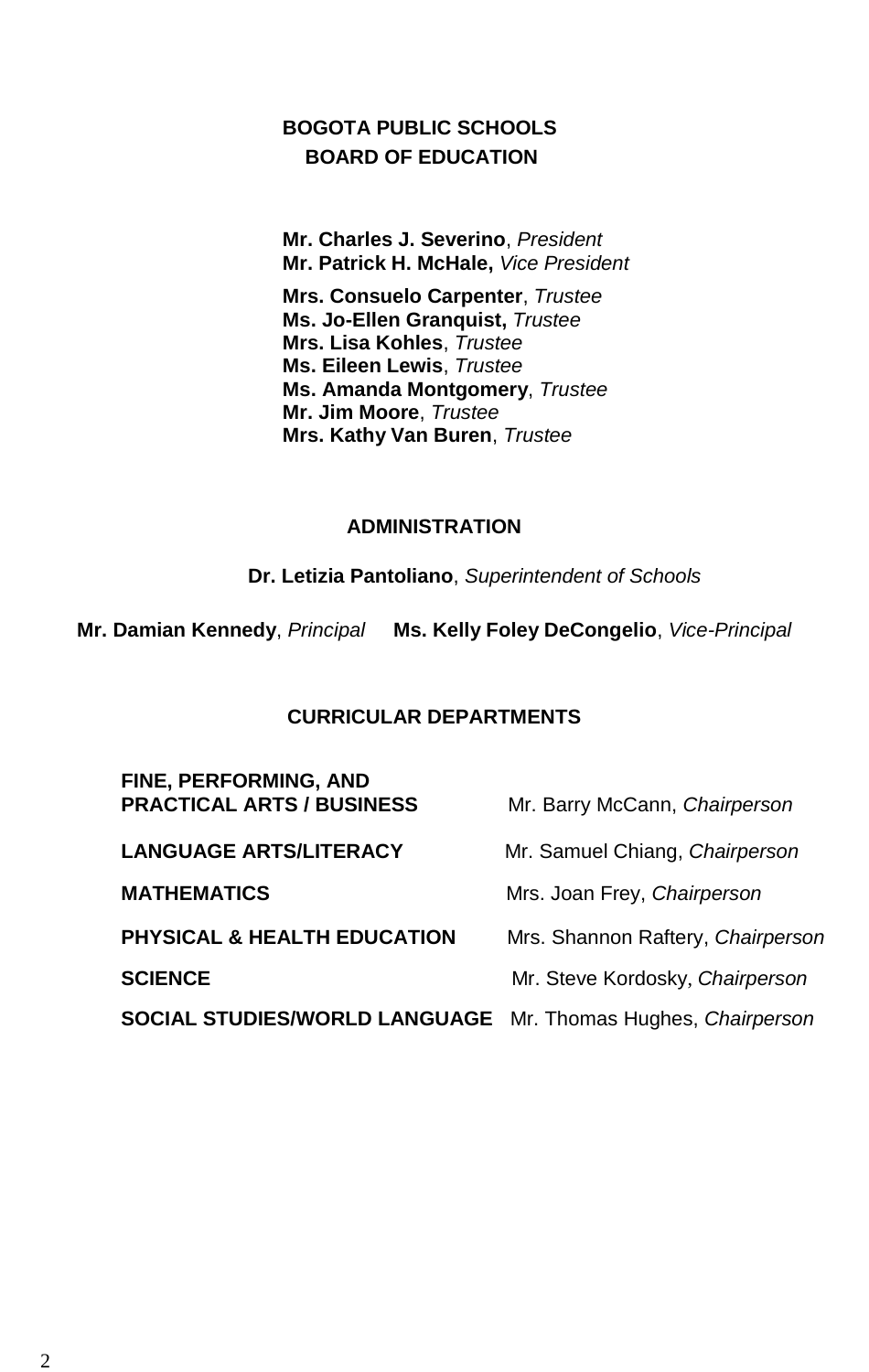### **WELCOME TO BOGOTA JUNIOR/SENIOR HIGH SCHOOL**

Every young person wonders what his/her future will be. Setting realistic goals and taking full advantage of the educational opportunities afforded you at Bogota High School will produce great rewards.

Now is the time to train yourself to be the kind of worthwhile citizen you would like to be. This means respect for the rights of others, a sense of responsibility to your family, your friends, your school and yourself.

You hold the key to your future. Set your expectations as high as possible. Communicate and share your experiences, and determine to be a productive member of our community.

### **BOGOTA HIGH SCHOOL PHILOSOPHY**

Our educational philosophy is based on the belief in one's ability to face the world with his/her own skills and to solve his/her problems through his/her own intelligence. We strive toward a school system that is fair to both the vocationally oriented as to the academically oriented, one which, meets the separate needs of each, fosters an empathy that is the deepest root of democracy. To think effectively, to communicate thought, to make relevant judgments, to discriminate among values ... these are the abilities we seek to develop in the young. Each of these is an indispensable co-existent function of a maturing mind.

### **STATEMENT OF OBJECTIVES**

- 1. To have each student appreciate the advantage of American citizenship under a democratic form of government and assist him/her to become, both immediately and in the future, the best type of citizen he/she can.
- 2. To stimulate the improvement of basic skills and health, as well as to further develop appreciation of aesthetic values.
- 3. To provide a wide range of subjects so as to adequately prepare all students, whether they plan to choose further education, an economic field, or home life.
- 4. To create in the pupil a desire for continual growth in leadership, personality, and character by helping him/her to attain mental, physical, moral, social, and emotional maturity.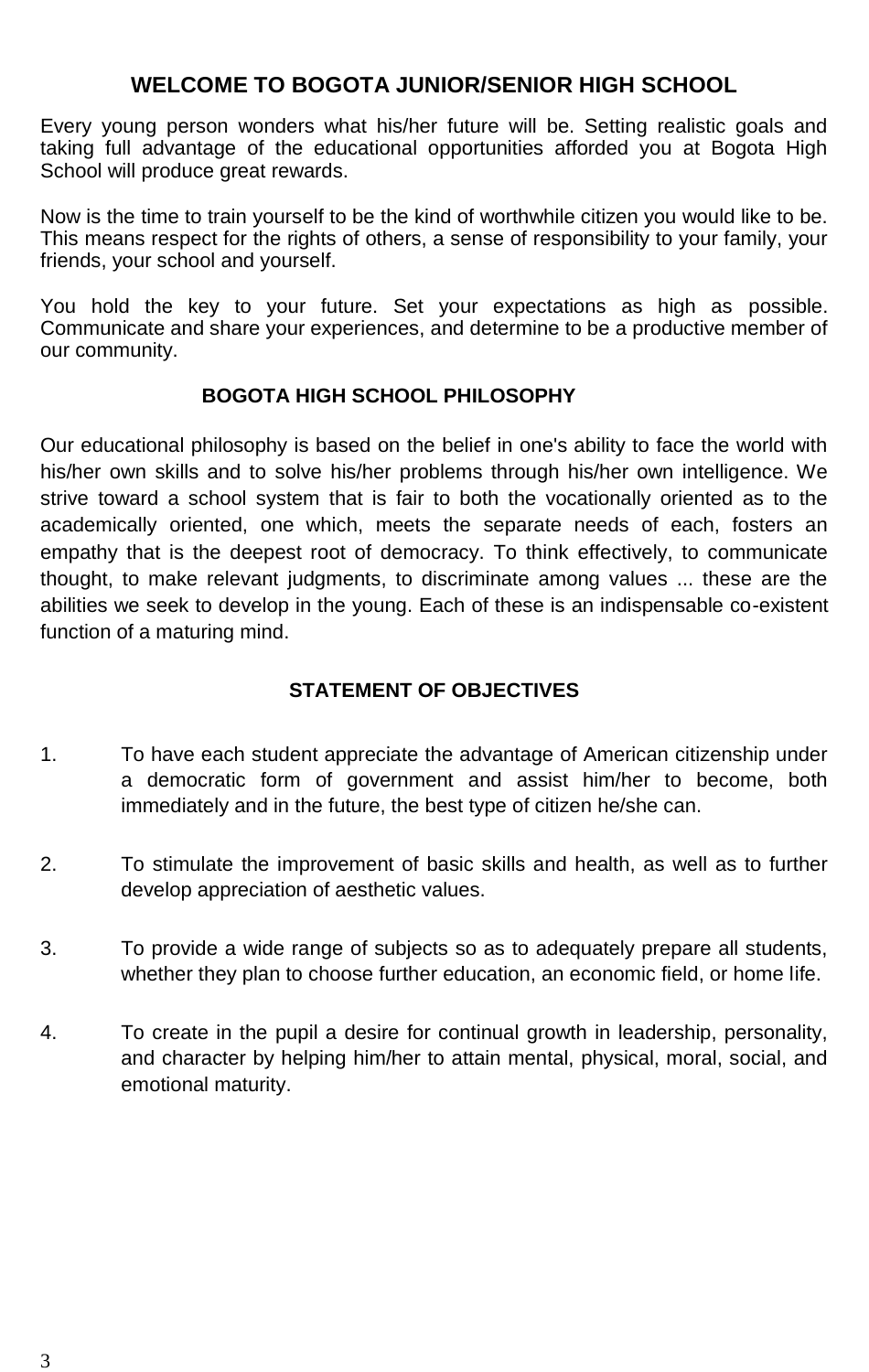### **TRADITIONS**

### **BOGOTA BUCS**

This handbook has been prepared for the students of Bogota Junior/Senior High School. The explanation of the organization of the school, the program, the activities, and some traditional rules and regulations should answer many questions for students. Members of the administration, faculty and student congress will be happy to answer any specific question.

#### **COLORS & SONG**

The colors of Bogota Jr./Sr. High School are purple and gold. Traditionally, students wear clothing or emblems with purple and gold on game days to the games. The Alma Mater is the official school song. It is sung at assemblies and at graduation. The words appear on the last page of this handbook.

### **PUBLICATIONS**

The school yearbook, *The Purple "B,"* is a pictorial presentation of the school year in review. Its major emphasis is on senior activities but it appeals to students of all grade levels.

*The Outlook* is the literary publication composed of 'short stories, poems, essays and artwork submitted by the students of Bogota High School.

The school newspaper, *The Klaxon* is published periodically during the year. It provides a current review of' curricular and extra-curricular activities. Applications for staff membership can be made and selection is on the basis of journalistic ability. addition, any student may contribute articles to the editor.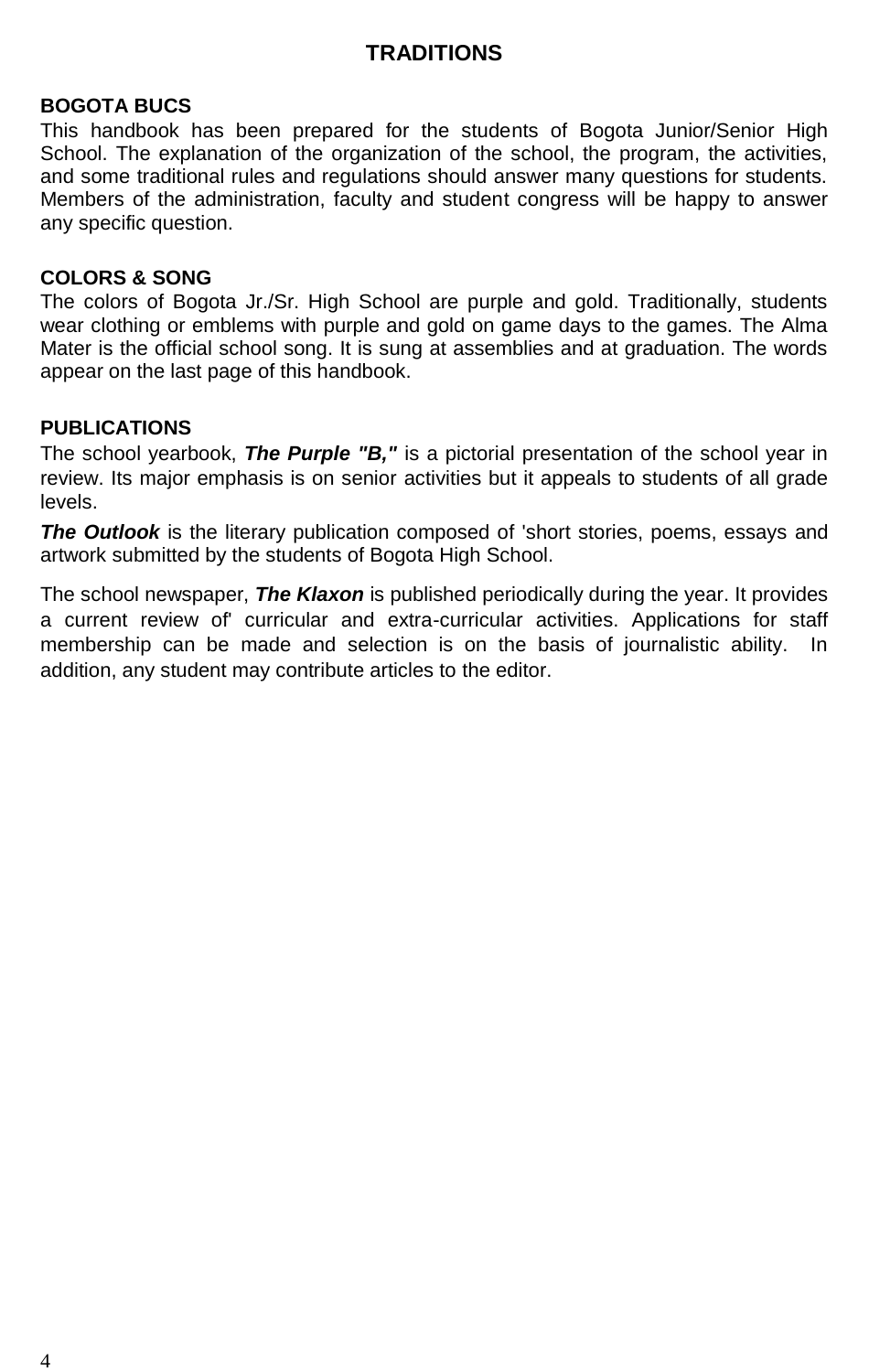### **THE STUDENT PROGRAM**

### **The Daily Time Schedule**

The schedule provides for a student to attend seven periods, plus homeroom and lunch, on the regular time schedule. On the activity time schedule each class is shortened to provide for seven shortened periods, lunch, and an additional period to be utilized for an activity, usually a school assembly or class meeting.

All students should clear halls and classrooms by 2:50 p.m. unless engaged in a supervised activity.

| <b>Regular Session</b>       | A.M. Assembly Schedule    |          | <b>Single Session</b> |
|------------------------------|---------------------------|----------|-----------------------|
| Period   8:15 - 8:59         | $8:15 - 8:52$<br>Period I | H/R      | $8:15 - 8:20$         |
| (5 min. H/R ends 9:04)       | $8:52 - 8:57$<br>H/R      | Period I | $8:20 - 8:50$         |
| Period $2 \quad 9:08 - 9:52$ | Activity 9:00-10:00       | Period 2 | $8:53 - 9:23$         |
| Period 3 9:56-10:40          | 10:03-10:40<br>Pd2        | Period 3 | $9:27 - 9:57$         |
| Period 4 10:44-11:28         | Pd3<br>10:43-11:20        | Period 4 | 10:00 -10:30          |
| Period 5 11:32-12:16         | Pd 4<br>11:23-12:00       |          | Period 5 10:33 -11:03 |
| Period 6 12:20- 1:04         | Pd 5<br>12:03-12:40       |          | Period 6 11:06 -11:36 |
| Period 7 1:08-1:52           | Pd 6<br>$12:43 - 1:20$    |          | Period 7 11:39 -12:09 |
| Period 8 1:56-2:40           | Pd 7<br>$1:23 - 2:00$     |          | Period 8 12:12 -12:42 |
|                              | Pd 8<br>$2:03 - 2:40$     |          |                       |

#### **Grades 7 & 8 periods 1-3 Regular Schedule**:

Period 1-2 8:15-9:30 H/R 8:59-9:04 Period 2-3 9:34-10:40

| <b>Extended H/R Schedule</b><br>P.M. Assembly Schedule |                                                      | <b>Delayed Opening</b>                             |
|--------------------------------------------------------|------------------------------------------------------|----------------------------------------------------|
| Period I<br>$8:15 - 8:57$<br>H/R<br>$8:57 - 9:17$      | Period   8:15 - 8:52<br>H/R<br>$8:52 - 8:57$         | H/R<br>9:50<br>$-9:55$<br>Pd1<br>$9:55 - 10:29$    |
| Period 2 9:21 - 10:03                                  | Pd 2<br>$9:00 - 9:37$                                | Pd 2<br>$10:32 - 11:06$                            |
| Period 3 10:07-10:49<br>Period 4 10:53-11:35           | $Pd3$ 9:40 - 10:17<br>Pd 4<br>$10:20 - 10:57$        | Pd 3<br>$11:09 - 11:43$<br>$11:46 - 12:20$<br>Pd 4 |
| Period 5 11:39-12:21                                   | Pd 5<br>$11:00 - 11:37$                              | Pd 5 12:23 - 12:57 Period 6                        |
| $12:25 - 1:07$<br>Pd 6<br>Period 7 1:11-1:53           | $11:40 - 12:17$<br>Pd 6<br>Pd 7<br>12:20<br>$-12:57$ | 1:00<br>$-1:34$<br>$1:37 - 2:11$ Period 8<br>Pd 7  |
| $1:57 - 2:40$<br>Pd 8                                  | Pd 8<br>1:00<br>$-1:37$                              | $2:14 - 2:48$                                      |
|                                                        | Activity 1:40 - 2:40                                 |                                                    |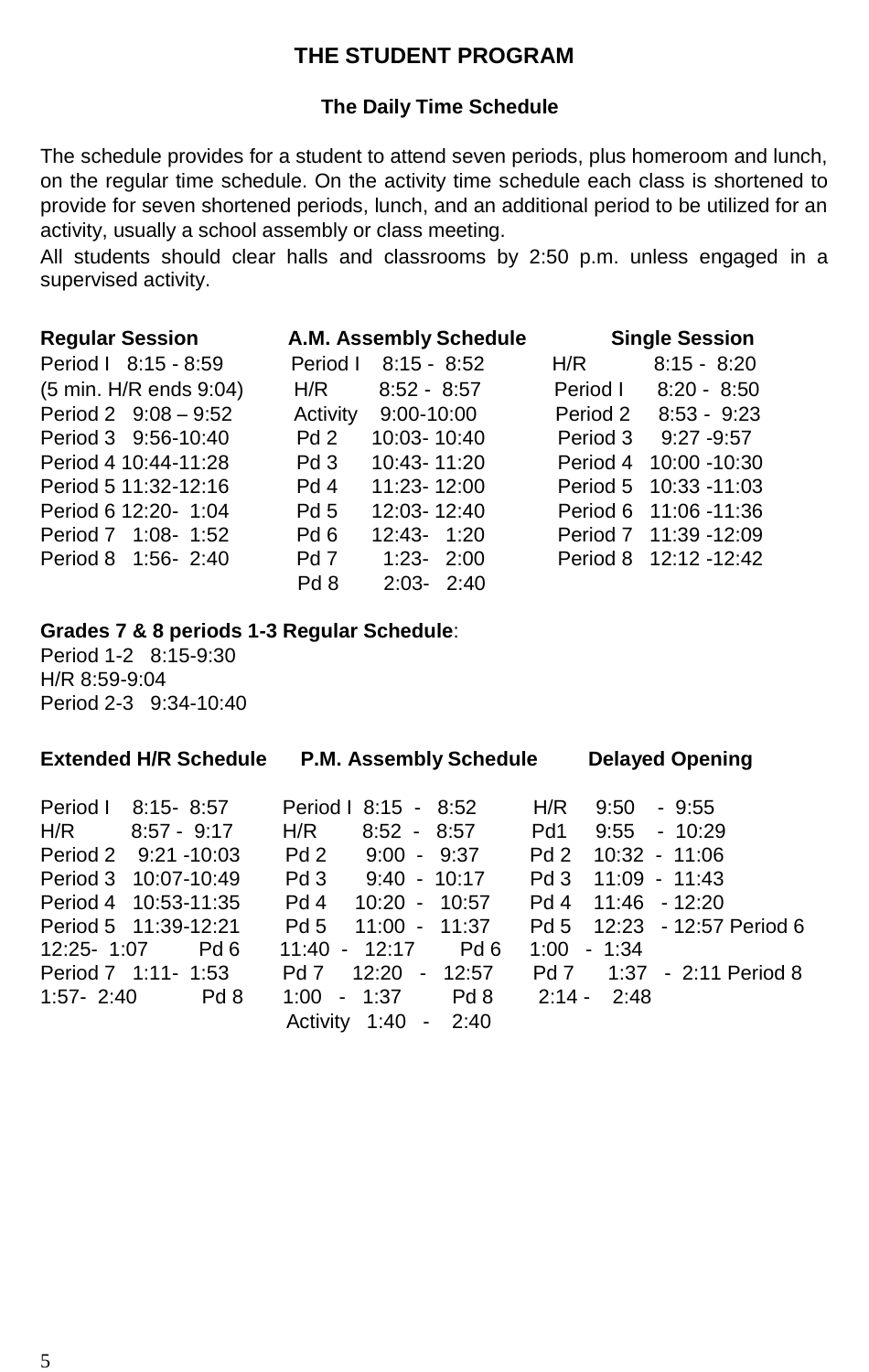### **STUDENT CONGRESS/CLASS OFFICERS**

The Student Congress/Class Officers is the body of elected representatives of the students and is responsible for all projects necessary for the general welfare of the student body except in those areas, which must be handled by the administration. It is comprised of elected homeroom representative and five elected officers; the President, Vice President, Secretary, Treasurer and the Assistant Secretary. The president not only presides at the Student Congress meetings, but also at meetings of the entire student body such as assembly programs. Elections are held each year in the middle of May for the positions of President, Vice President, Treasurer and Assistant Secretary. The Assistant Secretary moves up each year to the position of Secretary. To be eligible for Student Congress/Class officers, students must demonstrate a positive behavior and passing grades. Students who fail to maintain these standards may be removed from their position.

### **PREAMBLE AND CONSTITUTION OF THE STUDENT CONGRESS OF BOGOTA HIGH SCHOOL**

We, the students of Bogota High School, in order to foster, maintain, and support good school citizenship, to insure a spirit of cooperation among students and faculty, to coordinate the various authorized school activities, to establish and maintain a system of democratic student government, to maintain a forum for discussion of questions of interest to the Student Body, do ordain and establish this constitution for the Student Body of Bogota High School.

A full copy of the Constitution is available through the Student Congress or the Main **Office** 

### **STUDENT REGULATIONS**

#### **STUDENT CODE OF CONDUCT**

Bogota Junior/Senior High School's Policy seeks to ensure that all students are treated equitably. These standards of conduct apply to all students during school hours, before and after school while on school property, traveling to and from school, and at all school sponsored events. Furthermore, these standards of conduct apply off of school grounds when misconduct can be demonstrated to negatively impact the educational process or endanger the health, safety, welfare or morals of our school community.

Throughout this disciplinary policy it is of utmost importance that there be cooperation between the school and the home. Parents/Guardians MUST be kept informed of their child's conduct in school.

Of course, a student's age, maturational level, handicapping condition and intent are all to be considered when determining a level of severity. For classified students, there should be notification to the Child Study Team whenever there is a recommendation for an out of school suspension.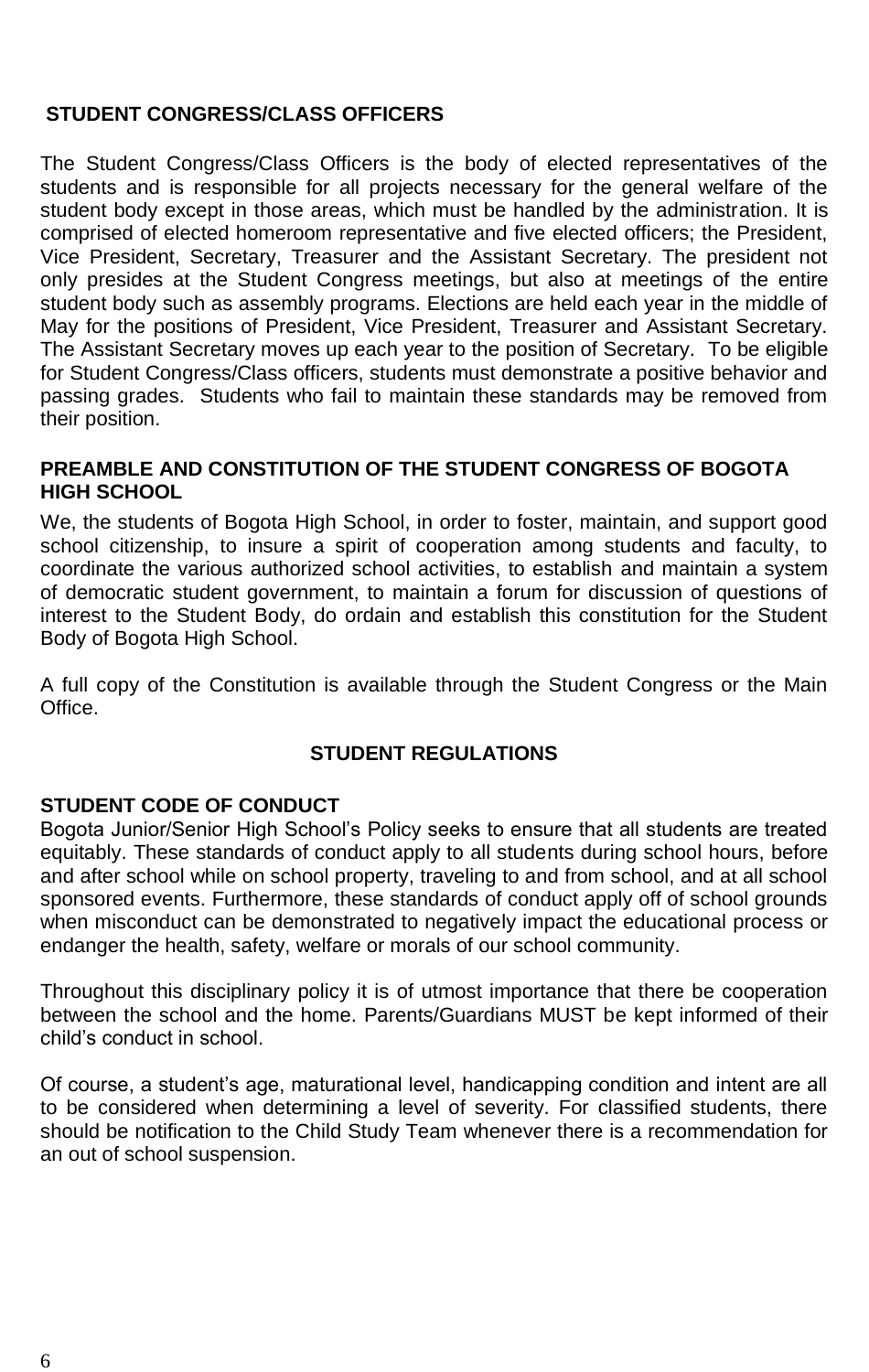### **DISCIPLINARY INFRACTION Range of Consequence**

|                                                                                                          | 1 to 3                 |
|----------------------------------------------------------------------------------------------------------|------------------------|
|                                                                                                          | 1 to $3$               |
|                                                                                                          | 1 to $3$               |
| (Insubordination, Willful Disobedience)                                                                  | 1 to 4                 |
| Using Profanity, Obscene Language, Obscene Gestures<br>Using Racial, Ethnic, National Origin, Religious, | 1 to 4                 |
| Gender or Sexual Orientation Slurs                                                                       | 1 to $4$               |
|                                                                                                          | $2$ to $3$<br>$2$ to 4 |
|                                                                                                          | $2$ to 4               |
|                                                                                                          | $2$ to 4               |
| Lying or Giving False Information, Forgery, etc.                                                         | $2$ to 4               |
| Scholastic Dishonesty - Cheating, Plagiarizing                                                           | $2$ to 4               |
|                                                                                                          | 2 to 4                 |
| Leaving Class or School Grounds without permission                                                       | 3 to 4                 |
|                                                                                                          | 3 to 4                 |
| Engaging in Sexual Harassment, Inappropriate Contact                                                     | 3 to 5                 |
|                                                                                                          | 3 to 5                 |
|                                                                                                          | 3 to 5                 |
| $\ldots \ldots \ldots$ .4 to 5<br>Engaging in Intimidation, Coercion or Extortion                        |                        |

Engaging in or causing behavior off the school premises that can be demonstrated to negatively impact the educational process or which presents a danger to the health, safety, morals, or welfare of the school community. A nexus (connection) between the act and the school must be demonstrated.

|                                                          | 4 to 6 |
|----------------------------------------------------------|--------|
| Falsely Activating a Fire Alarm, Bomb Threat,            |        |
|                                                          | 4 to 6 |
| Vandalism – Intentional Damage to Property belonging to  |        |
|                                                          | 4 to 6 |
|                                                          | 5      |
| Engaging in Behavior Which Creates a Substantial Risk of |        |
| or Results in Injury (e.g. arson, incitement to riot)    | 5 to 6 |
|                                                          | 5 to 6 |
|                                                          | 5 to 6 |
| Sale of OR Distribution of Alcohol or                    |        |
|                                                          | 5 to 6 |
| Use and/or possession of Alcohol or                      |        |
| Controlled Dangerous Substance                           | 5 to 6 |
|                                                          | 5 to 6 |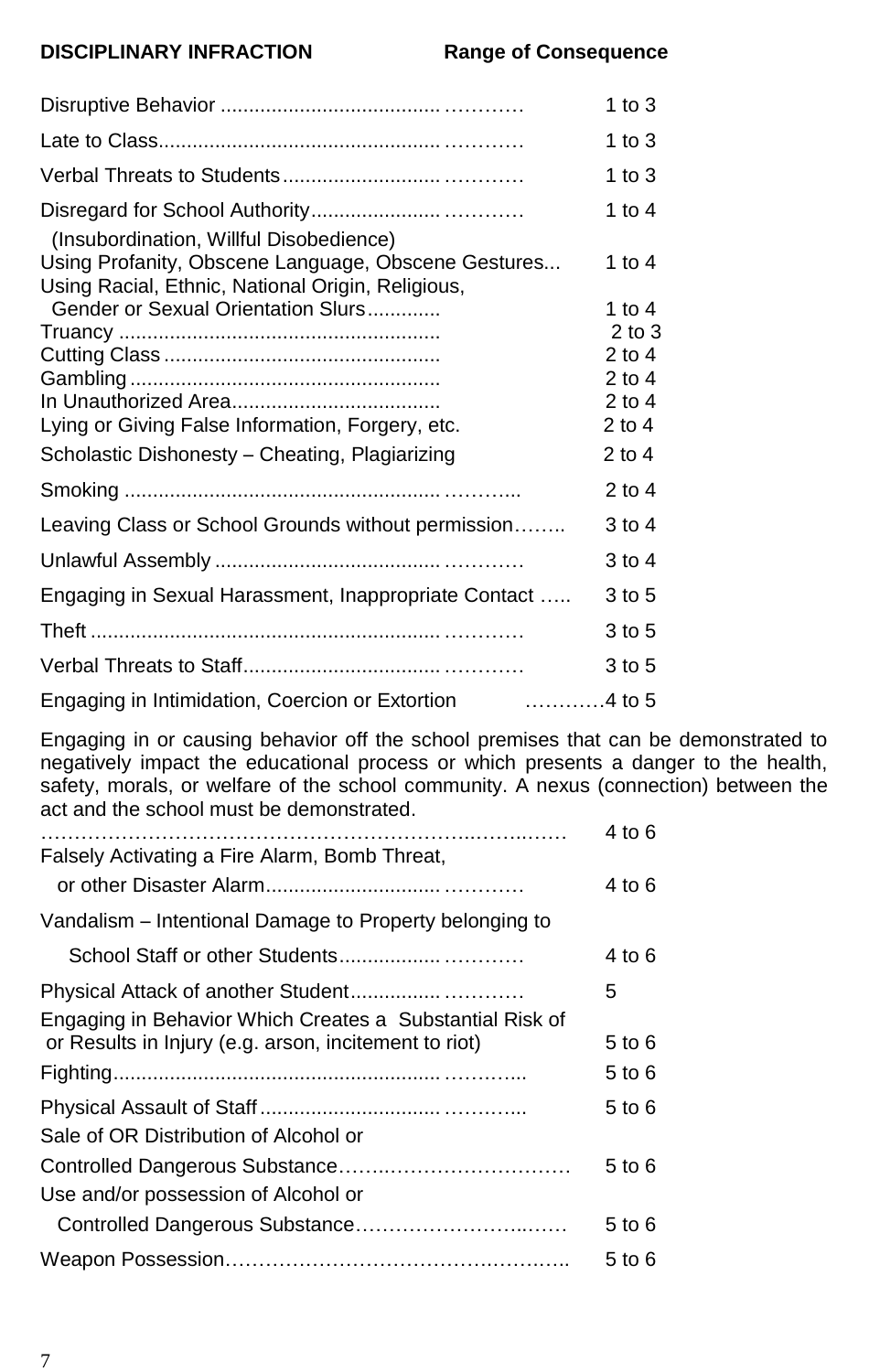### **INTERVENTION MEASURES AND CONSEQUENCES**

| Range          | <b>Minimum Consequence</b>                                                                                                                                                                                                  | <b>Maximum Consequence</b>                                                                                                                                                                                                        |  |
|----------------|-----------------------------------------------------------------------------------------------------------------------------------------------------------------------------------------------------------------------------|-----------------------------------------------------------------------------------------------------------------------------------------------------------------------------------------------------------------------------------|--|
| 1              | Student-Teacher conference                                                                                                                                                                                                  | Reprimand by teacher/dean<br>Parent Contact Detention up to two<br>$(2)$ days                                                                                                                                                     |  |
| $\overline{2}$ |                                                                                                                                                                                                                             |                                                                                                                                                                                                                                   |  |
|                | Reprimand by teacher<br>Home Contact<br>Detention up to two (2) days                                                                                                                                                        | Parent Conference with dean<br>Reprimand by dean, A/P<br>PM Suspension up to two (2) days<br>Alternative to Suspension                                                                                                            |  |
| 3              | <b>Parent Conference</b><br>Reprimand by A/P<br>PM susp. up to two (2) days<br>Alternative to Suspension                                                                                                                    | Saturday Suspension one (1) day<br>Individual counseling<br>Guidance Conf. - parent/student<br>Police Report filed                                                                                                                |  |
| 4              | Saturday susp. One (1) day<br>Individual Counseling<br>Guidance Conf.-parent/student<br>Police Report filed<br>Alternative to Suspension                                                                                    | Restitution<br>Possible Intervention by<br>School Psychologist<br>Withdrawal of Course Credit<br>Out of School Suspension (OSS)<br>up to three (3) days<br>Parent/Student/AP Conf.<br>Police Complaint filed<br>(when applicable) |  |
| 5              | Restitution<br>Possible Interv. By School<br>Psychologist<br>Withdrawal of Course Credit<br>OSS up to three (3) days<br>Parent/Student/AP Conf.<br>Police Complaint filed<br>(when applicable)<br>Alternative to Suspension | OSS up to ten (10) days<br>Parent/Student/AP Conf.                                                                                                                                                                                |  |
| 6              | OSS up to ten (10) days<br>Parent/Student/AP Conference<br>Alternative to Suspension                                                                                                                                        | OSS pending Bd of Ed hearing<br>(may result in continued suspension<br>or expulsion)                                                                                                                                              |  |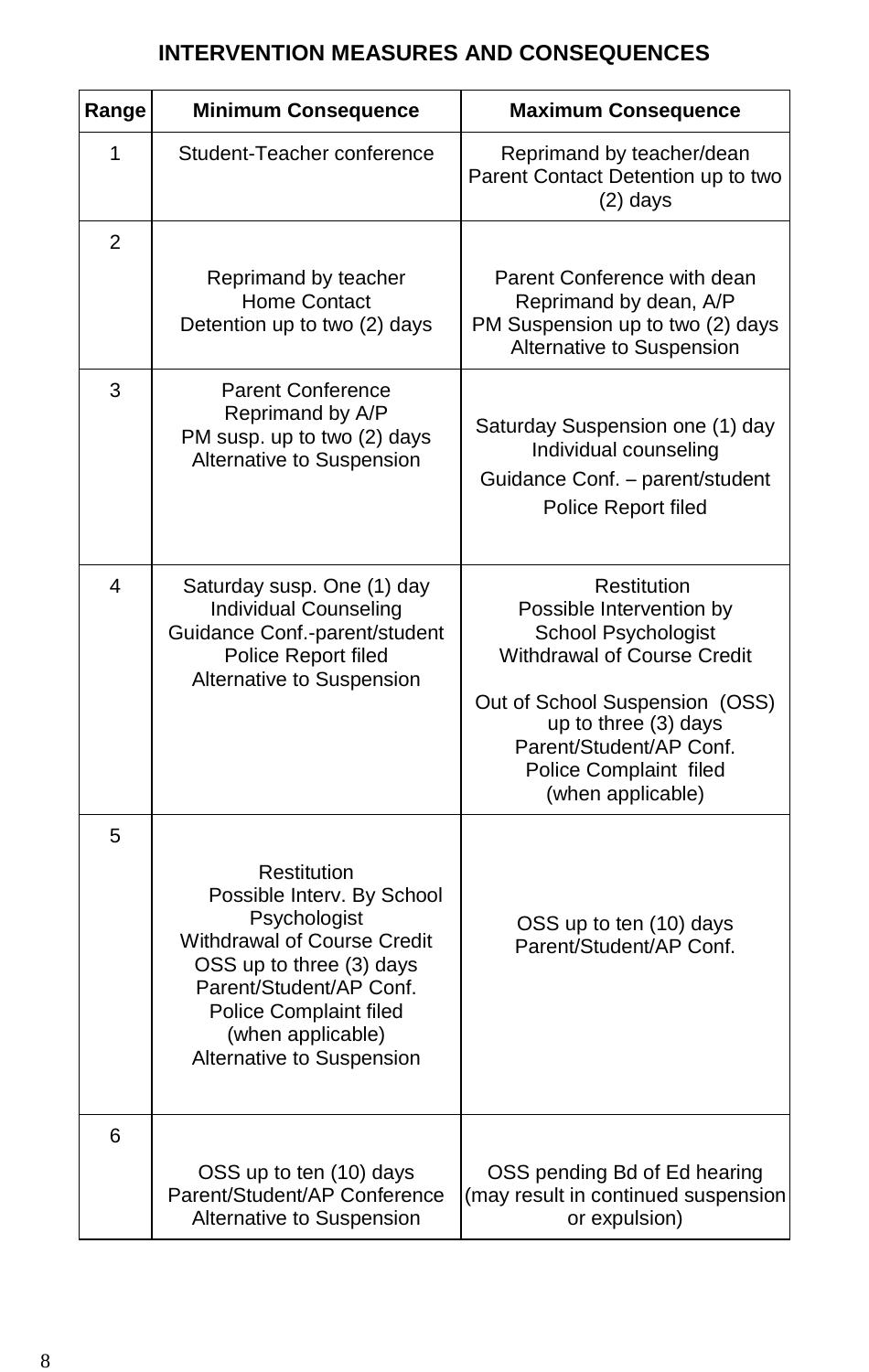### **HARASSMENT, INTIMIDATION, AND BULLYING**

The Board of Education prohibits acts of harassment, intimidation, or bullying of a pupil. A safe and civil environment in school is necessary for pupils to learn and achieve high academic standards. Harassment, intimidation, or bullying, like other disruptive or violent behaviors, is conduct that disrupts both a pupil's ability to learn and a school's ability to educate its pupils in a safe and disciplined environment. Since pupils learn by example, school administrators, faculty, staff and volunteers should be commended for demonstrating appropriate behavior, treating others with civility and respect, and refusing to tolerate harassment, intimidation, or bullying.

### **WEAPONS AND DANGEROUS INSTRUMENTS**

Dangerous weapons shall include switchblade knives, gravity knives, stilettos, straight razors, chains, blackjacks, brass knuckles, guns and any other instruments that are carried with the intent of doing physical harm to another person. Such other instruments will include baseball bats, clubs, scissors, other sharp instruments and the like. Weapons shall include, but are not limited to, imitation weapons such as toy guns, toy knives, etc.

In the event that a student shall bring to school a weapon or dangerous instrument, the school principal shall confiscate the instrument, and the incident shall be reported to the police and superintendent's office immediately.

In the event that a student shall threaten another person with a knife or any other weapon, the student shall be controlled, if possible, and the incident reported immediately to the school principal who shall report immediately to the police and the superintendent of schools. In the event that the school principal is not present, the person or persons designated by the principal to be in charge shall report the incident immediately to the police and superintendent.

### **SUBSTANCE ABUSE**

### **Board of Education Policy 5530, Board of Education Regulation R5530 -**

The Board recognizes that a pupil's abuse of harmful substances seriously impedes that pupil's education and threatens the welfare of the entire school community. The Board is committed to the prevention of substance abuse and the rehabilitation of substance abusers by educational means, but will take necessary and appropriate steps to protect the school community from harm and from exposure to harmful substances.

Substance shall mean: alcoholic beverages, illegal drugs and/or controlled dangerous substances as defined by NJSA 24:21-2, anabolic steroids, or any chemical or chemical compound that releases vapors or fumes causing a condition of intoxication, inebriation, excitement, stupefaction, or dulling of the brain or nervous system, including, but not limited to, glue containing a solvent having the property of releasing toxic vapors or fumes as defined in NJSA 2A:170-25.9, or over-the-counter prescription medications that are improperly used to cause intoxication, inebriation, excitement, stupefaction, or dulling of the brain or nervous system.

Substance abuse means the consumption or use of any substance for purposes other than for the treatment of sickness or injury as prescribed or administered by a person duly authorized by law to treat sick and injured human beings.

The Board prohibits the use, possession, and/or distribution of a substance by pupils, staff, or others on school property, at any event away from the school premises that is sponsored by the Board, and on any transportation vehicle provided by the Board.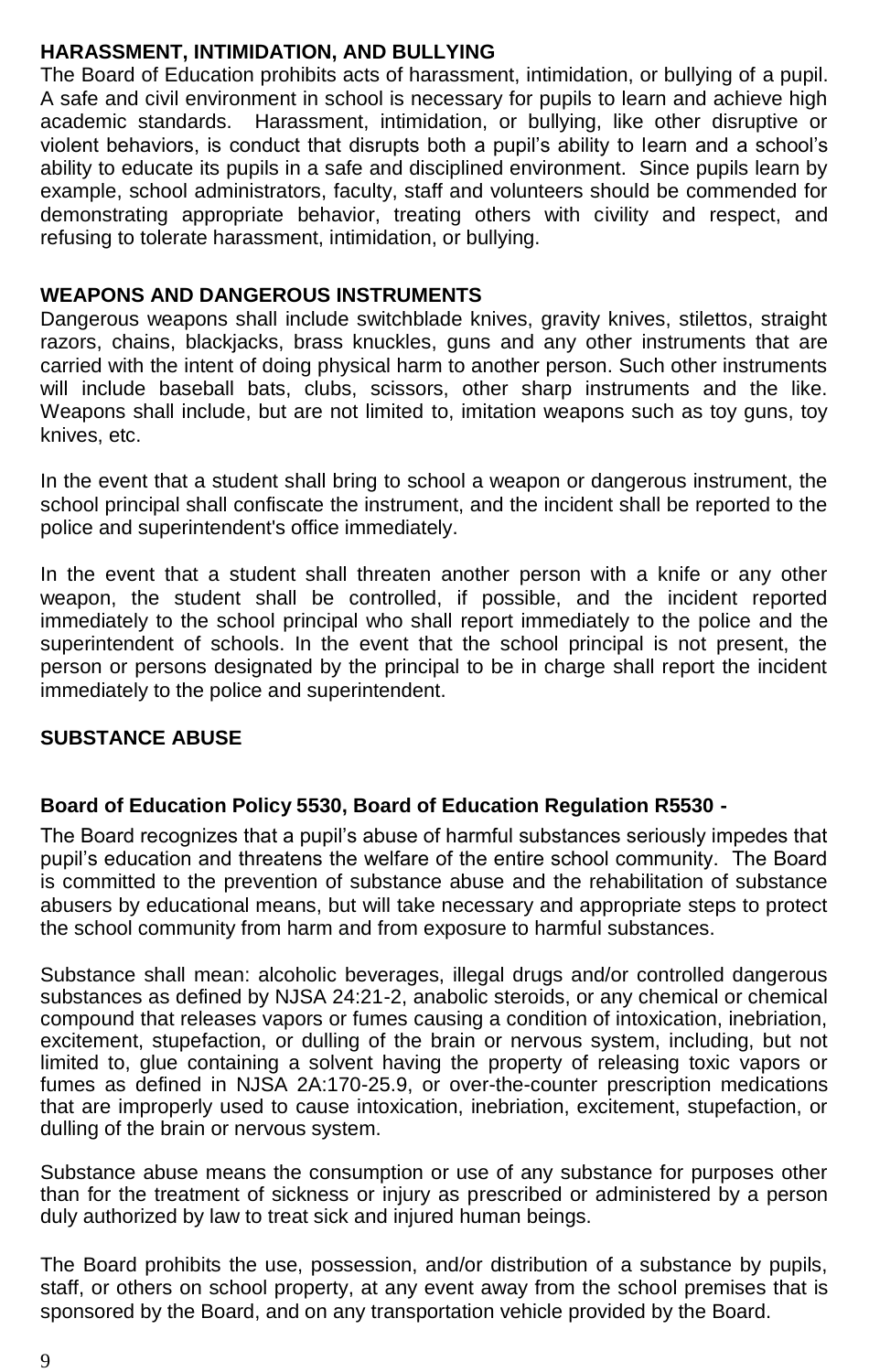### **SMOKING AND TOBACCO**

Smoking, the use of tobacco or electronic cigarettes/vapors are not allowed on the grounds or in the building of Bogota Junior/Senior High School. Anyone in possession of or using cigarettes, chewing tobacco, lighters, and matches or smoking devices may be prosecuted in the full extent of the law.

### **ELECTRONIC INSTRUMENTS**

The use of beepers and cellular phones is not permitted on the high school campus during the school day. Electronic instruments, including, but not limited to: beepers, cell phones, cameras, electronic games, portable mp3 players may not be used in school during the school day, unless allowed by the administration in certain areas at specific times. Electronic devices should be secured in book bags, pockets, or student lockers. If visible during the school day, the electronic instrument will be confiscated.

### **FORFEITURE OF STUDENT PRIVILEGES**

Any student involved in serious or chronic discipline infractions may forfeit student privileges i.e., co and extra-curricular activities, prom, graduation ceremonies.

### **DRESS POLICY**

Bogota Jr./Sr. High School students will be required to wear a school uniform. The uniform will consists of a BHS polo shirt that is provided by a specific vendor. The 7/8th Graders will be required to wear gold colored polo shirt , while the 9-12th graders will have a choice of either purple, grey or black colored polo shirts. All students will be required to wear khaki or black pants, shorts, skorts or Capri pants -which can be purchased from the vendor.

The administration reserves the right to discipline any student who is not dressed in the school uniform. Student may be held in the Main Office and parents may be notified of the student attire and will be given the opportunity to bring an appropriate uniform to school for their child, or to bring their child home to change into the uniform.

### **AFTER-SCHOOL DISCIPLINE PROGRAM (ASDP)**

The objective of this program is to ensure, where possible, that the student is not academically penalized for breaking school rules. ASDP (after-school discipline program) is an alternative policy, designed to provide a learning experience as well as a disciplinary one.

Any student arriving late will make up the time at the next session of ASDP.

Students must bring all books and materials needed for the entire day. Students must complete their assignments by the end of the day. Completed assignments will be given to the classroom teacher.

Students will be permitted to use the lavatory one time in the ASDP session. Any student taking more than five minutes will make up the time after school. If found, in any other area of the building he/she will be given additional suspension time. Students are not permitted to socialize while in the ASDP room.

Extra-curricular activities may be permitted unless the penalty assignment included suspension of the privileges.

### **DETENTION/PM SUSPENSION./SATURDAY SUSPENSION. (ASDP) RULES:**

Students must report by 2:45PM on the day(s) of detention/PM suspension or 8:00 am on the day of a Saturday suspension.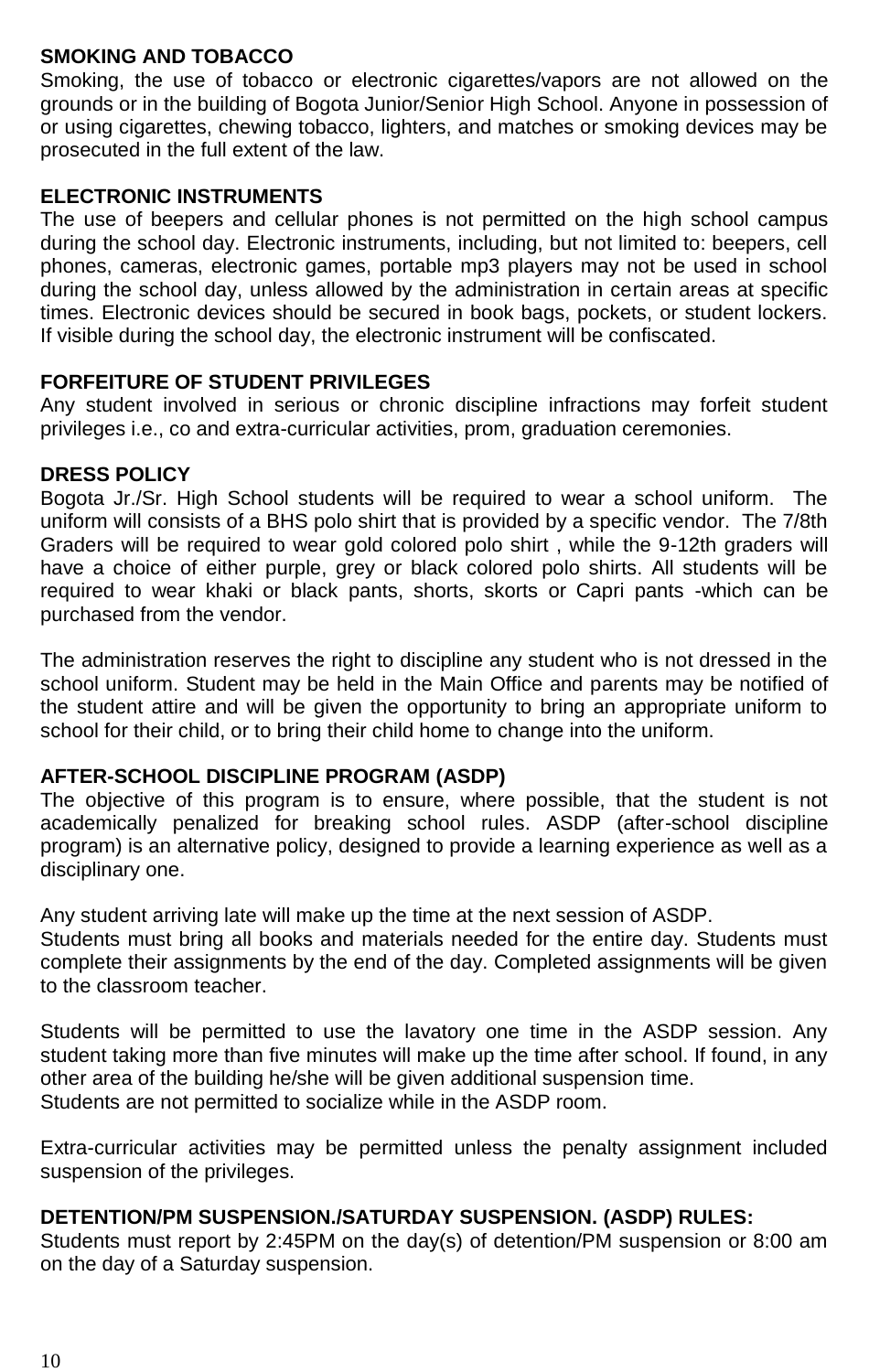Detentions will be served for one half hour (2:45PM–3:15PM). PM suspensions will be served for 2 hours (2:45PM–4:45PM). Saturday suspensions will be served for 3 hours (8:00AM–11:00 AM).

### **IN SCHOOL SUSPENSION**

At times, a student's infraction may warrant an in school suspension (ISS) rather than an out of school suspension. Students will report to the main office at 8:15AM and be dismissed at 2:40PM. They will be denied the privilege of their regular schedule and school activities, and spend the day doing assigned work. Students will not disturb or talk to others, and will not be permitted to leave the room, except of emergencies. Lunch will be consumed in the suspension room from 11:50AM to 12:20PM. Failure to comply with these guidelines may result in the assessment of another day of ISS or other disciplinary measures.

### **OUT OF SCHOOL SUSPENSION**

Conduct that shall constitute good cause for suspension (or expulsion) shall include, but not be limited to,

Any pupil who is guilty of continued and willful disobedience, or of open defiance of the authority of any staff member, or of the habitual use of profanity or of obscene language, or who shall cut, deface or otherwise injure any school property, or in any way injure, or harass any student or staff member or theft of any property, shall be liable for punishment and/or suspension (or expulsion) from school.

As a consequence of a violation of school rules, students may be denied the opportunity to attend classes. This does not relieve the student of the responsibility for completing work due or assigned during the time of the suspension.

Students must remain off campus for the entire duration of the suspension (including after school hours). All work assigned during the suspension is due on the day of the return. During the day the student may receive both an AM and PM telephone call from the school. Failure to answer the call will cause the day not to count as a suspension, but as an absence.

### **RE-ADMISSION FOR RETURN FROM SUSPENSION**

The student's PARENTS OR GUARDIAN must accompany the student to a meeting with an assistant principal. This is to be at the scheduled pre-school time. Re-admission conferences are generally held between 8:00 AM and end by 8:30 AM.

All work done during the suspension is due at the re-admission conference. A pass readmitting the student will be provided. Without the pass, teachers will not allow the student to class and will mark the student absent.

### **ALTERNATIVE TO SUSPENSION**

Students who have demonstrated an inability to reform after repeated violations may be required to attend an off-campus alternative suspension program. Initially, both the student and parent will join an administrator at the facility for an intake meeting and at the end of the week long program. Students will complete all school work during the program. Failure to complete the program will result in the student not being allowed to return to school.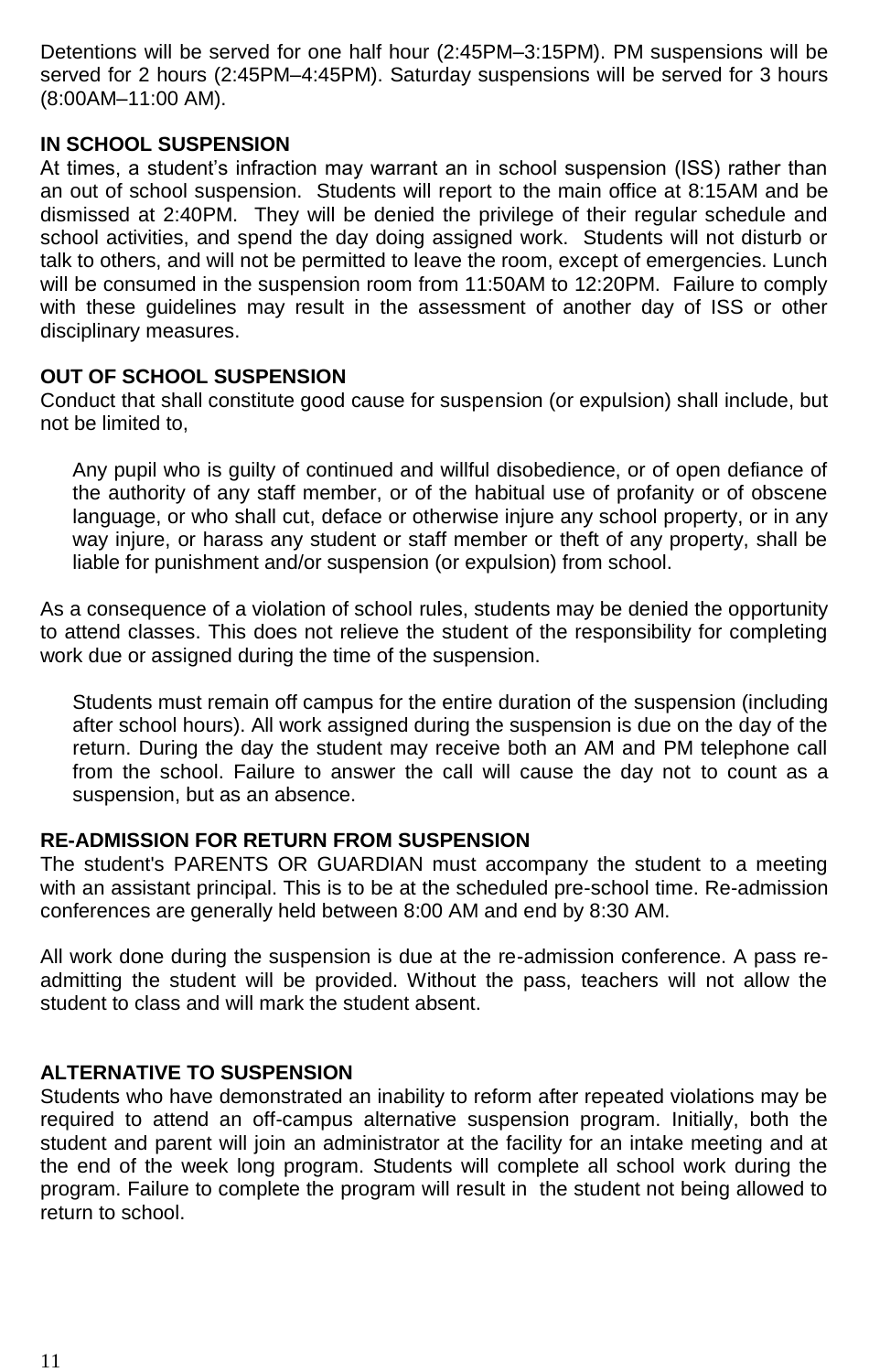### **EXPULSION**

Pupils who are guilty of continued serious misconduct and who seriously interfere with the opportunity of other students to carry on their learning activities may be recommended to the Board of Education for Expulsion.

### **BOARD HEARING**

The power to expel a student from the school system is vested solely in the Board of Education. If the actions or behavior of a student are such to warrant expulsion, the principal shall refer the case to the superintendent who shall place the case before the board.

Students who are guilty of continued serious misconduct and/or seriously interfere with the opportunity of other students to carry on their learning activities shall be recommended to the board for expulsion from Bogota Junior/Senior High School. The following steps shall be taken:

- Parent(s)/Guardian(s) notified.
- Student shall be referred to Child Study Team for evaluation.
- Student suspended from the high school.
- Board sets date for formal hearing.
- Board attorney arranges legal notices and prepares evidence.
- Board hearing is held.
- Board will meet to decide if student will be expelled from Bogota Junior/Senior High School.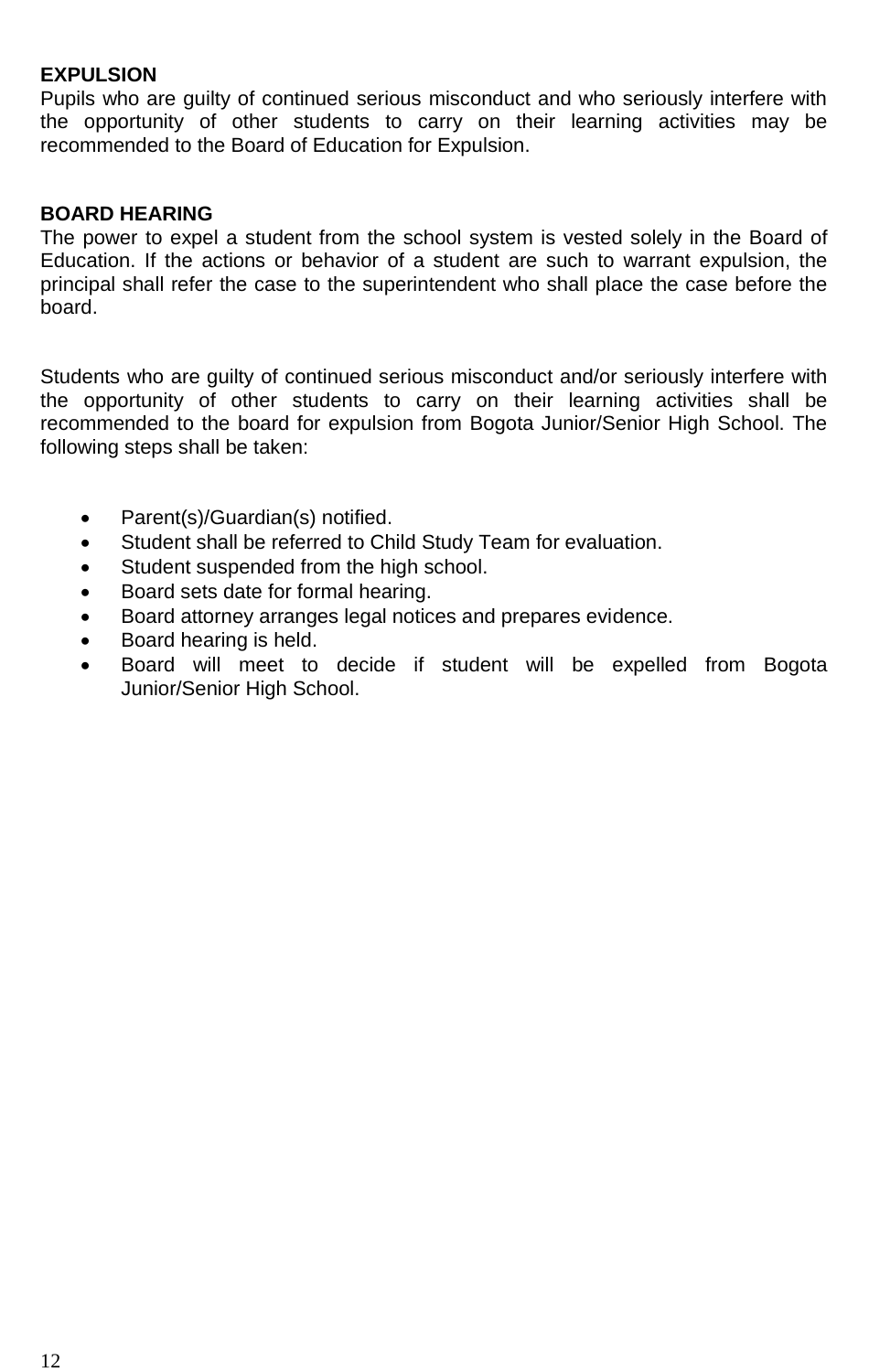### **ATTENDANCE POLICY**

### **ATTENDANCE PROCEDURES**

The goal of the Bogota Board of Education is to provide an appropriate educational program for every student enrolled in the schools of the district. Pupil participation in all regularly scheduled classroom activities is essential if the Board is to accomplish this goal. In addition, frequent absences from regularly scheduled classes disrupt the In addition, frequent absences from regularly scheduled classes disrupt the learning process and will not allow a student to receive the maximum benefits of the district's educational program. Therefore, to acquire a thorough and efficient education, each enrolled student shall attend the entirety of each class, each day when school is in session or shall be engaged in other approved school activities, unless legally absent.

### **OVERVIEW**

A student must be in attendance a minimum of 164 days to receive course credit. A student absent more than 16 days of school is liable for the penalties of this policy regardless if the absences are excused or unexcused. Class periods missed through tardiness to school, absence from school or early dismissal will be counted as absences. All absences will count toward this limit with the exception of the following non-countable absences: religious observance, doctor treated illness (doctor's note), court-ordered appearances, suspension from school, or death in the immediate family. Although a student may satisfactorily complete the course objectives, he/she may not receive credit if the attendance requirement for that course is not fulfilled.

Parents have a direct responsibility to establish habits of punctuality and regular attendance. On the first day of an absence, parents are required to telephone the school. Students returning to school are required to submit a written excuse consisting of a note from the parent, the guardian, or the eighteen-year old indicating dates (s) of absence (s) and, the reason. All notes should be submitted to the Main Office upon arrival to school after an absence. A readmit slip will be issued to authorize the makeup of missed student assessments due to the absence.

**Respecting a student**'**s right to an education, the following plan of action utilizes due process and constructive measures of rehabilitation.**

| Days of Absence<br><b>Full Year Course</b> | <b>Action Taken</b>                                                                                                                                                                                                                                         |  |  |
|--------------------------------------------|-------------------------------------------------------------------------------------------------------------------------------------------------------------------------------------------------------------------------------------------------------------|--|--|
| $8th$ day                                  | parent/quardian of<br>student.<br>Letter<br>sent to<br>Administrative contact<br>with<br>student<br>and                                                                                                                                                     |  |  |
|                                            | parent/guardian. Guidance Counselor notified.                                                                                                                                                                                                               |  |  |
| $12^{\text{th}}$ day                       | Letter sent to parent/guardian of student.<br>Parent/student will be required to meet/conference<br>with the Vice Principal.                                                                                                                                |  |  |
| $16th$ day                                 | Meet/conference; notification will be sent by certified<br>mail to the parent/quardian informing them that their<br>student has reached the limit in absences.                                                                                              |  |  |
| 17th day                                   | Notification will be sent by certified mail to the<br>parent/guardian informing them of the student's non-<br>credit status. The parent/guardian will have five (5)<br>school days in which to appeal the non-credit status in<br>writing to the Principal. |  |  |

### **Participation in co-curricular activities is a privilege. A student must attend classes regularly in order to be eligible to participate in these activities.**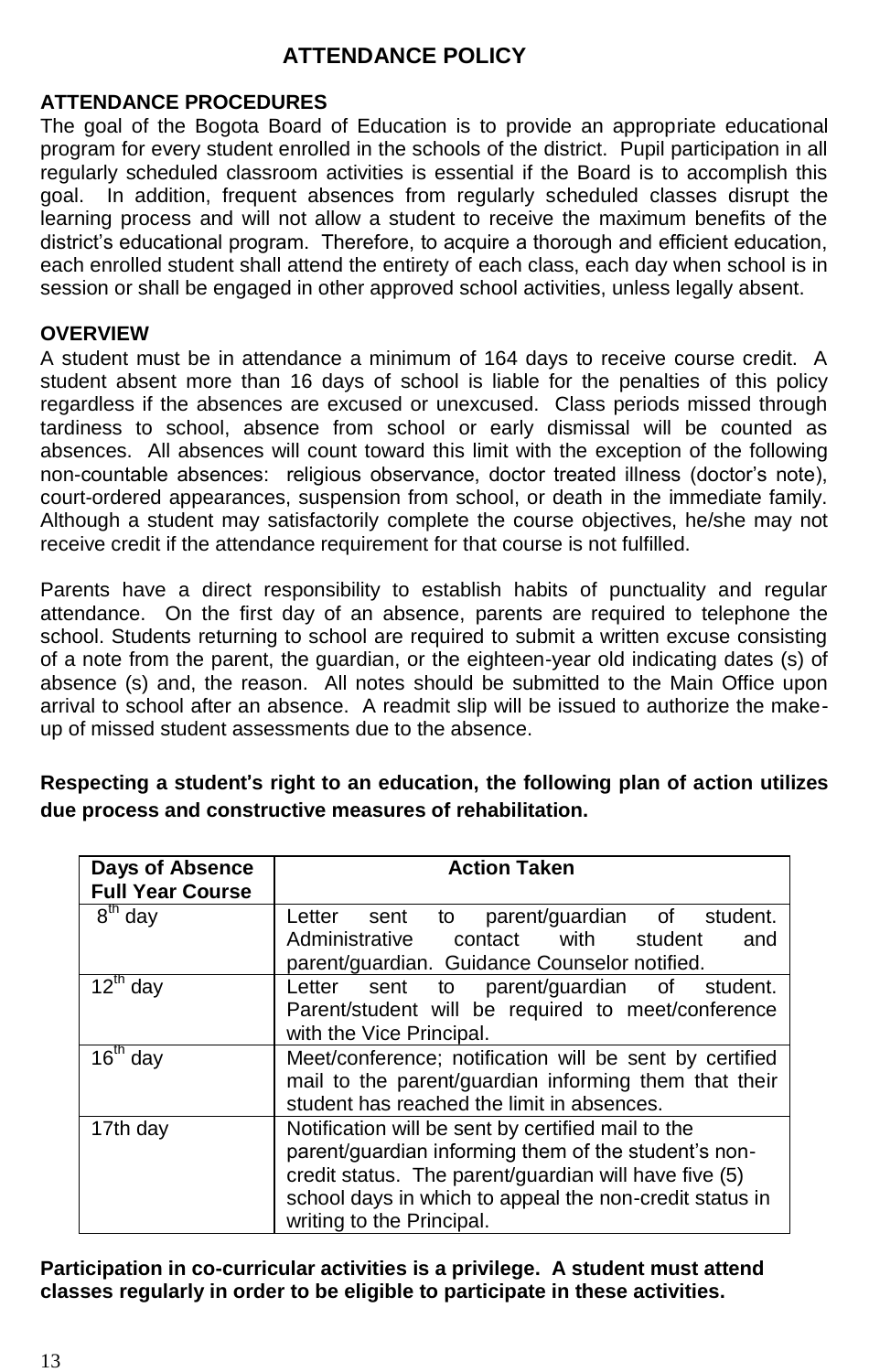Students who lose credit under the attendance policy guidelines will not be permitted to participate in co-curricular activities for the remainder of the school year. Students who exceed the 16 days in a non-credit class will lose co-curricular privileges.

### **TARDINESS TO SCHOOL**

With each lateness to school, an afternoon detention is assessed. With the third such occurrence, a two hour detention will be issued. A day of absence will be attained for every three tardies. One absence will be recorded for each full period missed due to tardiness. All tardies will be totaled and added to the days of absence accumulated in the attendance policy.

Each dismissal from school, unless for administrative reasons, will be counted as an absence for the periods missed. Early dismissal during the last period of the day will be counted as one-third absence and totaled as in the tardy policy.

### **EARLY DISMISSAL**

To the greatest extent possible, parents are encouraged to schedule medical or dental appointments for students during non-school hours. Each dismissal from school, unless for administrative reasons, will be counted as an absence for the periods missed. **No student will be released unless a parent/ guardian comes to the Main Office to pick up the student.** Early dismissal during the last period of the day will be counted as one-half absence and totaled as in the tardy policy.

### **MINIMUM ATTENDANCE REQUIREMENT FOR AFTER-SCHOOL ACTIVITIES**

Students must be present in school on a given day in order to practice or participate in **ANY** extra-curricular or athletic after-school activity that same day. To that end, **students must sign in no later than 9:56 AM** (beginning of period 3) to be permitted to officially participate in a scheduled practice, competition, or game. Should a student's situation not fall within the above guidelines, the Principal or Vice Principal will render a decision.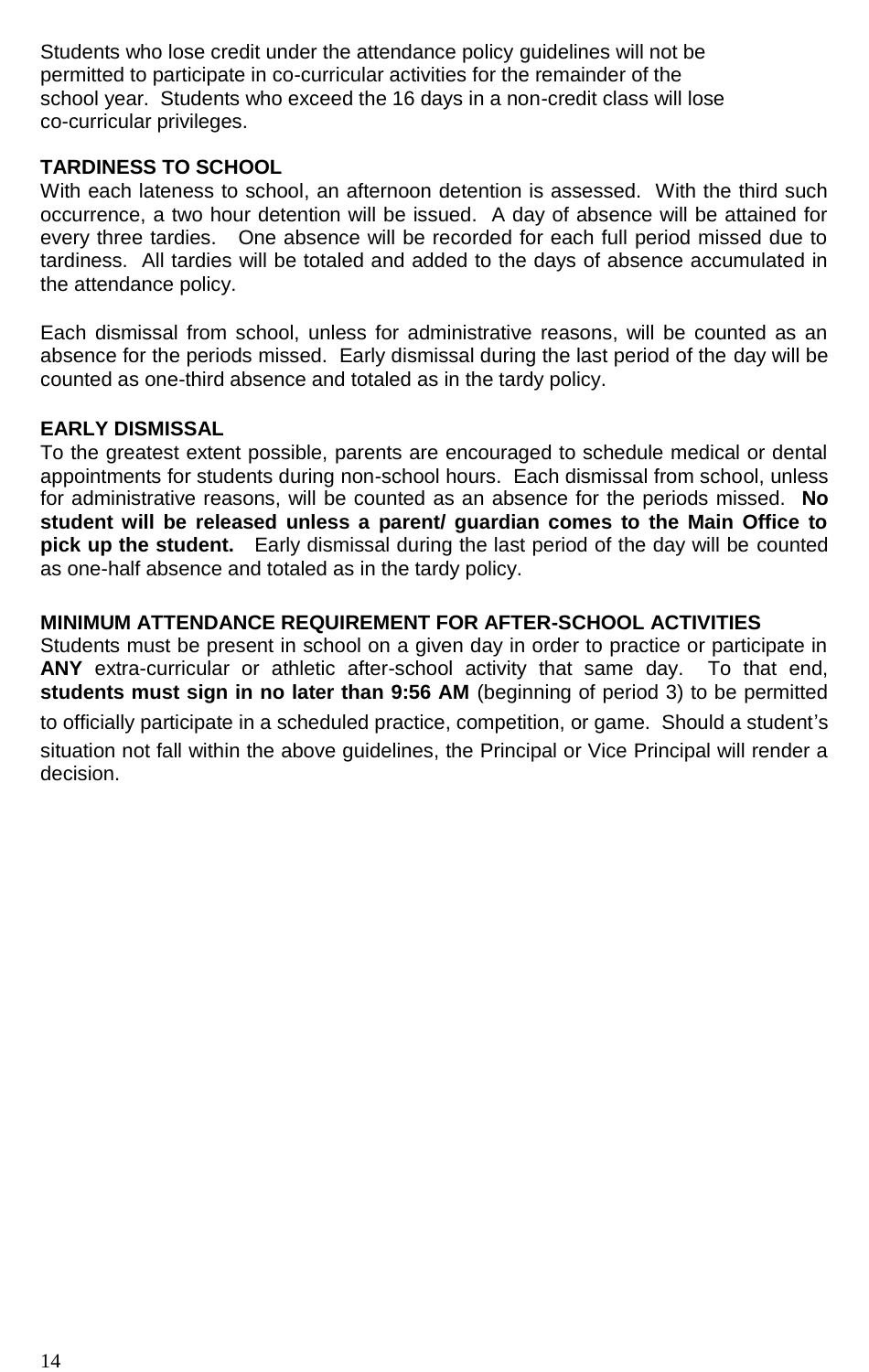### **CLASS CUTS**

A cut is defined as absenting oneself without permission from scheduled periods, including classes, lunch, or activities such as assemblies. Administrative action, as it relates to a cut from an assigned instructional or non-instructional period, will be addressed as follows:

| 1 <sup>st</sup><br>occurrence          | Written parental notification                                                  |  |  |
|----------------------------------------|--------------------------------------------------------------------------------|--|--|
|                                        | All work missed cannot be made up                                              |  |  |
|                                        | 2 days administrative detention assigned                                       |  |  |
| 2 <sup>nd</sup><br>occurrence          | Parental phone conference required                                             |  |  |
|                                        | All work missed cannot be made up                                              |  |  |
|                                        | On the second occurrence the student will                                      |  |  |
|                                        | be placed on a behavioral contract                                             |  |  |
|                                        | 4 days administrative detention assigned                                       |  |  |
| $3^{\text{rd}}$<br>occurrence          | Guidance intervention                                                          |  |  |
|                                        | Mandatory parental conference                                                  |  |  |
|                                        | All work missed cannot be made up                                              |  |  |
|                                        | 4 days administrative detention or PM                                          |  |  |
|                                        | suspension                                                                     |  |  |
| $\mathbf{A}^{\text{th}}$<br>occurrence | Guidance intervention                                                          |  |  |
|                                        | Revised behavioral contract                                                    |  |  |
|                                        | All work missed cannot be made up                                              |  |  |
|                                        | Mandatory student/parent/administrator                                         |  |  |
|                                        | conference                                                                     |  |  |
|                                        | One day OSS                                                                    |  |  |
|                                        | Loss of extra and co-curricular activities                                     |  |  |
| 5 <sup>th</sup>                        | for remainder of the year<br>The student will be denied credit for             |  |  |
| occurrence                             |                                                                                |  |  |
|                                        | the<br>course of the year.                                                     |  |  |
|                                        | Students must remain in class in order to                                      |  |  |
|                                        | be eligible for summer school. Notification                                    |  |  |
|                                        | will be sent by certified mail to the<br>parent/guardian informing them of the |  |  |
|                                        |                                                                                |  |  |
|                                        | student's loss of credit.                                                      |  |  |
|                                        | Two days OSS (unless credit denied)                                            |  |  |

The following procedure will be followed:

**PETITION FOR APPEAL** -A written petition must be submitted to the Principal by the student's parent/guardian, no later than five (5) school days after the receipt of no credit status. Failure to do so will forfeit the right to an appeal. If the student initiates an appeal, he/she must regularly attend school and class until his/her appeal is heard and a decision is rendered.

**ATTENDANCE REVIEW BOARD** -In keeping with the dictates of the due process procedure, the School Attendance Review Board will review cases brought by petition from the parent/guardian within (15) days of receipt. The appeal committee will be comprised of the Vice Principal, two teachers, School Nurse, Guidance Counselor of the appealing student and child study team caseworker, if appropriate.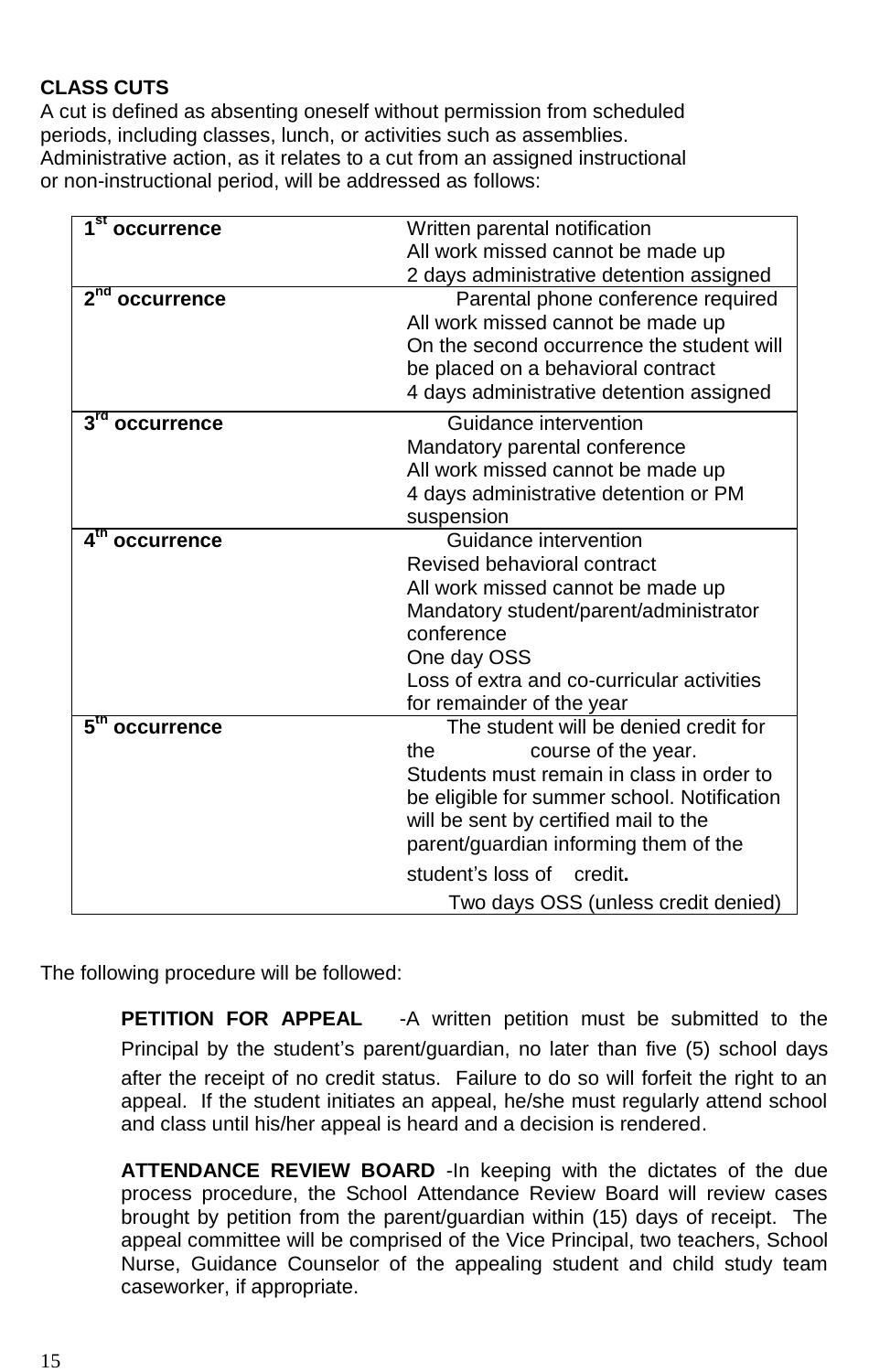### **REPEAT COURSE GUIDELINES/EARNING CREDIT**

In the event that a student completes the course and earns a passing grade, but has not attended a sufficient number of days to earn credit, he/she will be awarded a grade of N/C (no credit.) In the event that a student completes the course and earns a failing grade, but has not attended a sufficient number of classes to earn credit, he/she will be awarded a grade of "F." In the case of

seventh and eighth grade students, if a N/C (no credit) grade is awarded, the promotion policy applies. That means promotion for grade 7 to grade 8 is not automatic. The same is true for grade 8 to grade 9.

In either event students will have the option of attending a State approved summer school and earning both grade and credit.

### **GAMBLING**

Student gambling of any form will not be tolerated. An administrator will handle infractions.

### **TELEPHONES**

Students may use office phones with an administrator's approval.

#### **HALL PASS**

Any student who must be in the hall while classes are in session must obtain a hall pass before leaving the classroom.

#### **CONDUCT IN HALLS**

All students should pass quickly and quietly and conduct themselves in an orderly manner when passing from class to class. Students must not be in the hall without a pass while classes are in session.

#### **RECYCLING**

All students and staff are required to recycle. Each classroom and office has recycling receptacles.

#### **SIGNS IN THE HALLWAYS**

There is no posting of signs, posters, advertisements, or decorations without the permission of an administrator. All signs must be posted in designated areas only. The use of scotch tape is not permitted, only masking tape. All signs must be removed by the sponsors immediately following the event.

### **DEFACING AND DAMAGING SCHOOL PROPERTY**

A student found defacing or damaging school property should be sent immediately to the office where suitable action will be taken. In all cases, a student will be fined for damage to school property along with possible disciplinary action.

#### **WORKING PAPERS**

Working papers are required for all persons fourteen years to eighteen years of age who are gainfully employed. They are issued for a specific job, but not as an overall authorization to work. Application forms are available in the Main Office. A birth certificate and evidence of a physical exam by a medical doctor must be shown to the secretary completing the papers. **OFFICE HOURS TO OBTAIN WORKING PAPERS WILL BE AFTER 2:40 P.M.**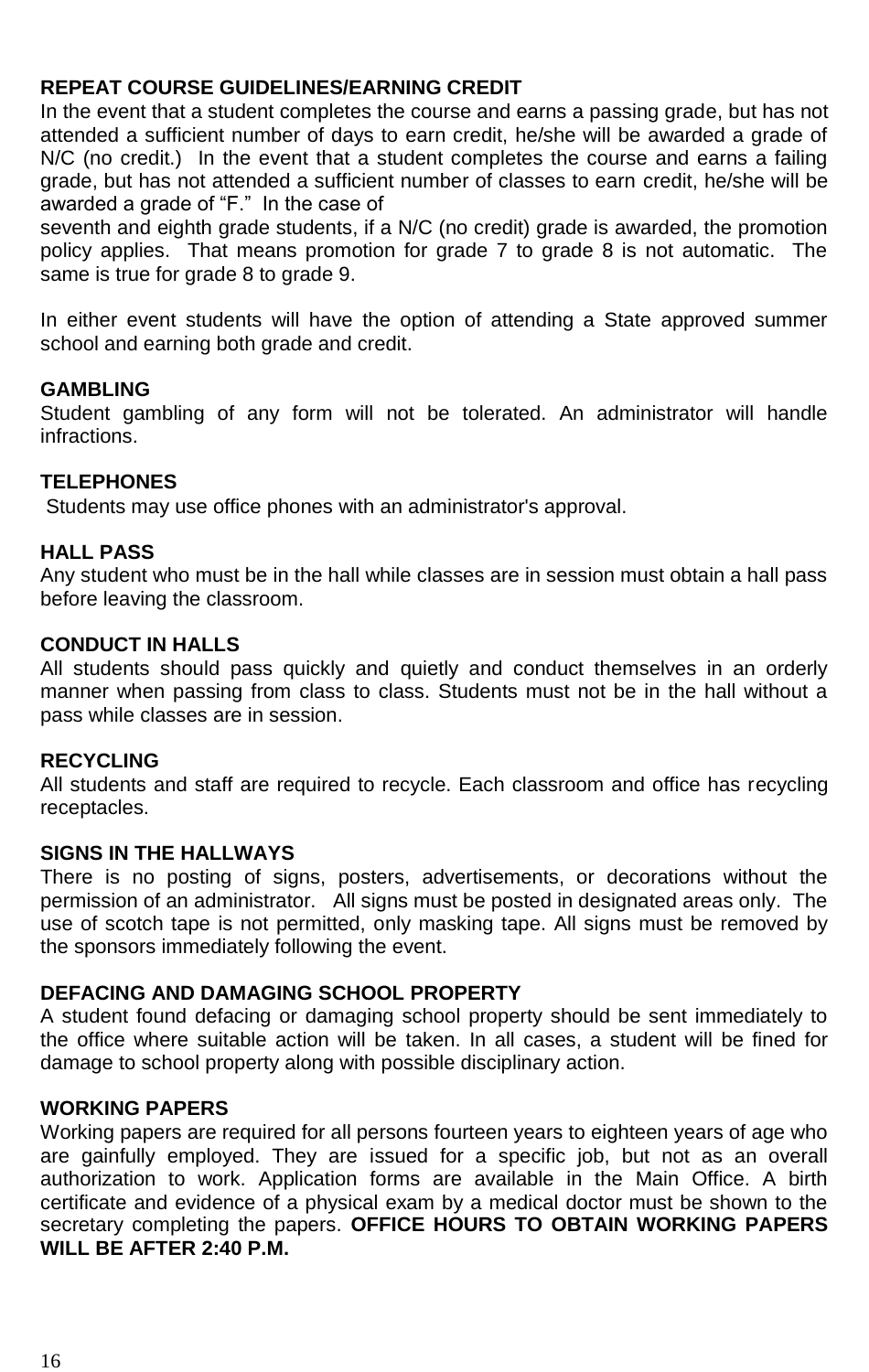### **GYM LOCKERS**

Students are not assigned gym lockers. Students may put a lock on a gym locker only during his/her gym period. Students are not to put any personal valuables in their lockers. The Physical Education Department is not responsible for any personal items including those lost or stolen. However, if a student does have something of value, he/she is to give it to his/her physical education teacher to hold.

### **LOST & FOUND**

Students have the responsibility of checking for any lost article and books in the nurse's office. In order to protect possessions, it is urged that all articles of gym apparel be marked plainly with the student's name. Further information concerning safekeeping of books, etc. will be found in the paragraph headed "Lockers."

### **STUDENTS IN THE BUILDING**

Pupils are not permitted in the building when school is not in session unless they are in the company of a teacher or coach. Students who are in violation of this rule may be charged with trespassing.

### **STUDENT GUEST POLICY**

Unfortunately, no student guests are permitted on campus due to district liability and insurance.

### **SUBSTITUTE TEACHERS**

We are fortunate to have guest teachers as substitutes when our regular teachers are absent. It is expected that a substitute teacher receive the highest courtesy and cooperation from students at all times. Students will be disciplined for any misbehavior.

### **LOCKERS**

Each pupil will be assigned a hall locker and is solely responsible for any contents. Pupils are responsible for keeping the lockers neat, orderly, and locked at all times. If a locker cannot be opened, the condition must be reported immediately to the Main Office. There will be periodic inspections of the lockers by the teachers and administrators. Lockers are the property of the school system and subject to inspection as deemed necessary or appropriate. Students are cautioned not to give out locker combinations to anyone since the locker is to be used only by the individual to whom it is assigned. The school is not responsible for the loss of any material that is stored in lockers. Students are discouraged from keeping valuables/money in their lockers.

### **\*Only combination locks purchased from the main office are permitted on student**

**lockers.** These locks must be obtained from the school. It is required that all combinations be recorded in the office. Failure to do so may result in the removal of a student's lock by the school.

### **LEAVING SCHOOL**

A student may not leave school property when school is in session, unless he/she has received permission from an administrator. The penalty for leaving school without permission is suspension.

### **IDENTIFICATION CARDS**

Students will be issued an identification card. The Bogota Advisory Committee sponsors this program. Students should carry cards with them to receive entrance and/or discounts to school activities.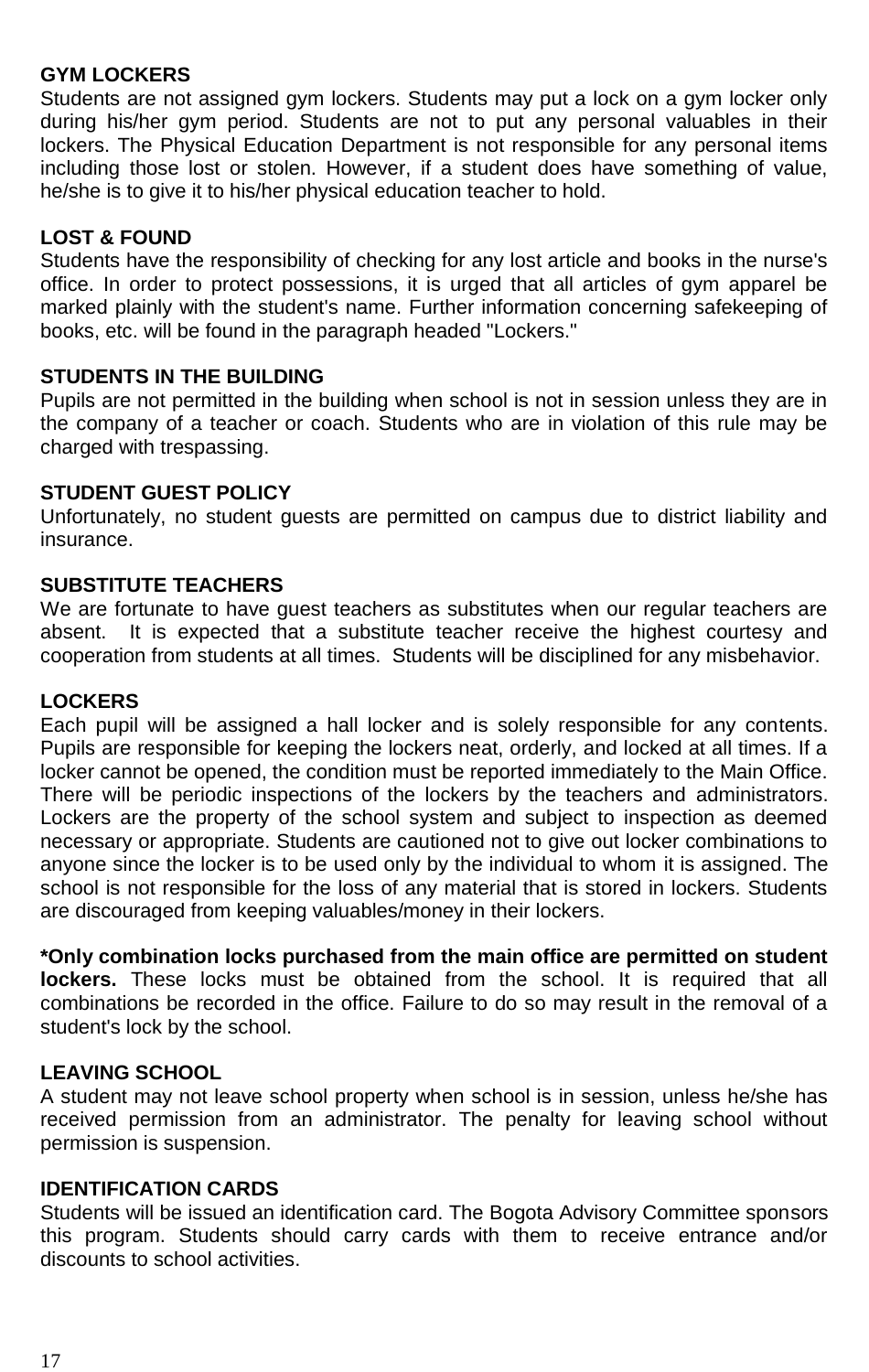### **FIELD TRIPS**

Students will be limited to one field trip per week and not more than three in a onemonth period. It is the responsibility of the student to make up any work missed as a result of the field trip. A student's field trip privilege may be revoked as a result of poor academic performance, excessive absences, or for disciplinary reasons. If a student is absent on the last school day prior to the trip, the student is not permitted to attend the field trip.

### **DAILY ANNOUNCEMENTS**

During homeroom each day, information relative to job opportunities, deadline dates for college admission, applications for scholarship, and applications for college entrance examination board tests will be announced as needed. Special announcements relative to school activities and other items of concern to students are also made.

### **SENIORS – OPEN LUNCH ATTENDANCE**

Seniors and their parents must sign a contract in order to leave campus for the open lunch period.

A senior who does not return from lunch period because of illness (or any other reason) will not be excused from the absence unless he/she does the following:

- 1. Report to the Nurse/Administrator before leaving the building.
- 2. Receive a clearance from the Nurse/Administrator to be absent.
- 3. Contact a parent.
- 4. Initiates a telephone call from the parent when student arrives home.
- 5. Any student who does not adhere to the procedures of the senior open lunch period may lose his/her going out to lunch status along with detention/suspension.

Seniors who return late from lunch are to be addressed by their classroom teachers with the same procedure used for Class Tardiness.

### **LUNCH REGULATIONS**

Bogota High School has a "closed" lunch schedule. Therefore, no students except seniors have the privilege of leaving the building for lunch.

The following directions apply for students eating lunch in the building:

- A. No student is to eat lunch anywhere but in the cafeteria. All students wishing to purchase hot lunches and/or dessert are to form a line at the left-hand door approaching the serving area.
- B. There is a "speed line" to the right where students who wish to purchase sandwiches, milk or ice cream may line up.
- C. All trays, plastic utensils and trash paper must be taken to the containers available for this purpose. Students are to be sure that the table is clean when they leave. Others will be eating there.
- D. Students must receive passes to use the lavatories from the lunchroom supervisors. There shall be no loitering in the halls or lavatories at any time.
- E. The lunchroom supervisors and aides have full authority to regulate conduct in the cafeteria. Failure to comply with their directions will result in administrative action.
- F. Students are not permitted to consume food or beverages outside the cafeteria.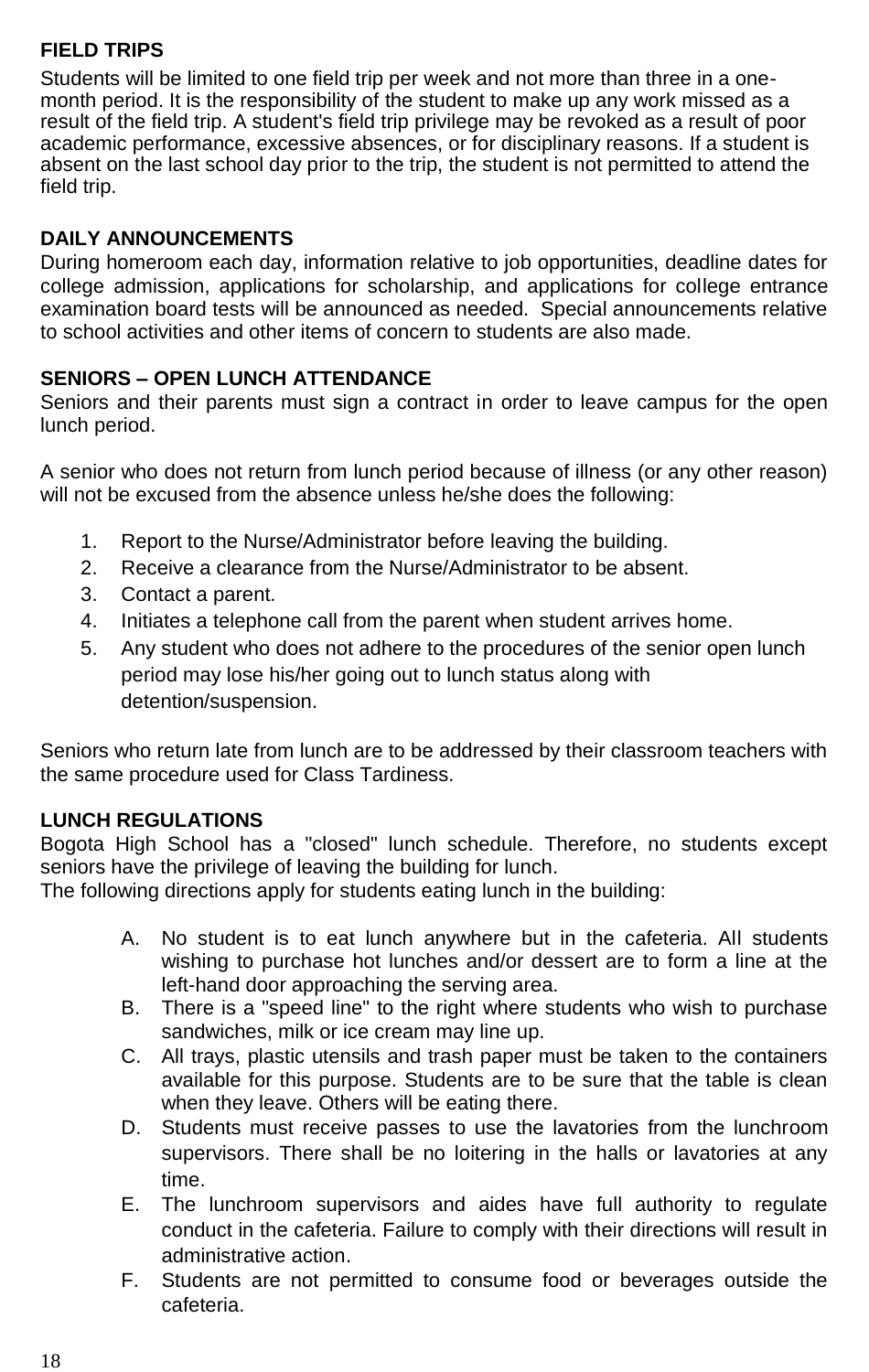- G. Students are not permitted to order lunch or have lunch brought into school from outside sources or vendors.
- H. GUM CHEWING IS NOT PERMITTED IN SCHOOL DURING THE SCHOOL DAY.

### **STORM DAYS**

A Power School announcement will be made for school closures and/or delays.

Also, the following radio and TV stations will carry the announcements to close school: WINS (1010 on AM Dial), WVNJ (1160 on AM Dial), and NEWS 12 NJ (Channel 3 TV Cable).

**The local fire alarm horn will be sounded at 7:00 a.m., 7:30 a.m., and 8:00 a.m. DO NOT CALL THE LOCAL POLICE.** 

**The District website contains other valuable information and updates: [www.bogotaboe.com.](http://www.bogotaboe.com/)**

### **THE GUIDANCE DEPARTMENT**

The mission of the Bogota Jr. /Sr. High School's Counseling and Guidance department is to offer a development program that will meet the academic, social-emotional, and career planning needs of all Bogota students. Counselors help students maximize their academic achievement while acknowledging every student's individual and cultural uniqueness. In partnership with other educators, parents/guardians, and the community, counseling professionals strive to ensure that all students develop the skills, knowledge, and understanding necessary to be successful in our changing society. The counselors at Bogota Jr./Sr. High School provide a warm, safe, confidential environment to give students the opportunity to discuss any concerns that may have with a few exceptions listed below.

#### **CONFIDENTIAL GUIDELINE**

Students' confidentiality is very important to us but there are a few exceptions that require us to break confidentiality: Harm to self or other, abuse or neglect, court or legal proceeding and bullying.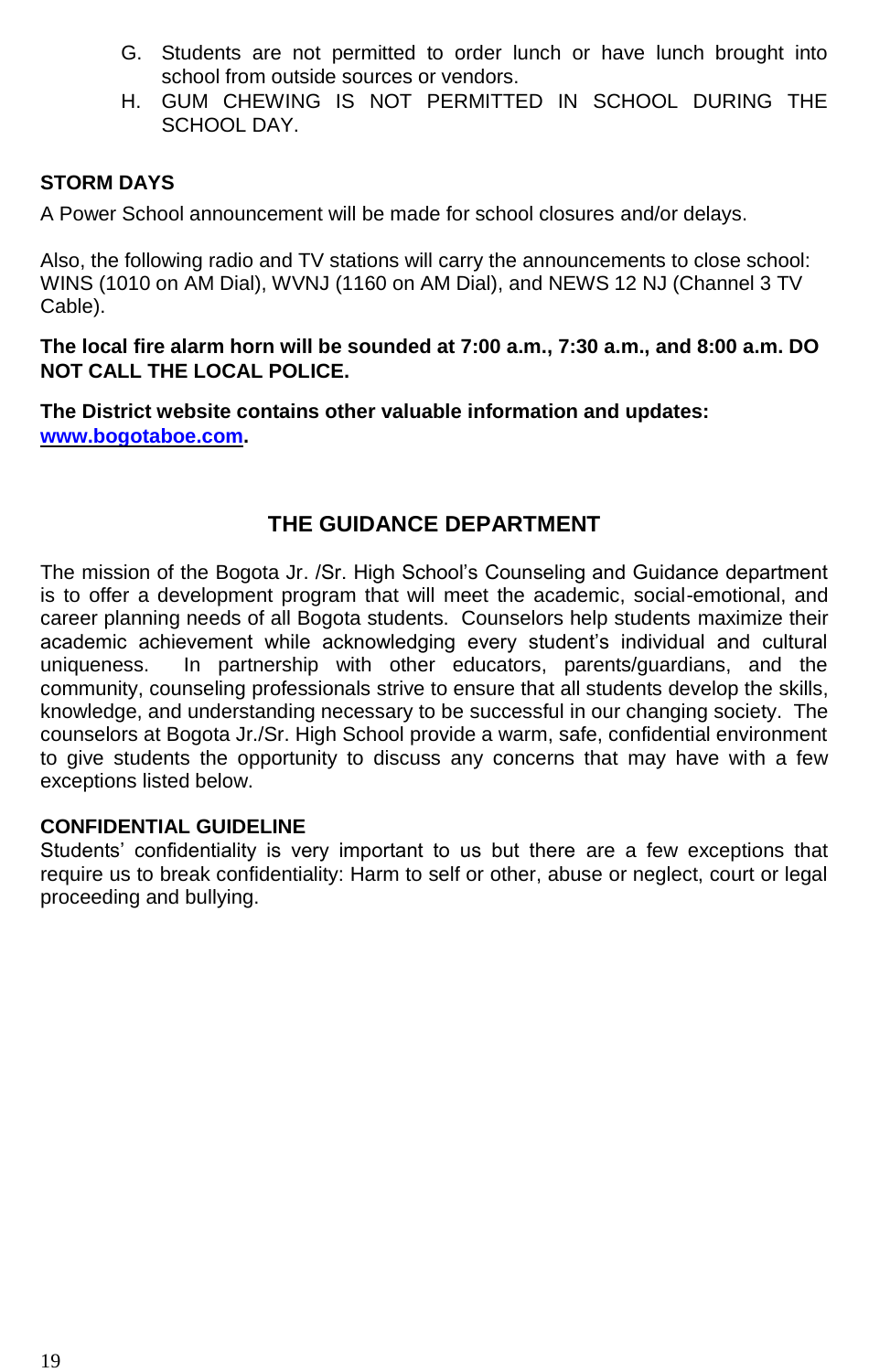### **GRADUATION REQUIREMENTS**

### **For ALL HIGH SCHOOL STUDENTS: 120 CREDITS**

4 years of study in English

- 4 years of study in Health and Physical Education
- 3 years of study in Science (Biology, Chemistry, Physics)
- 3 years of study in Social Studies (US History 1, US History 2, World History)
- 3 years of study in Mathematics (Algebra 1, Geometry, Algebra 2)
- 2 years of study in Fine/Performing/Practical Arts
- 2 years of study in World Languages
- ½ year of study in Financial Literacy
- 1 year of study 21<sup>st</sup> Century Life and Careers\*
- 2.5 years of study in Electives

\*District may employ a variety of strategies to enable students to satisfy the five-credit graduation requirement for the 21<sup>st</sup> Century Life and Careers or Career and Technical Education.

### **NJ TESTING REQUIREMENTS FOR CLASS of 2016, 2017, 2018STATE TESTING REQUIREMENTS FOR GRADUATION**

| <b>ENGLISH LANGUAGE ARTS</b>                        | <b>MATHEMATICS</b>                                        |  |  |
|-----------------------------------------------------|-----------------------------------------------------------|--|--|
| PARCC ELA Grade 9 Or 10 Or 11                       | <b>PARCC Algebra I or Geometry or Algebra</b><br>Ш        |  |  |
| passing score not yet determined by<br><b>NJDOE</b> | passing score not yet determined by<br><b>NJDOE</b>       |  |  |
| OR.                                                 | OR.                                                       |  |  |
| <b>SAT Critical Reading score of 400 or</b><br>more | <b>SAT Math</b> score of 400 or more                      |  |  |
| OR.                                                 | OR.                                                       |  |  |
| <b>ACT Reading score of 16 or more</b>              | <b>ACT Math score of 16 or more</b>                       |  |  |
| OR.                                                 | OR.                                                       |  |  |
| Accuplacer: Write Placer score of 6 of<br>more      | <b>Accuplacer Math: Elementary Algebra</b><br>score of 76 |  |  |
| OR.                                                 | OR.                                                       |  |  |
| <b>PSAT Critical Reading score of 40 of</b><br>more | <b>PSAT Math score of 40 or more</b>                      |  |  |
| OR.                                                 | OR.                                                       |  |  |
| ACT Aspire score of 422 or more                     | ACT Aspire score of 422 or more                           |  |  |
| OR.                                                 | OR.                                                       |  |  |
| <b>ASVAB-AFQT</b> score of 31 or more               | <b>ASVAB-AFQT</b> score of 31 or more                     |  |  |

**Completion of the state-mandated Cross-Content Workplace Readiness requirement through career education instruction and activities infused into the curriculum.**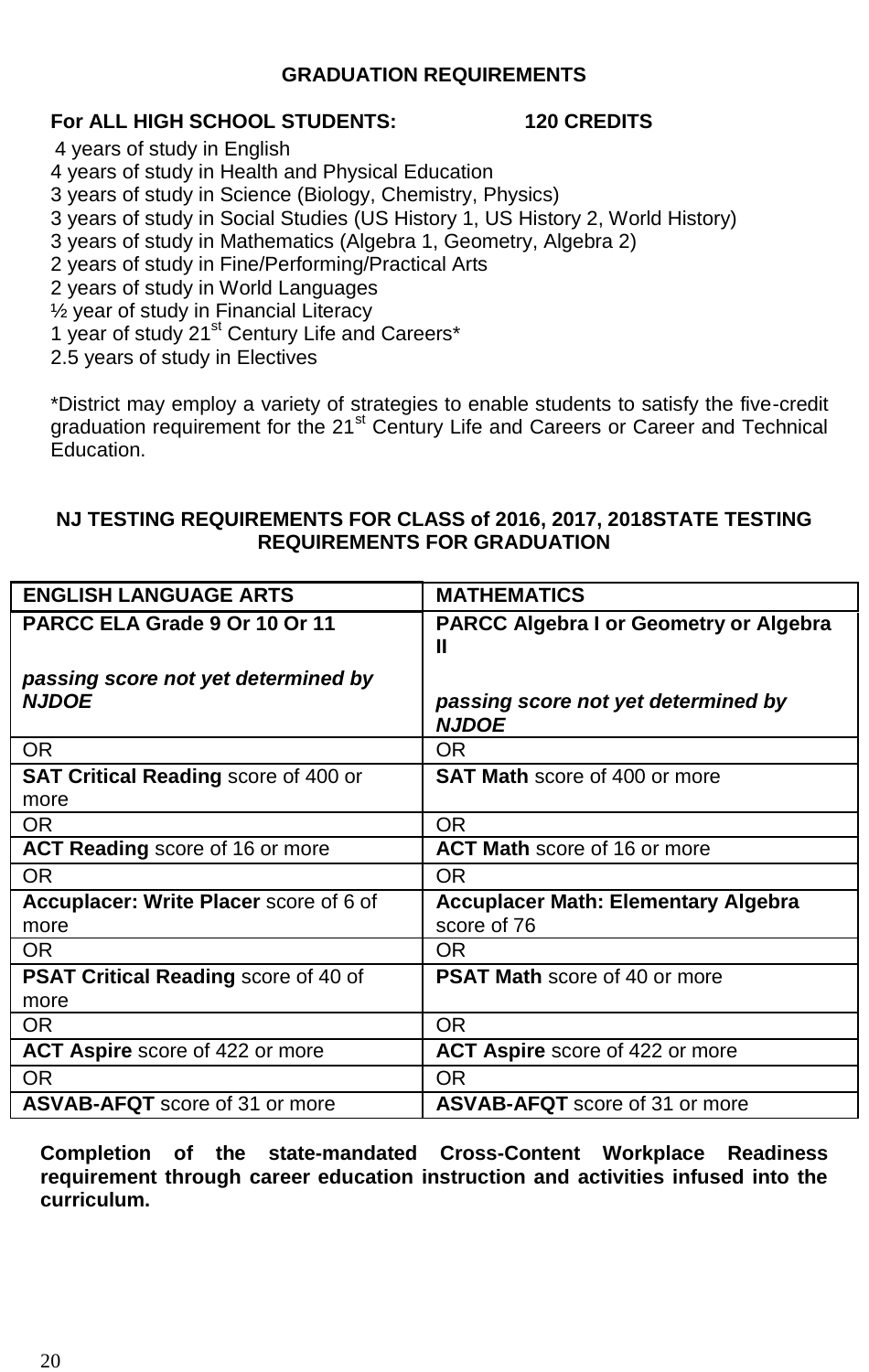### **DEFINITION OF IMPORTANT TERMS:**

### **CREDIT POINT**

The credit point is the New Jersey unit for quantitative evaluation of courses. The credit point is determined by the time spent in the classroom. One credit is equivalent to each period per week a full-year course is scheduled to meet; for example, a full-year course meeting 5 periods a week earns 5 credits; a full-year course meeting 6 periods a week

earns 6 credits; a one-semester course meeting 5 periods a week earns  $2 \frac{1}{2}$  credits.

### **COLLEGE ENTRANCE UNIT**

The college entrance unit is used by colleges to express a quantitative evaluation of high school courses acceptable as preparation for college; one full-year course is evaluated as one unit. Acceptable units are determined by the college in question, and are usually given for college academic preparatory courses only. Although many of the more competitive colleges may prefer a much stronger program, in general, the minimum requirements for colleges are:

- 4 Years of English
- 3 Years of College Prep Mathematics (Algebra and Geometry)
- 3 Year of a Laboratory Science (Biology, Chemistry, General Science)
- 2 Years of one World Language
- 3 Years of Social Studies

5 Electives (additional courses in Foreign Language, English, Technology, Science, Social Studies, Mathematics, Business Education and the Arts)

### **REQUIRED COURSE**

A required course is one, which all students at Bogota High School must successfully complete before satisfying the state and local requirements for graduation.

### **ELECTIVE COURSE**

An elective course is any course other than the defined required courses; electives are chosen to complete a student's program after the required subjects are selected. A student may elect any course if he/she has met the specified prerequisite.

#### **COMMUNITY SERVICE**

The major purpose of our Community Service Program at Bogota Jr./Sr. High School is to communicate to everyone that a well-rounded education is more than achievement in the Core Curriculum. It is a program that will involve various agencies providing opportunities for students, families and staff members to become participants in helping meet the needs of many people. Students will be able to meet and work with people of all ages, capabilities and interests who will teach and enrich their lives.

As a result, Bogota Jr/Sr High School has made community service a graduation requirement. Students must complete a minimum of 35 hours of community service prior to the end of their senior year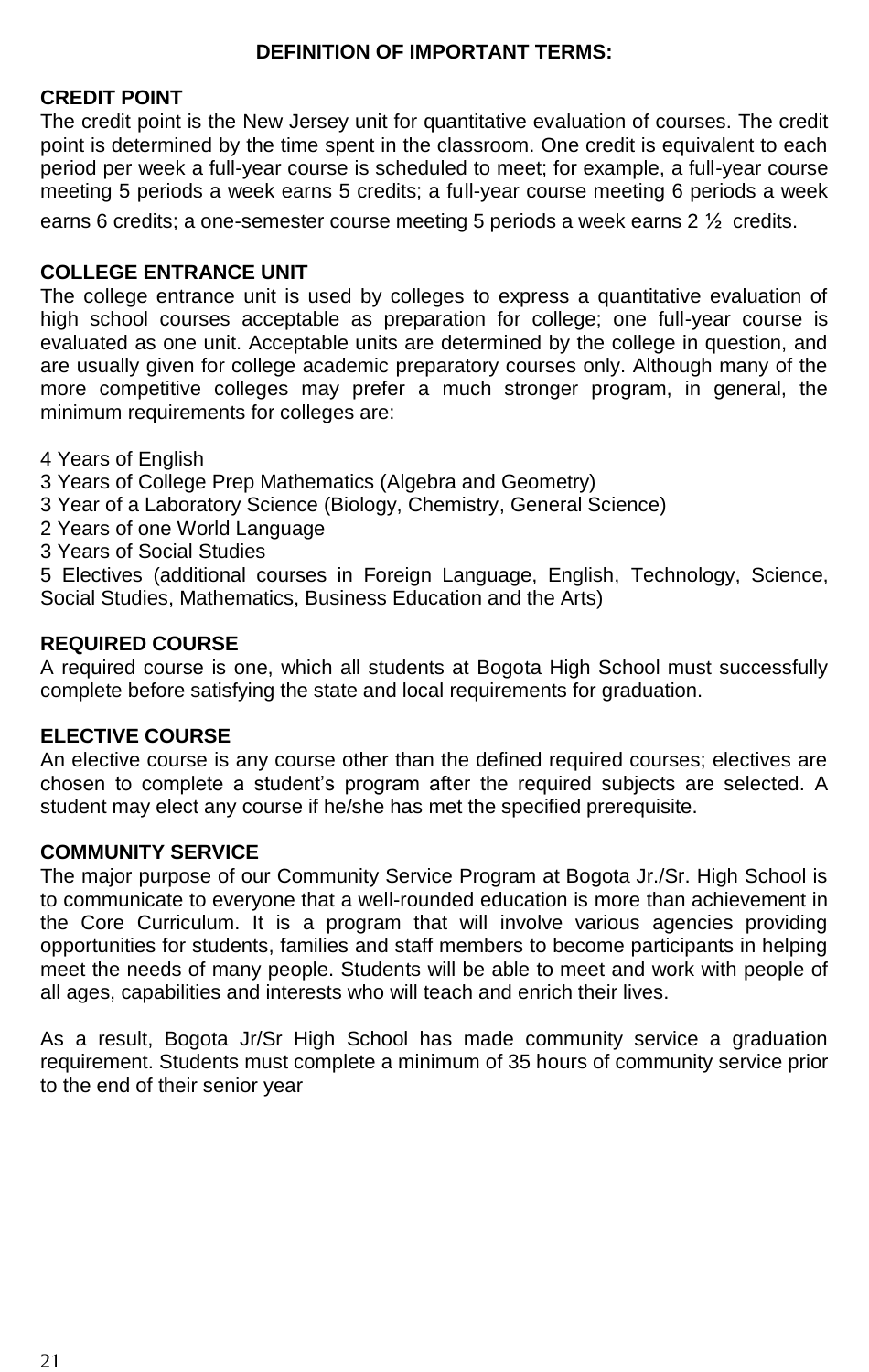### **GRADING POLICY**

| Grade     | <b>Numerical Grade</b> | <b>AP/Honors Weight</b> | <b>Academic Weight</b> |
|-----------|------------------------|-------------------------|------------------------|
| $A+$      | $98 - 100$             | 5.2 points              | 4.2 points             |
| A         | $93 - 97$              | 5.0                     | 4.0                    |
| A-        | $90 - 92$              | 4.8                     | 3.8                    |
| B+        | $88 - 89$              | 4.5                     | 3.5                    |
| B         | $83 - 87$              | 4.0                     | 3.0                    |
| <b>B-</b> | $80 - 82$              | 3.8                     | 2.8                    |
| $C+$      | $78 - 79$              | 3.5                     | 2.5                    |
| C         | $73 - 77$              | 3.0                     | 2.0                    |
| $C-$      | $70 - 72$              | 2.8                     | 1.8                    |
| D         | $65 - 69$              | 2.0                     | 1.0                    |
| F         | $0 - 64$               | 0                       | 0                      |

### **CALCULATION OF GRADES:**

There are four marking periods plus one final exam. The final exam is calculated as  $1/5<sup>th</sup>$  of the student's final grade. For, example:

|                                | 5 Grades |     | 15 points |
|--------------------------------|----------|-----|-----------|
| <b>Final Exam</b>              |          |     | 2 points  |
| 4 <sup>th</sup> marking period |          | $=$ | 4 points  |
| 3rd marking period             |          | $=$ | 2 points  |
| $2nd$ marking period           | B        | $=$ | 3 points  |
| 1 <sup>st</sup> marking period |          | $=$ | 4 points  |

### **15 Points divided by 5 results in a B for the final average grade**

A student may fail a course if he/she does not successfully complete the required book reports, exams, term papers, lab sheets, or other assigned projects.

### **PHYSICAL EDUCATION GRADING POLICY**

All students, under State law, are required to take and pass 4 years of high school Health/Physical Education. Bogota High School policy requires each student to change into physical education attire (tee shirt, shorts/sweats, white socks and sneakers) and participate on a daily basis.

If a student accumulates 4 zeros during a marking period, he/she will fail that marking period. If a student accumulates 16 zeros during the school year, he/she will receive a failure for the year. State law requires this failure to be made up and passed.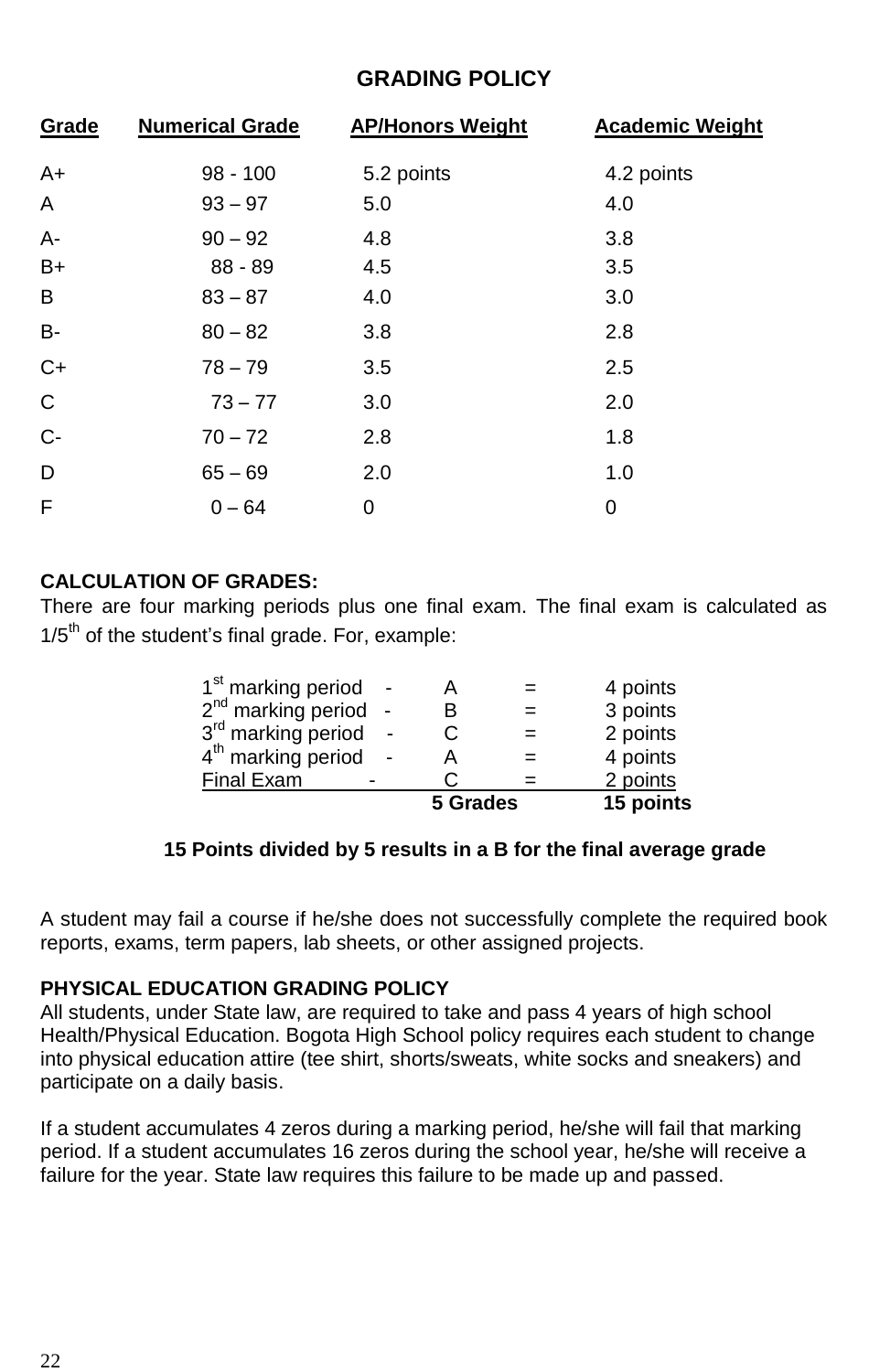### **ACADEMIC ACHIEVEMENT**

### **HOMEWORK**

The amount of homework will vary with the grade level and the class schedule. One and one-half hours to two hours of homework each night might be considered an average load.

### **REPORT CARDS**

Report cards will be issued four times a year, approximately one week after the close of each marking period. Exact dates for the closing of the marking period will be printed yearly in the Student Handbook. The first, second and third marking period report cards will be sent home with the students. The final report card will include final average grades, credits earned for the school year, total credit accumulation, promotion, retention, and/or graduation. The final report card will be mailed to the students' parents.

### **HONOR ROLL**

Honor roll students will be determined at the end of each marking period. A student may not be on the honor roll with an "incomplete" mark in a major subject even though all other grades would qualify him/her for honor roll ranking. The honor roll is displayed in the first floor hall after the issuance of report cards.

**PRINCIPAL'S HONOR ROLL** ranking will be achieved with a marking period grade of A in every subject.

**HONOR ROLL** ranking will be achieved with a marking period grade of "A" in two subjects and a marking period grade of "B" in all other subjects.

### **PROGRESS REPORTS**

Progress reports will be issued by teachers at the midpoint of each marking period and mailed to the students' parents. Progress reports make note of commendations and deficiencies. Specific suggestions are listed for the improvement of some poor academic habits. They will also include a current grade range of performance.

Every effort is made to send "negative" progress reports when a failing grade for the marking period seems probable. However, it is possible that a student may fail for the marking period and not receive a negative progress report, due to failing grades during the latter part of the marking period. A parent should call the teacher if he/she has a question regarding a specific progress report.

#### **SUMMER SCHOOL**

Course credits may be earned in any summer school approved by the State Department of Education. The State of New Jersey mandates a minimum of 60 summer school hours for the remediation of a full-year course already taken with unsatisfactory grade results and 120 hours for a full-year course taken for the first time. Summer school grades are added to the student's transcript with the appropriate coding. They do not replace any grade already earned. Summer school courses and courses taken at other schools during grades 9 – 12 will be included in class rank.

### **GPA and CLASS RANK**

The GPA is calculated from the beginning of the ninth grade on. A PRELIMINARY Class rank is calculated at the conclusion of the 6th semester (end of Junior year) during the summer, and a FINAL RANK is determined after the 7th semester. Only students who are being considered as Valedictorian or Salutatorian have their GPA recalculated.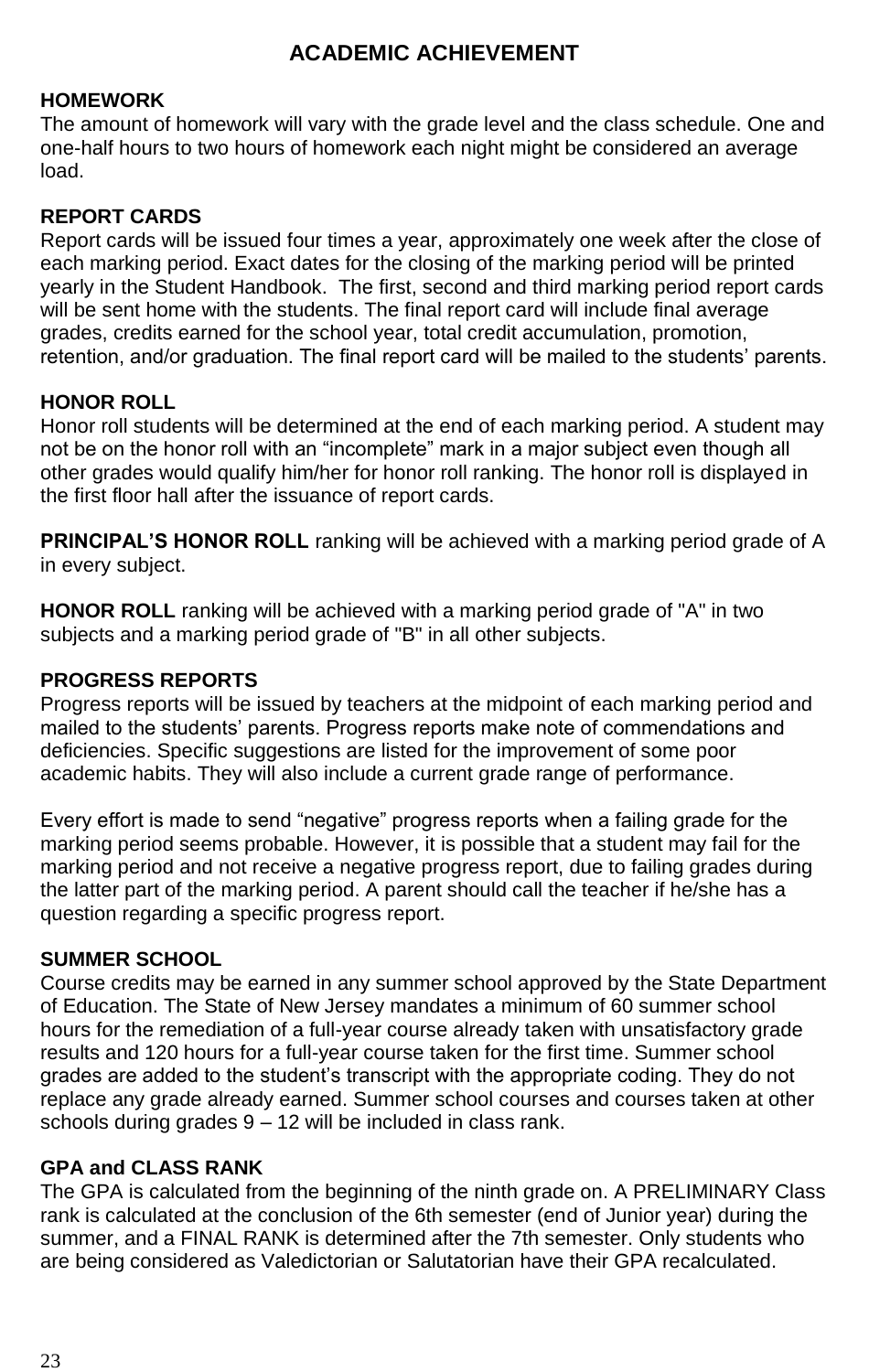### **CALCULATION OF THE GPA**

The grade point average is calculated by multiplying the credits for each course by the quality point equivalent for each final grade received (See Grading Policy). The sum of the quality points is then divided by the sum of the attempted credits. Grades from all courses taken in grades nine through twelve are calculated into the GPA except Physical Education, Band, Choir and Office Aide.

|               |       |        |                | <b>Example of How the Weighted GPA is Calculated</b> |     |    |
|---------------|-------|--------|----------------|------------------------------------------------------|-----|----|
| <b>Course</b> | Grade | Weight | <b>Credits</b> | <b>Quality Points</b>                                |     |    |
| English IIIH  | в     | 4      | X              | 5                                                    |     | 20 |
| U.S. I (H)    | Α     | 5      | x              | 5                                                    | $=$ | 25 |
| Algebra I     | в     | 3      | x              | 5                                                    |     | 15 |
| Chemistry     | С     | 2      | х              | 6                                                    | =   | 12 |
| Spanish II    | С     | 2      | X              | 5                                                    | =   | 10 |
| Phys. Ed      | А     | 4      | Χ              | 4                                                    | $=$ | 16 |
| Art           | А     | 4      | X              | 5                                                    | =   | 20 |
| <b>TOTALS</b> |       |        | 35             | 118                                                  |     |    |

## **Example of How the Weighted GPA is Calculated**

### **118 DIVIDED BY 35 = 3.371 (a** "**B**" **average)**

### **HIGH SCHOOL PROMOTION POLICY**

To be promoted to the next grade, high school students MUST attain the following *credits:* 

- **SOPHOMORE: 30 credits**
- **JUNIOR: 60 credits**
- SENIOR:

### **COURSE SELECTION AND PLANNING**

As students enter Bogota High School, a four-year program plan should be developed. This plan is not a commitment. Each spring it should be reviewed and with the assistance of the Guidance staff and input from teachers and parents, appropriate changes should be made for the following year.

There will be eight periods in the day. If one period is allowed for lunch and one period is required for Physical Education, only six periods remain available for course use. Plan your courses carefully; giving full consideration to graduation requirements and the number of periods available for the courses you want.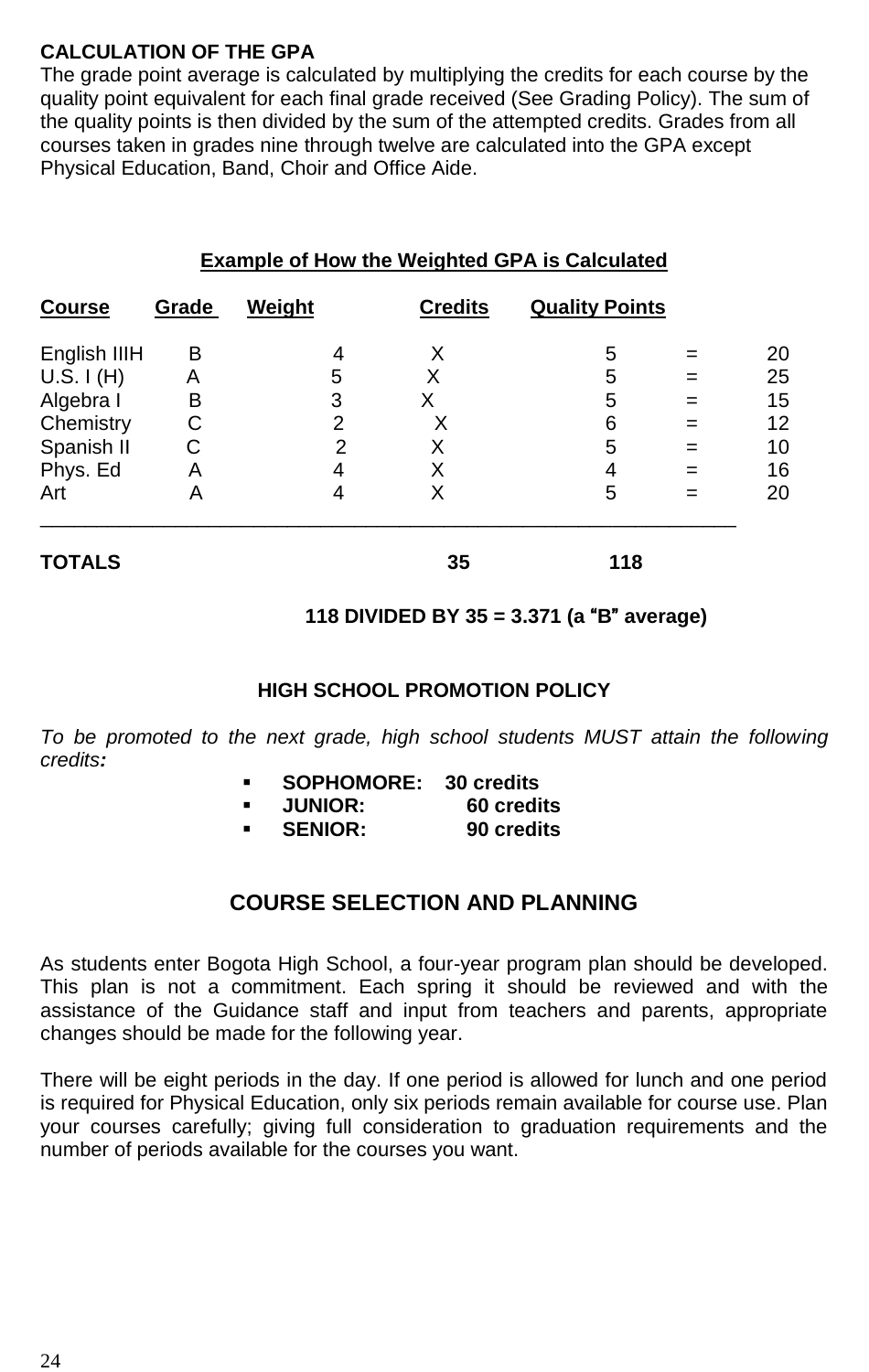### **HONORS/ ADVANCED PLACEMENT**

Honors and Advanced Placement courses are designed to provide students with an academic challenge beyond that which is offered in regular level courses. Differences from other courses are both quantitative and qualitative; that is, there is a greater amount of work required and the work is more difficult. Assignments and activities are specifically designed to move students to think more critically and at a higher level.

Highly and most competitive colleges and universities generally prefer that students striving for admission include honors and/or Advanced Placement courses in their high school program of studies. Since these courses are more demanding, it is strongly recommended that the student confer with the counselor and the teacher when considering an advanced program.

Students taking Advanced Placement courses may take the AP examination in that subject in May of the school year in which the course is taken. Most colleges and universities will grant college credit provided a satisfactory score is earned on the examination (three or higher on a scale of one to five). Students should communicate with specific colleges and universities concerning their policy for granting college or advanced credit.

### **INDEPENDENT STUDY**

An eligible student may elect to participate in an Independent Study program at Bogota High School. The student's involvement will depend upon faculty availability, the student's interests and needs, and the student's willingness to fulfill the terms of a contract signed by the student, the teacher, the guidance counselor and the administration.

### **CURRICULAR OFFFRINGS**

The curricular offerings are designed to meet the needs, interests and abilities of the individual student. This is accomplished through Guidance Department conferences with the student and, when desirable, the student's parents. No student is restricted from any course he/she wishes to pursue. Only his/her measure of success helps hinder his/her progressive developments in a specific sequential advancement. On the advice or recommendation of his/her teacher or guidance counselor he/she is encouraged to apply himself/herself in certain areas and/or eliminate other areas of study. Students are required to take at least four (4) academic subjects each year. Students who score below the level of proficiency on standardized tests must be enrolled in a remediation course/BSI.

Schedule changes will be honored by the Guidance Department, only if **a** valid reason exists and approved by the principal. All scheduled changes must take place within the first two (2) weeks of the school *year.* Exceptions can be made with administrative approval.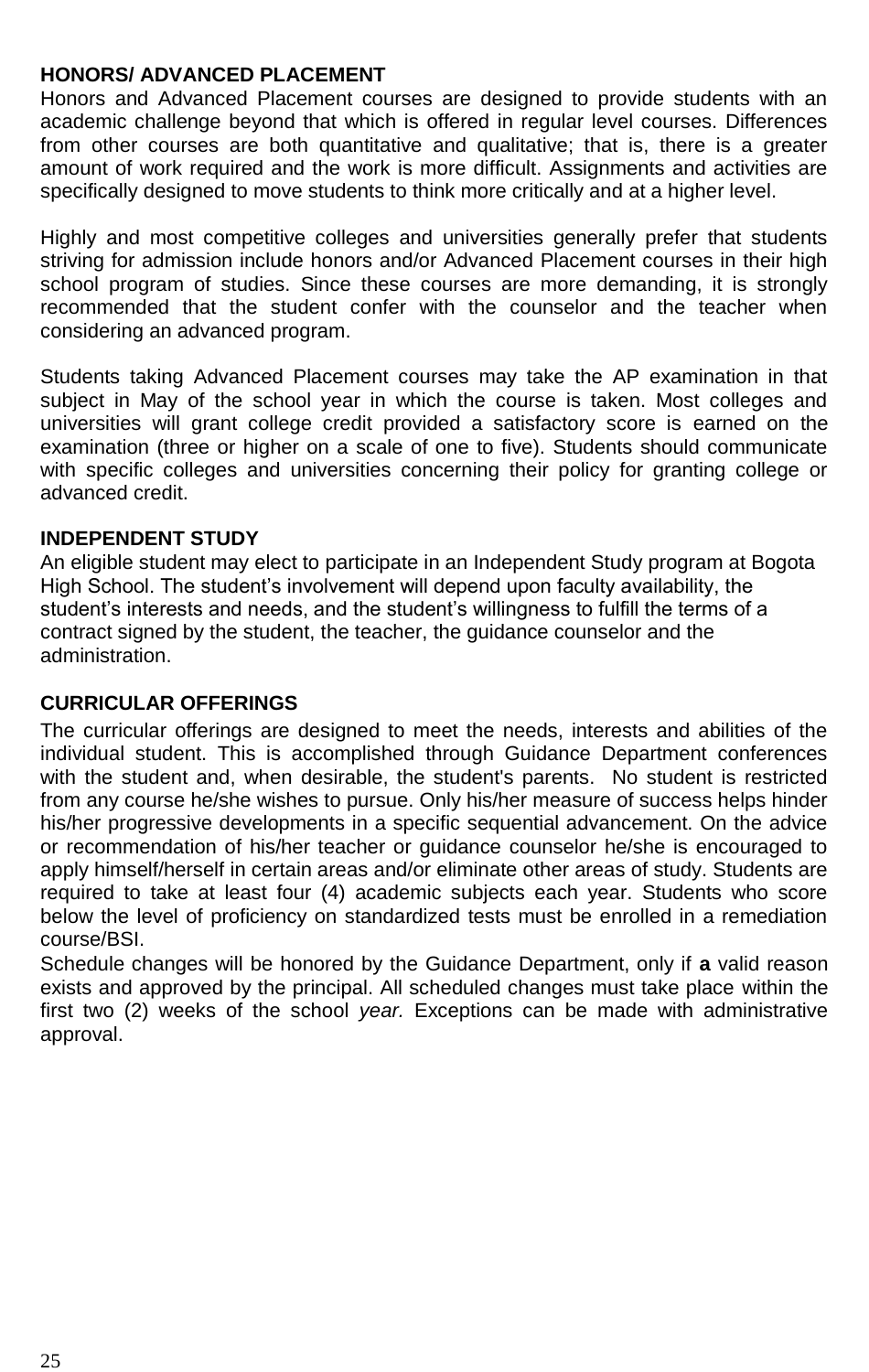### **BOGOTA JUNIOR HIGH SCHOOL COURSE OFFERINGS**

### **7th and 8th Grade Course Offerings at Bogota Jr./Sr. High School**

### **7th Grade**

- 1. Math 1. Math
- 
- 2. English 2. English
- 4. Science
- 
- 6. Lunch
- 

- 1. Spanish 1. Stem<br>1. Stem 2. Stem 2. Span
- 
- 3. Study Skills 3. Art
- 4. 7 Habits

## **th Grade**

- 
- 
- 3. Social Studies<br>4. Science
- 
- 5. PE/Health 5. PE/Health
	-
- 7. Cycle 7. Elective

### **CYCLE\* ELECTIVE**

- 
- 2. Spanish
- 
- 

### **Additional courses that may be taken in 7th and 8th grades:**

### **7 th Grade 8**

- 1. BSI Math 1. BSI Math
- 2. BSI English 2. BSI English
- 3. ESL IB 3. ESL IB
- 
- 5. Choir (Lunch)<br>6. Band 7/8
- 

4. ESL ADV<br>5. Choir (Lunch) 6. Choir (Lunch)

**th Grade**

6. Algebra  $I(H)$ 

*\* Students take one cycle each marking period*

### **MIDDLE SCHOOL PROMOTION POLICY**

To be promoted in the Middle School, students MUST have failed no more than one class. Should a student have failed two classes, he/she must attend summer school to make up the failures or will be retained. Students failing three or more classes will be retained in their present grade level.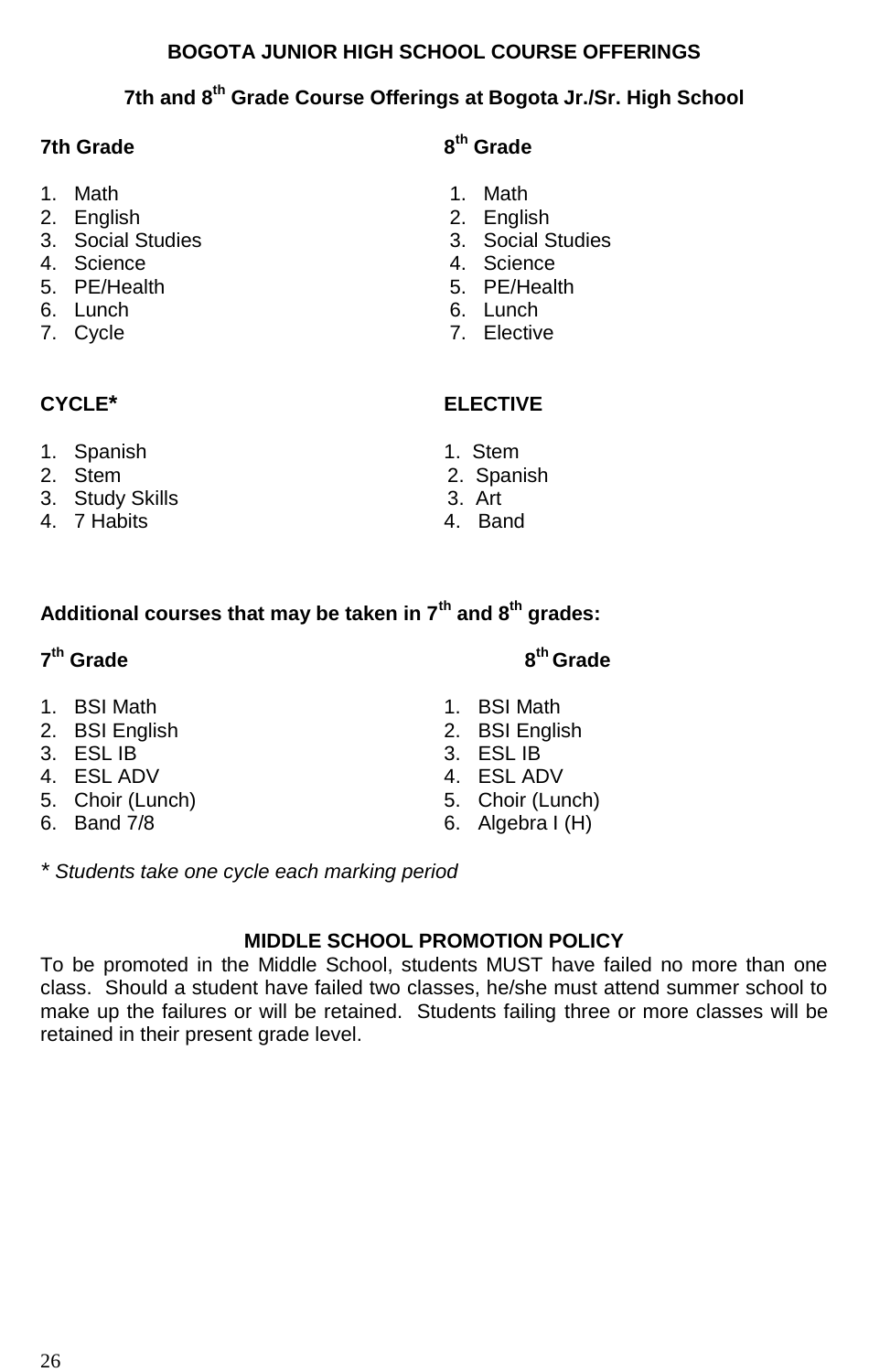## **BOGOTA HIGH SCHOOL COURSE OFFERINGS**

| <b>Business Department</b> | <b>English</b><br><b>Department</b> | <b>Mathematics</b><br><b>Department</b> |
|----------------------------|-------------------------------------|-----------------------------------------|
|                            |                                     |                                         |
| Accounting I, II           | English I, I(H)                     | Algebra I, I(H)                         |
| Sports in Society          | English II                          | Geometry                                |
| <b>General Business</b>    | English II (H)                      | Geometry I (H)                          |
|                            | English III                         | Algebra II                              |
|                            | English III (H)                     | Algebra II (H)                          |
|                            | English IV                          | Pre Calculus                            |
|                            | English IV (H)                      | Essentials of Alg. II                   |
|                            | Critical/Creative<br>Writing        | <b>Statistics AP</b>                    |
|                            | English Literature. AP              | Calculus (H)                            |
|                            | <b>BSI Language</b>                 | <b>Basic Skills Math</b>                |
|                            |                                     | Elem of College Alg (H)                 |
|                            |                                     | <b>Financial Literacy</b>               |

| <b>Physical/Health Education</b> | <b>Science</b>               | <b>Social Studies</b>   |  |
|----------------------------------|------------------------------|-------------------------|--|
|                                  |                              |                         |  |
| Physical/Health Education I      | Intro. To Physical           | <b>World History</b>    |  |
|                                  | Science                      |                         |  |
| Physical/Health Education II     | Biology I, I (H)             | World History (H)       |  |
| Physical/Health Education III    | Chemistry I, I (H)           | U.S. History I          |  |
| Physical/Health Education IV     | Chem. in the Community       | U.S. History I (H)      |  |
|                                  | Biology II (H)               | U.S. History II         |  |
|                                  | Physics (H)                  | U.S History II (H)      |  |
|                                  | <b>Environmental Science</b> | Psychology AP           |  |
|                                  | Biology AP                   | U.S. History & Film     |  |
|                                  | Anatomy & Physiology         | Economics               |  |
|                                  | <b>Forensic Science</b>      | Research in History     |  |
|                                  | <b>Robotics</b>              | U.S. Government         |  |
|                                  | <b>General Science</b>       | <b>Criminal Justice</b> |  |
|                                  |                              | Human Geography         |  |
|                                  |                              | ΑP                      |  |

| <b>Visual Performing &amp; Practical Arts</b> | <b>World Languages</b> |
|-----------------------------------------------|------------------------|
|                                               |                        |
| Art I, II, III, IV                            | Spanish I, II          |
| Independent Art                               | Spanish III            |
| Band 9 - 12                                   | Spanish IV             |
| Choir (Lunch)                                 | Spanish V (AP)         |
| Introduction to Theatre                       |                        |
| Graphic Arts I and II                         |                        |
| Digital Illustration & Web Design             |                        |
| <b>Graphic Communication Arts</b>             |                        |
| Music Theory I*, II*                          |                        |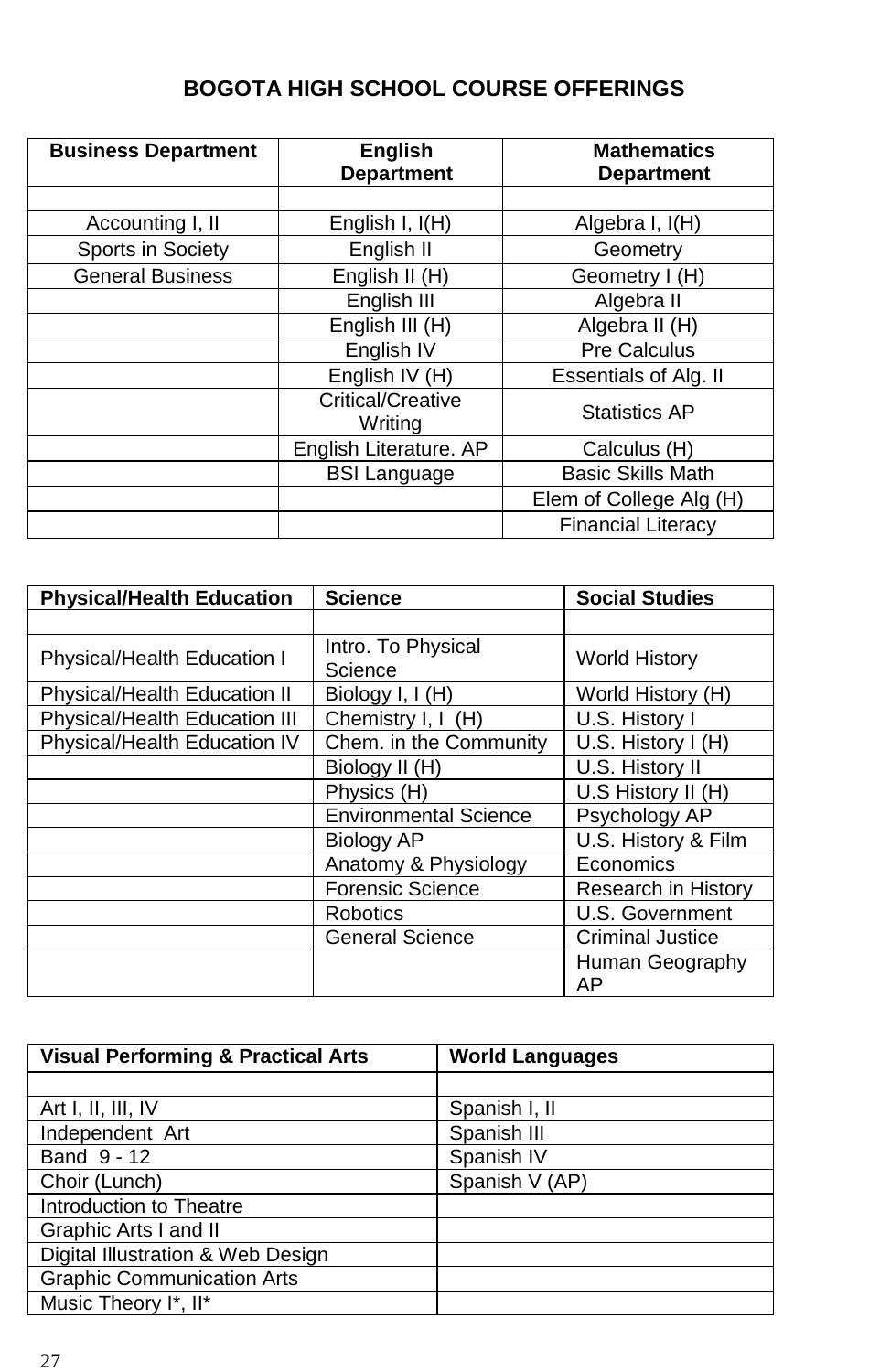### **THE COUNSELING PROGRAM**

- 1. Every student is interviewed by one of the guidance personnel every year and many are interviewed several times a year.
- 2. A cumulative record is kept on each student. At teachers' or parents' request, students are called in for a conference when they have received deficiency slips of failing grades. All parents (7-12) are notified by letter if there is danger of failing a subject for the year.
- 3. Students who desire to see the Guidance Counselor must make an appointment during their lunch. If a student must miss a class, a prior release form must be signed by the teacher.
- 4. A series of programs is arranged in which representatives of different schools, colleges, industry, and vocations participate. Interested students may attend and have an opportunity to ask questions.
- 5. Guidance information is disseminated daily concerning employment opportunities, college visitation programs, scholarships, etc. College and Career news is maintained during the school year, including on-line accessibility. This information is available to sophomores, juniors and seniors. An up-to-date file is kept on all scholarships.
- 6. Career guidance in vocational areas is emphasized for the work-study program at Bogota High School. Such guidance is also provided through the 7th and 8th grade COIN program.
- 7. Discussion Groups are conducted on an as needed basis for students in grades 7 to 12. The purpose is to discuss common adolescent problems, such as single parent households.
- 8. The Naviance Program is a program designed to provide students with information about two or four year colleges regarding tuition, location, requirements, and special programs.

### **PREPERATION FOR COLLEGE**

Detailed information is given students as to how, where and when to apply for admission and scholarship aid. Students are informed individually as well as through English class of the many forms of financial aid. A Financial Aid Conference is held each year to inform parents of changes in Federal and State Aid, as well as local scholarships.

### **MIDDLE COLLEGE PROGRAM**

Students may be awarded three college credits through Fairleigh Dickinson University for the satisfactory completion of designated eleventh and twelfth grade Honor courses.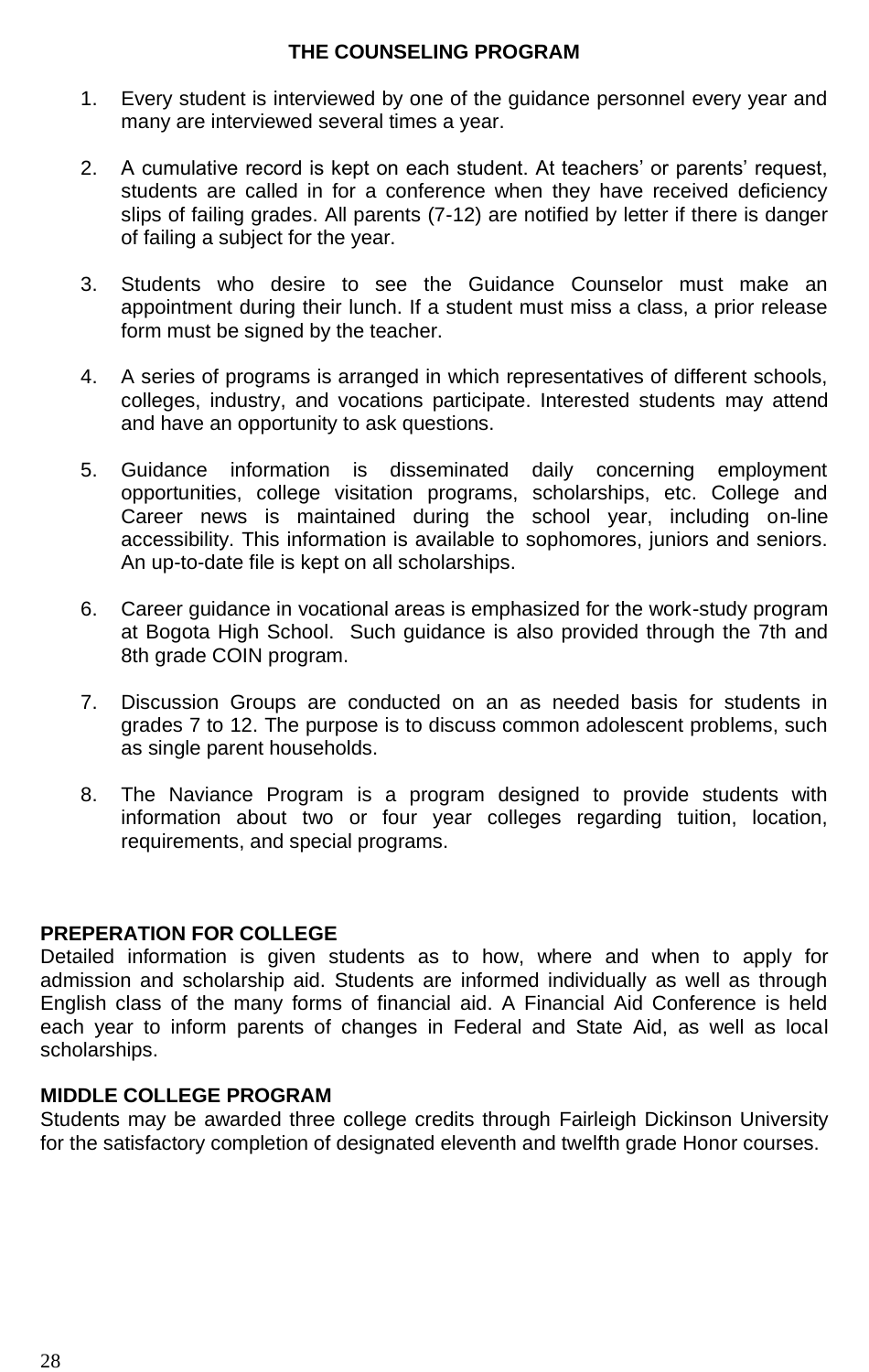### **THE TESTING PROGRAM**

### **Achievement Tests**

- All 8th grade students will be required to take the NJ Assessment of Skills and Knowledge 8 (NJASK8)for Science.
- All Biology students will be required to take the EOC Biology exam in May. Students must pass this test as a requirement for graduation.
- All students Grades 7 through 11 will be required to take the PARCC Exams (ELA, Math 7/8, Algebra 1/2).

The PSAT/NMSQT is given to all sophomores and juniors planning to attend any institution of higher learning. This test is given in October. The scores of the test are used not only for scholarship purposes, but also for prognosis in College Entrance Examinations and graduation requirements.

The Armed Services Vocational Aptitude Battery (ASVAB) is available to all 11th and 12th grade students.

The Advanced Placement tests are administered in May.

| <b>Month</b> | <b>Date</b> | <b>Subject</b>                           |
|--------------|-------------|------------------------------------------|
| October      |             | <b>SAT</b>                               |
| October      | 19          | <b>PSAT</b>                              |
| November     | 5           | <b>SAT</b>                               |
| December     | 3           | <b>SAT</b>                               |
| January      | 21          | <b>SAT</b>                               |
| Feb/April    | TBD         | Access 2.0 ESL                           |
| March/May    | TBD         | <b>PARCC</b>                             |
| May          | 6           | SAT                                      |
| May          | $1 - 12$    | AP Exams                                 |
| May          | 31          | $\overline{8}^{\text{th}}$ grade Science |
| May/June     | $31 - 1$    | <b>EOC Biology</b>                       |
| June         | 3           | SAT                                      |

### **TEST SCHEDULE**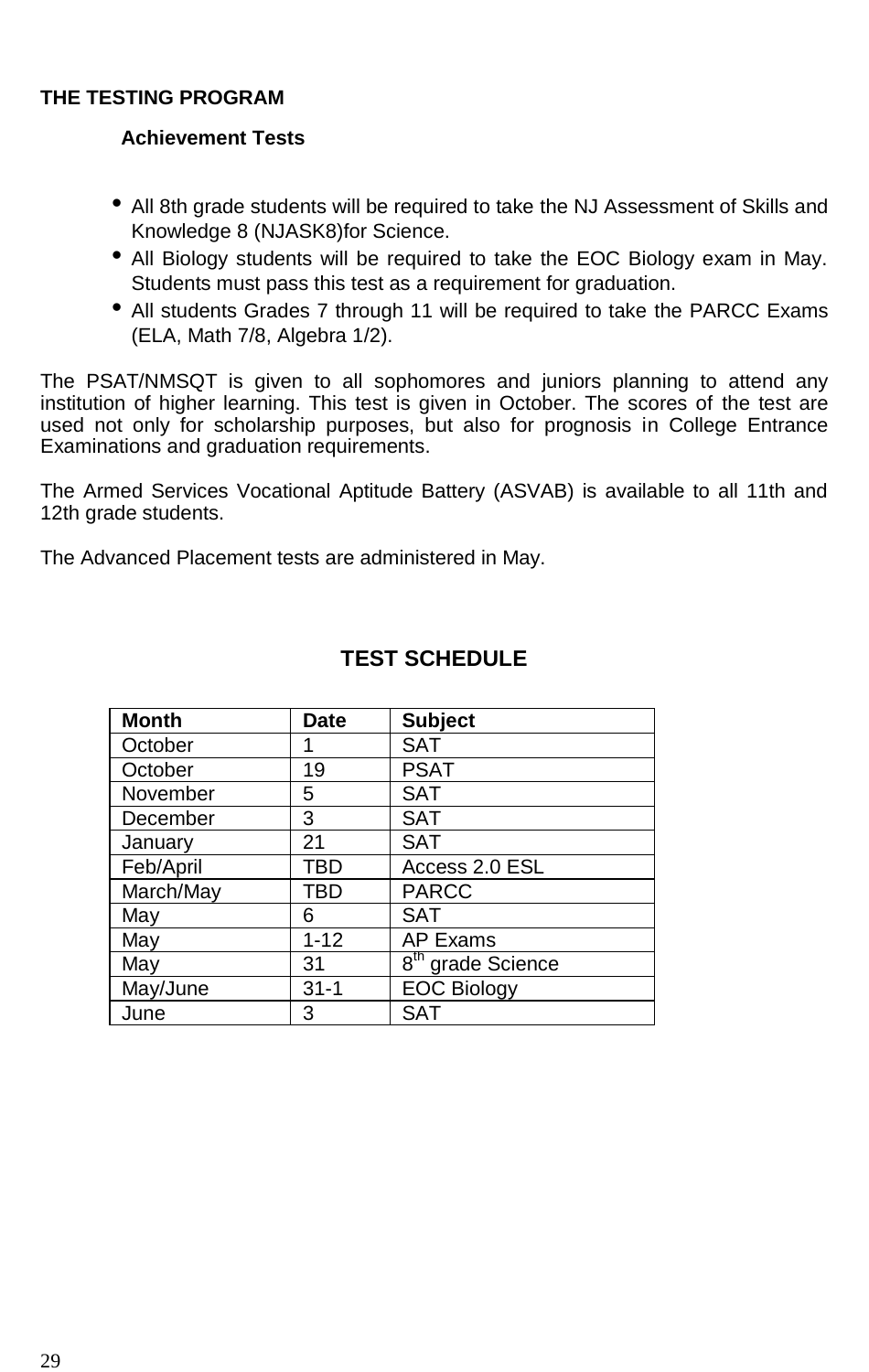### **THE LIBRARY**

- The School library serves students and teachers.
- Books, magazines, pamphlets, and other printed materials make up the library collection.
- The audiovisual equipment is housed in the library workroom and is used by teachers and students.

### **LIBRARY HOURS**

The library is open 8:20 a.m. to 3:10 p.m. Monday – Friday.

### **LIBRARY RULES**

- 1. Books may be borrowed for two weeks unless otherwise restricted.
- 2. A fine of \$.05 a day or \$1.00 a month will be charged for each overdue book. All damages to books and all losses of books shall be paid for.
- 3. Reference books may not be taken from the library.
- 4. In order to respect the rights of others, students are expected to be quiet at all times. Infraction of the rules means dismissal from the library.
- 5. No food or beverages are allowed in the library.

#### **CHECKING OUT MATERIALS**

Bring all materials to the circulation desk. The total number of library materials you may have out should not exceed "3."

**BOOKS:** Sign your name and homeroom on the card in the front of the book. Make sure you notice when the books are due back.

**VERTICAL FILE:** Person at desk will write down the types of materials you are taking out.

### **NEVER LEAVE THE LIBRARY WITHOUT CHECKING OUT ALL LIBRARY MATERIALS.**

### **COMPUTERS**

Computers are available in the library media center for students to type reports.

### **LIBRARY ACCESS DURING THE SCHOOL DAY:**

You are welcome to use the library after school as often as you like. During the school day, access is granted only to classes on a scheduled basis (between the classroom teacher and the library media specialist).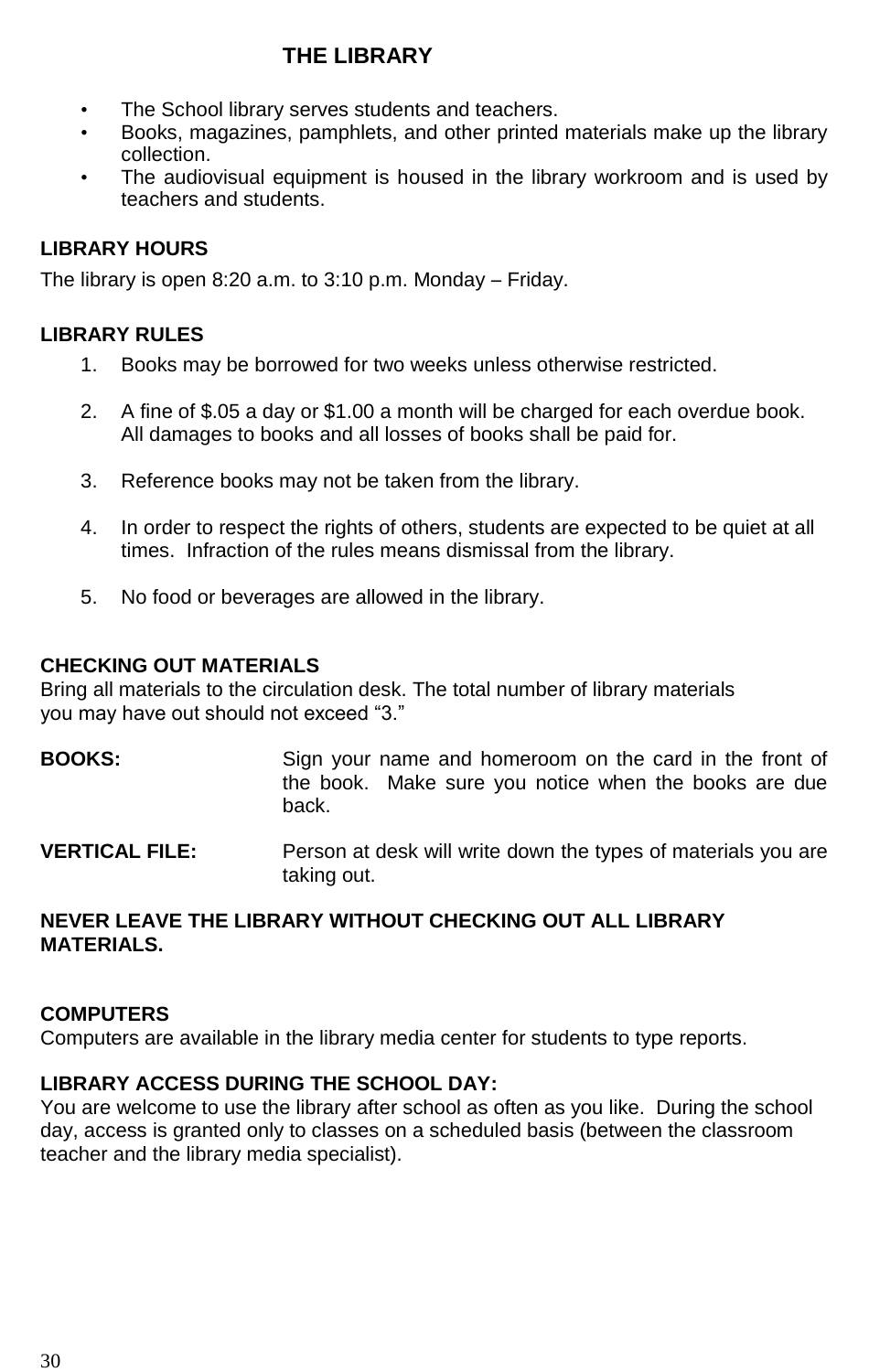To come to the library during your lunch period, you must receive a pass from the lunch supervisor sign into the library and stay the full period

### **OR**

If you would like to spend half a period in the library, you are to report to the cafeteria first……eat lunch, then sign up with the cafeteria supervisor to spend the remaining twenty-one minutes in the library. Only ten students may sign up for the half session library attendance. You will then be escorted to the library by a cafeteria supervisor. YOU ARE NOT TO LEAVE THE CAFETERIA WITHOUT A SUPERVISOR.

If you need help using the library, just ask!

### **EXTRA CURRICULAR ACTIVITIES**

### **STUDENT ELIGIBILITY**

Student eligibility for all extracurricular activities shall be consistent with the academic requirements of interscholastic athletics as described under "Bogota High School Athletic Eligibility, paragraphs 2, 3, and 4."

### **MUSIC ORGANIZATIONS**

#### **BAND**

The Bogota Junior/Senior High School Band is open to any interested student who meets the playing requirements and standards set up by the Band Director. The band rehearses every day and engages in many varied activities, including marching festivals, special assembly programs, and concerts. Scheduled trips, joint concerts with other high schools and out-of-town performances contribute toward a very educational, entertaining, and satisfactory experience for each student member of the band.

### **Requirements for Members of the Band:**

- 1. All members are expected to perform at all functions in which the band participates: football games, concerts, school plays, Memorial Day Parade, Graduation Exercise, special activities such as Herald News Band Festival and any assemblies. Failure to participate in any of these activities, unless excused in advance by the Band Director, may result in failure for the marking period.
- 2. All members of the band are expected to dress properly at all times, and especially when in uniform. Regulation dress requires white shoes, white socks, uniform properly buttoned at all times, and hat in good condition and properly worn. Failure to comply with the regulations above may result in forfeiting any award.
- 3. Band awards will be issued on the basis of attendance, cooperation and dependability.
	- a. Letters are given to any band member who attends and performs at all required activities for three consecutive years. The award will be made in the spring semester.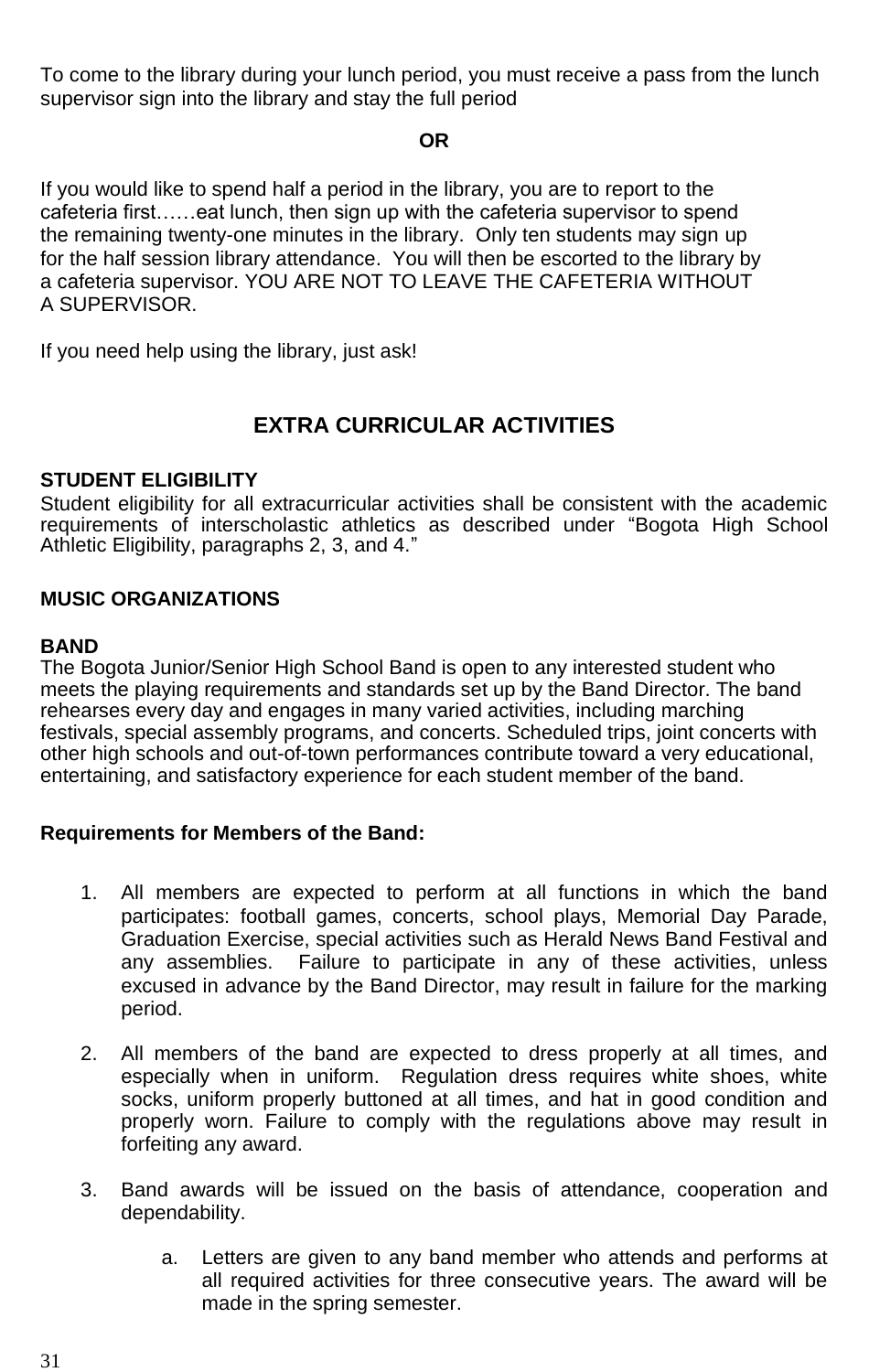- b. Band pins are awarded only to those seniors who have been faithful band members throughout their high school years. This award will be given in the spring.
- 4. All band members will receive 5 credits for five scheduled band periods, per week.

#### **CONCERT CHOIR**

This group, which has a limited enrollment, is open to those who have **met** requirements in sight singing, ear training, responsibility and self- discipline as set up by the Choir Director. Failure to maintain these requirements could result in expulsion. Scheduled trips and exchange high school choral programs are arranged to stimulate and create satisfying experiences for each student.

#### **Requirements for Members of the Choir:**

- 1. All members are expected to perform at all functions in which the choir participates: concerts, assembly programs, and special activities. Failure to participate in any of these activities, unless excused in advance by the Choir Director, may result in failure for the marking period and or the year.
- 2. Choir members are expected to dress properly at all times as indicated by the director. Failure to comply with the above regulations at the time of any program may result in forfeiting a choir award for the year.
- 3. Choir awards are given on the basis of attendance and performance in a cooperative and dependable manner at all required activities for four successive years at the discretion of the Choir Director.
- 4. All Choir members will receive 2 1/2 credits for the five scheduled choir periods per week. Additional points totaling three credits may be earned by those students who submit evidence of private vocal or piano lessons and presentation of a note from home stipulating that one hour of daily practice is being observed. The students who wish to enroll in such a program must perform for the Vocal Music Director at the beginning and at the end of the school year. All Choir members must be present on their scheduled days and arrive to class on time for the full Choir period.

### **ENSEMBLE UNITS**

From time to time, depending upon the schedule available, groups of students who have particular desire to be members of small musical programs have, with the music instructors, formed quartets, double quartets, and similar ensemble units. Naturally, the types of these units change annually. They also present many programs for assemblies and participate in concerts both in Bogota and elsewhere.

### **CLUB ACTIVITIES**

### **GRADES 9-12**

The following are clubs which have been active and which continue in accordance with student interest. From time to time other clubs are formed as student interest is demonstrated. All clubs must be approved by the Student Congress and the Principal prior to being presented to the Superintendent of Schools and the Board of Education for approval.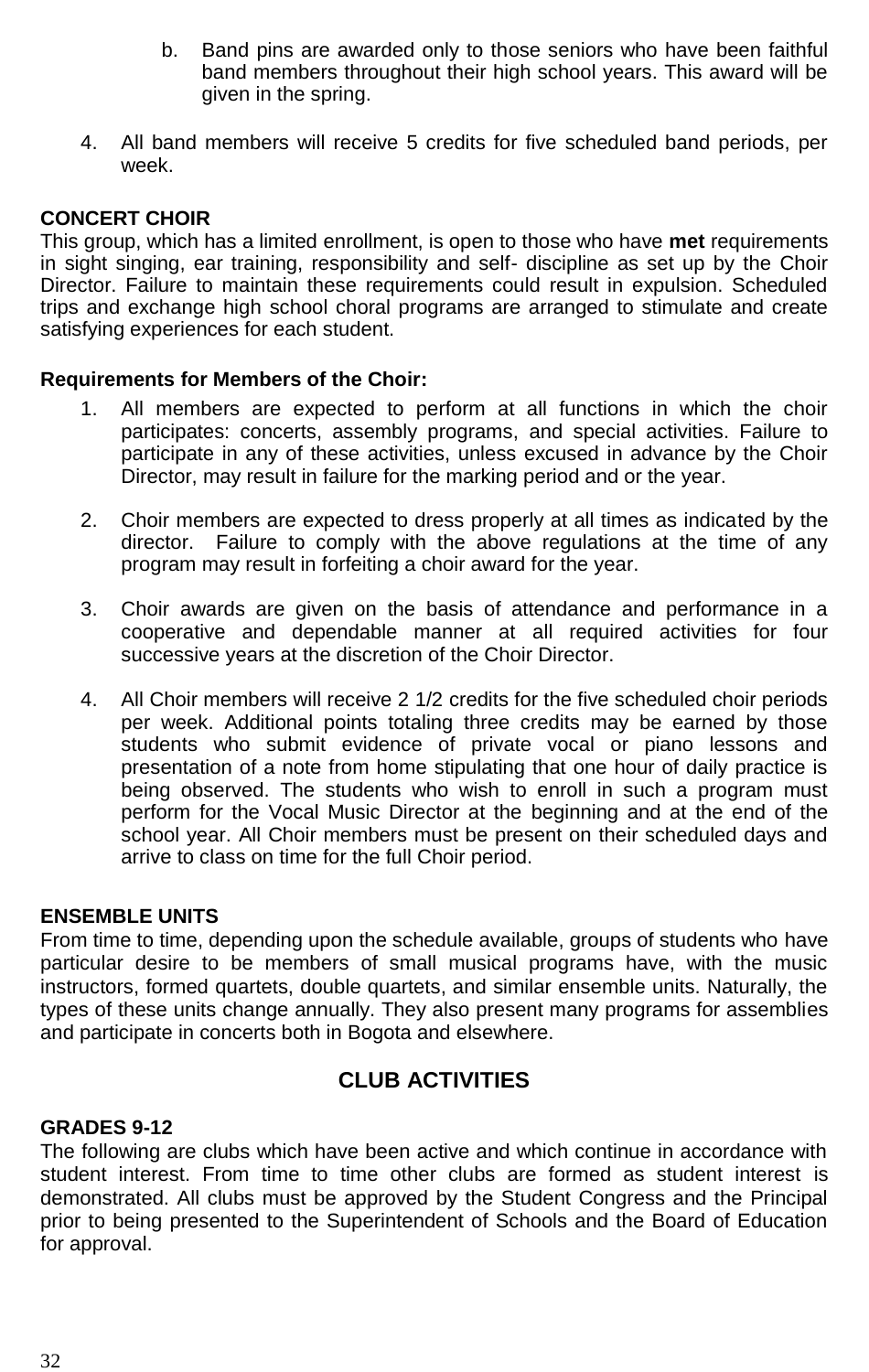### **ART CLUB**

This club has been formed to further students' interest in the various fields of art. It is also for students unable to take art during the regular school day, but who are interested in working in some of the media available in the art room.

### **BOGOTA YOUTH ACTION COMMITTEE**

The function of the Youth Action Committee is to organize and support school and related projects in which they have a deep and committed interest. As a liaison between the school and the community, the Youth Action Committee will promote activities designed to remediate the problems and concerns of the youth of Bogota. The group shall also encourage positive interaction between the youth and the town in an effort to solve common problems through communication.

### **CHESS CLUB**

The Chess Club is a recreational club formed to allow students with an interest in the game to meet once a week after school and several days a week during lunch, to develop their skills of the game. A yearly tournament will determine the chess champion of Bogota High School.

### **CLASS ACTIVITIES**

During the course of a school year, classes may engage in class activities. As a general policy, especially as regards Senior Class Activities, middle school students are not permitted to participate. During a class trip for any grade of the school, only those students from that class may attend. During the Senior Prom, only high school students may attend. The only exception would be for a class activity where a particular grade is invited or perhaps the entire school.

### **DRAMA CLUB**

The club promotes interest in performing arts, attends amateur and professional productions as well as local workshops in the performing arts. The members are also responsible for producing school plays. The students in the club act in the capacities of stage managers, costume designers, make-up crews, and in other technical aspects.

### **ENVIRONMENTAL CLUB**

The club is designed to promote an awareness of environmental issues within the student body and the community. Students participate in a wide variety of activities.

### **INTERNATIONAL THESPIAN SOCIETY**

Troupe 6085 of the International Thespian Society is composed of high school students who have attained at least ten (10) "theatre points" through participation in school and community theatrical productions. Troupe 6085 is the Honor Society for students involved in the performing arts. Members will be able to compete in Interscholastic Thespian Society competitions and also special in-school theatre productions.

### **JUNIOR BACSA**

The Bogota Advisory Committee on Substance Abuse (BACSA) is a club for students who are committed to promoting drugs and alcohol use awareness and sobriety throughout the school. In this group, students teach their peers about the risks of using and abusing substances.

### **MATH CLUB**

Interested students meet to practice a variety of mathematical challenges varying from standardized test questions to contest problems. This club will improve your math skills**.**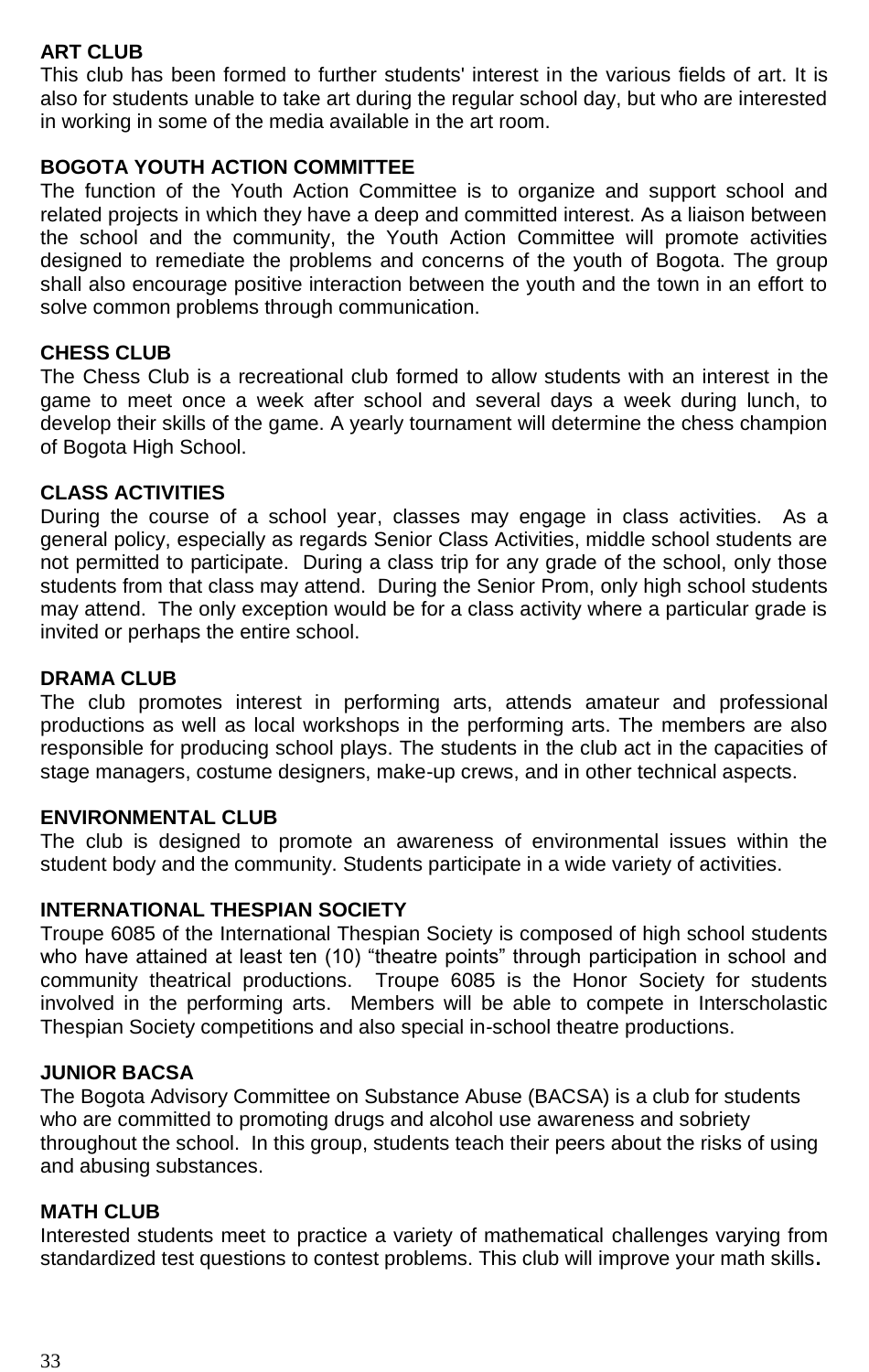### **MULTICULTURAL CLUB**

The club meets on an as-needed basis to develop cultural awareness within our school community. Activities include the National "Mix It Up" Day and the annual multicultural festival held in late May or June. Open to all students, 7 – 12.

### **THE NATIONAL HONOR SOCIETY (NHS)- GRADES 9 -12**

The Robert Pollison Chapter of the National Honor Society is composed of seniors and juniors elected by a faculty selection committee. Seniors and juniors with a 3.5 (B+) average may make formal application to the committee together with documentation of leadership activities, character and service. Officers are selected and they determine the year's activities of the chapter.

### **THE JUNIOR NATIONAL HONOR SOCIETY - GRADES 7 & 8**

#### **SCIENCE CLUB**

The Science Club carries on the following activities: talks and discussions of science interest, individual projects and experiments, assistance in the care of specimens and equipment in the science laboratory.

### **STAGE CREW**

Members of the stage crew assist in making sets for the various dramatic productions and assist in all other functions necessary during dramatic productions.

### **GRADE 7& 8 ACTIVITIES**

The seventh and eighth grade activities program includes such activities as assembly programs, drama, stage crew, a newspaper, the Multicultural Club, Y.A.C, Junior NHS. Additions and revisions are made as necessary to satisfy the needs and interests of the students and to offer the optimum in variety and relevancy.

Assembly Programs - programs of educational value and interest are held on occasion to supplement the academic program.

Sports Teams will be available through the Bogota Rec. Department.

### **BOGOTA HIGH SCHOOL ATHLETICS**

The following are the interscholastic sports teams by season:

- **FALL:** Varsity and Junior Varsity Football Boys and Girls Cross Country Varsity and Junior Varsity Volleyball (Girls) Fall Cheerleading **Soccer**
- **WINTER:** Varsity and Junior Varsity Basketball (Boys) Varsity and Junior Varsity Basketball (Girls) Varsity and Junior Varsity Bowling (Boys and Girls) Varsity Wrestling Winter Cheerleading
- **SPRING:** Varsity and Junior Varsity Track (Boys) Varsity and Junior Varsity Track (Girls) Varsity and Junior Varsity Baseball (Boys) Varsity and Junior Varsity Softball (Girls)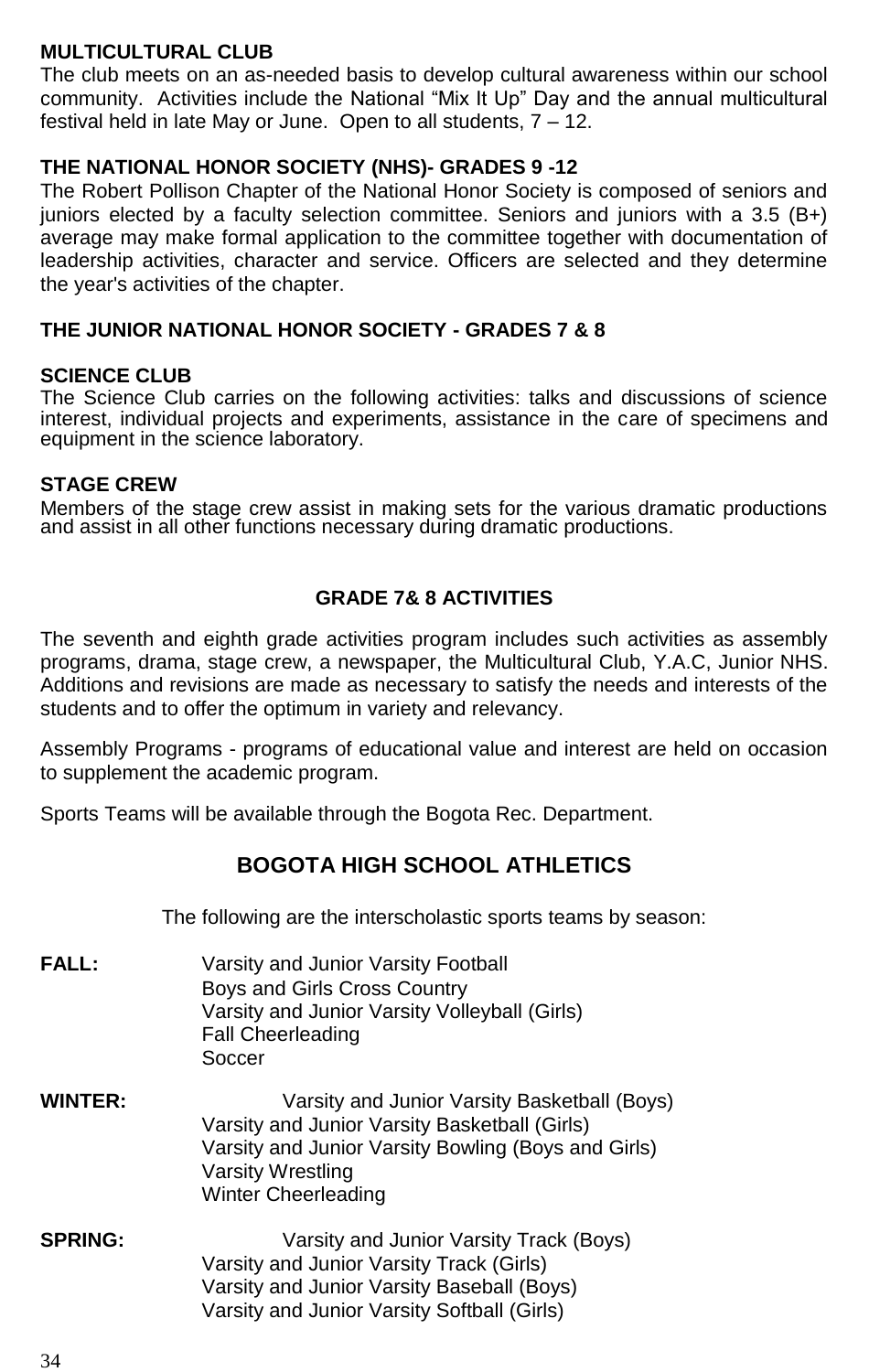### **BOGOTA HIGH SCHOOL ATHLETIC ELIGIBILITY**

Bogota High School is a member of the New Jersey State Interscholastic Athletic Association (NJSIAA) and the BCSL Olympic Division. The athletic program of the school is subject to the Policies and Procedures of the New Jersey State Interscholastic Athletic Association (NJSIAA), under the direction and supervision of the Athletic **Director** 

A student shall be eligible for varsity athletic competition if that student meets each of the following qualifications:

- 1. Be a registered student under the age of 19 years at the beginning of the school year.
- 2. To be eligible for athletic or extracurricular activities during the fall and winter seasons, a student must pass 25% of the State requirements for Graduation. Presently this requirement is 110 credits. The student must pass the equivalent of 27.5 credits (7th and 8th grade students must pass 6 classes – they earn no credits) at the conclusion of the second semester. This applies to all students. (There is no academic requirement for incoming middle school students.)
- 3. In order to participate in spring sports or extracurricular activities, a student must be passing the equivalent of 12-1/2% of the State requirements, or 13.75 credits (7th and 8th grade students must be passing 6 classes - they earn no credits), at the end of the first semester. This applies to all students.
- 4. **ACADEMIC PROBATION** If when Progress Reports are issued a student is in danger of failing one course, that student will immediately be required to attend a morning Study Hall in the cafeteria from 7:30 A.M. - 8:00 A.M. each morning, for a period of no less than two weeks at which time his/her teacher(s) may indicate a passing grade. At such a time the student will not be required to attend morning Study Hall.

If a student is in danger of failing two or more courses, he/she will be required to attend Study Hall for the duration of the Marking Period.

If at the end of a marking period, a student has failed two or more courses, that student becomes immediately ineligible for athletic or extra-curricular participation or competition until mid-marking period Progress Reports indicate passing in all courses, and will attend a mandatory Study Hall from7:30 A.M.- 8:00 A.M. each morning until that time.

Should a student fail one course for a marking period, that student will be placed on academic probation for at least two weeks and attend a morning Study Hall in the cafeteria from 7:30 A.M.- 8:00 A.M. each morning, for a period of no less than two weeks at which time his/her teacher(s) may indicate a passing grade. At such a time the student will not be required to attend morning Study Hall. During the period of probation, the student may remain on rosters, and may continue to participate in practices, meetings, or competitions. If after two weeks probation the student is still not passing he/she will be suspended from participation until the teacher indicates a passing grade.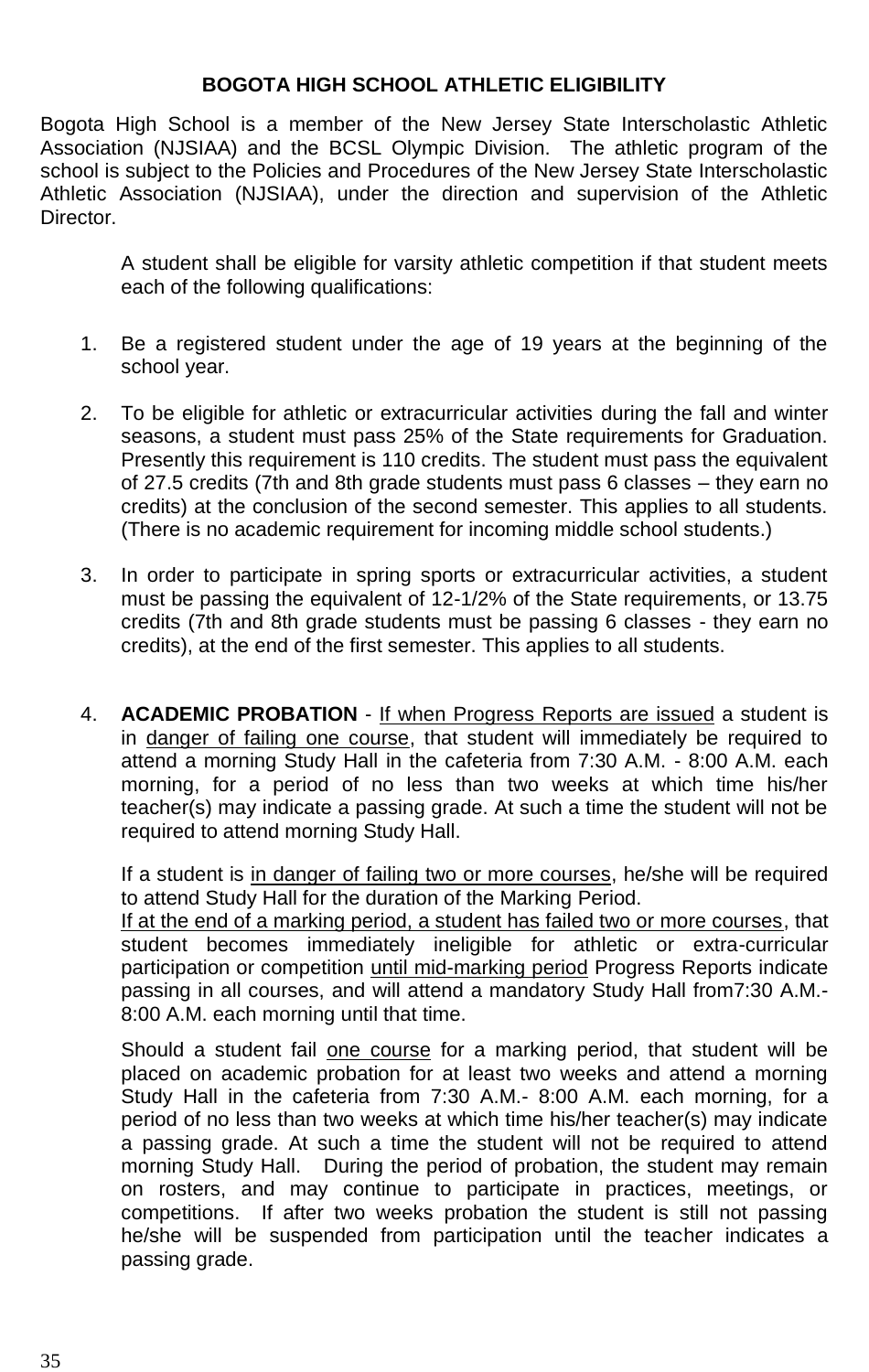If at the end of a marking period, a student has failed two or more courses, that student becomes immediately ineligible for athletic or extra-curricular participation or competition. Should a student fail one course for a marking period, that student will be placed on academic probation for at least two weeks until such time as his/her teachers have indicated an improvement in academic performance. During the period of probation, the student may remain on rosters, but may not participate in practices or competitions. Should a student fail one course as a final grade (in June), that student will be on academic probation through the first marking period of the next school year (unless made up in summer school).

- 5. Be an amateur.
- 6. No students shall be eligible for high school athletics after the expiration of eight consecutive semesters following entrance, if that student enters as a freshman.
- 7. A transfer student is governed by Article V, Section K of the NJSIAA Rules and Regulations.
- 8. A student who is eligible at the beginning of the sports season shall be allowed to finish that season.
- 9. Have parents' or guardians' written consent and undergo a thorough physical examination, which is given by the team physician or his/her own doctor).
- 10. A student must be in school on the day of an event. Student participation on days when school is not in session is handled on an individual basis.

#### **CONSENT TO RANDOM TESTING**

All student athletes must consent in writing to random drug testing to be eligible to participate in NJSIAA sanctioned athletic competition. The actual random testing program will ONLY become effective should a team enter the State Championship Tournament and will be directed by the NJSIAA.

#### **TRAINING RULES AND RULES OF CONDUCT**

The following are the training rules and rules of conduct defined and enacted by the coaching staffs and approved by the Board of Education:

- 1. No smoking and/or carrying tobacco of any kind. Penalty for violation immediate dismissal from the squad.
- 2. No consumption of any alcoholic beverages or use of controlled dangerous substances. Penalty for violation - immediate dismissal from the squad.
- 3. Unexcused absences totaling (2) will mean dismissal from the squad. Anyone who wishes to be excused from a particular practice or game MUST contact the coach personally beforehand and state the reason(s) for having to be absent. The coach will make a determination.
- 4. Habitual lateness for any reason, including detention, will not be tolerated. Offenders may be dismissed from the squad at the discretion of the coach.
- 5. Obscene or profane language will not be tolerated.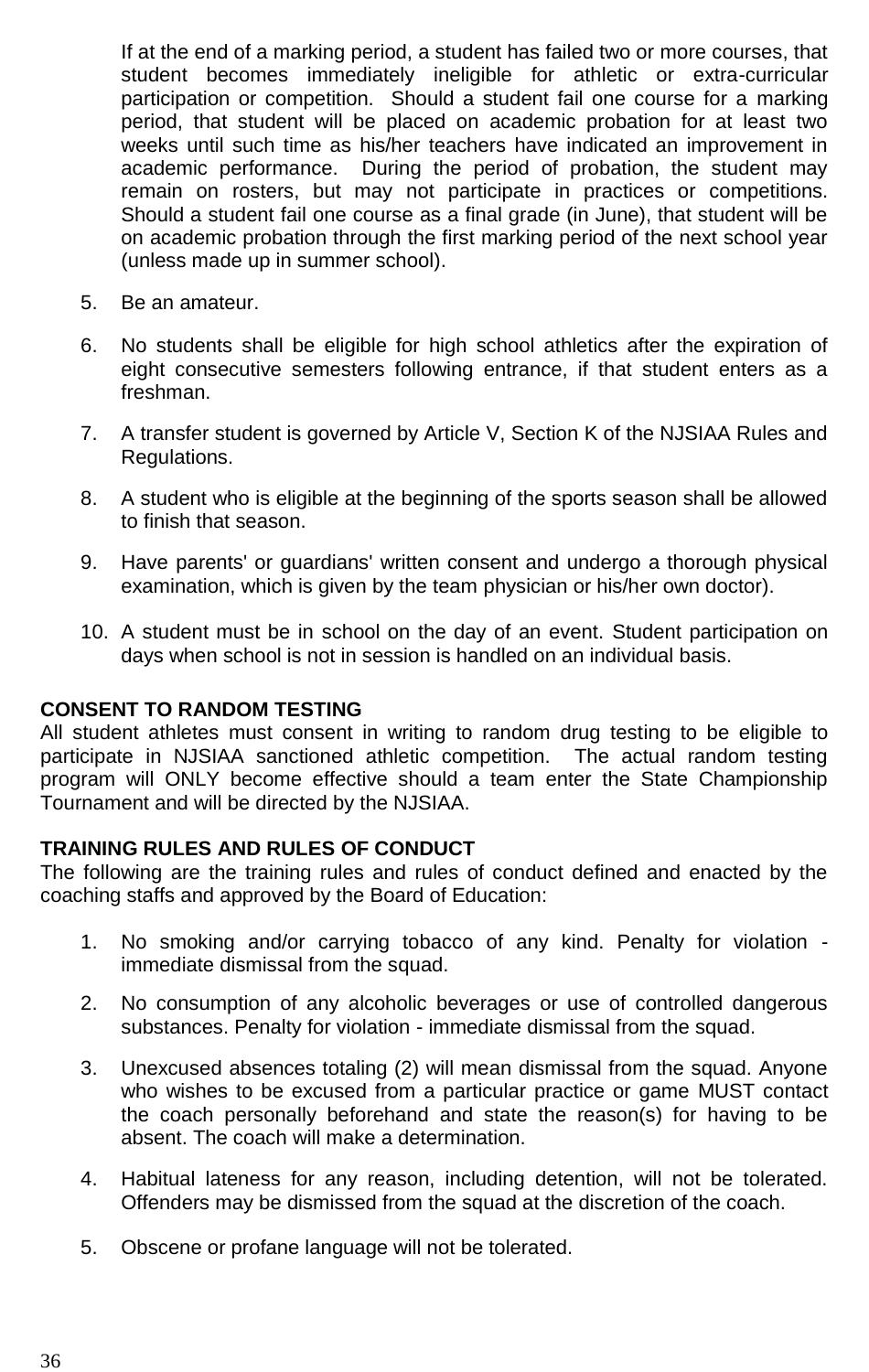- 6. Gambling on the outcome of a game or player's performance is forbidden. Student gambling of any form will not be tolerated. Infractions will be handled by an administrator.
- 7. Defacing school property or the property of any other school or stealing team equipment or equipment from other schools will mean immediate dismissal from the squad and will be referred to the School Administration for further action.
- 8. Bogota High School athletes are to conduct themselves in an exemplary manner.
- 9. Coaches are expected to set an example of sportsmanship to their respective teams and the public. Proper decorum should be observed at all times.

### **HEALTH SERVICES**

### **REGISTRATION**

The Board of Education's policy states that children admitted to Bogota Junior/Senior High School must fulfill the following requirements:

- 1. Present a transfer card from previous school
- 2. Present proof of required immunizations
- 3. Present report of a physical exam by a licensed physician within the past year.

### **EMERGENCY CARD**

An emergency card will be issued the first day a student starts school and a new one will be issued each year. This must be filled out and returned the following day. Parents are asked to provide at least two local telephone numbers of people who will be responsible for the child when the parent is not available. Do not list persons who are working or are not available during school hours. Please notify the school nurse immediately of any changes on the emergency card.

### **IMMUNIZATION REQUIREMENT POLICY**

New Jersey has enacted a strict law regarding immunization requirements for pupils attending Bogota High School.

- 1. Every pupil shall have received 3 doses of Td or a combination of DTP and Td to equal 3 doses.
- 2. Every pupil shall have received 3 doses live, oral trivalent poliomyelitis vaccine. Third dose given on or after the 4th birthday.
- 3. Every pupil shall have received one dose of measles virus vaccine, live. Pupils receiving vaccine prior to one year of age shall be revaccinated. (Two doses if born after January 1, 1990.)
- 4. Every pupil shall have received one dose of rubella vaccine, live, or laboratory evidence of immunity.
- 5. Every pupil shall have received one dose of mumps vaccine or laboratory evidence of immunity.
- 6. Every pupil shall have received 3 doses of Hepatitis B vaccine or laboratory evidence of immunity.
- 7. The N.J. State Department of Education requires a Mantoux TB test on all students entering school from out of the country, out of the state, and from districts within the state where cases of TB occurred during the past year.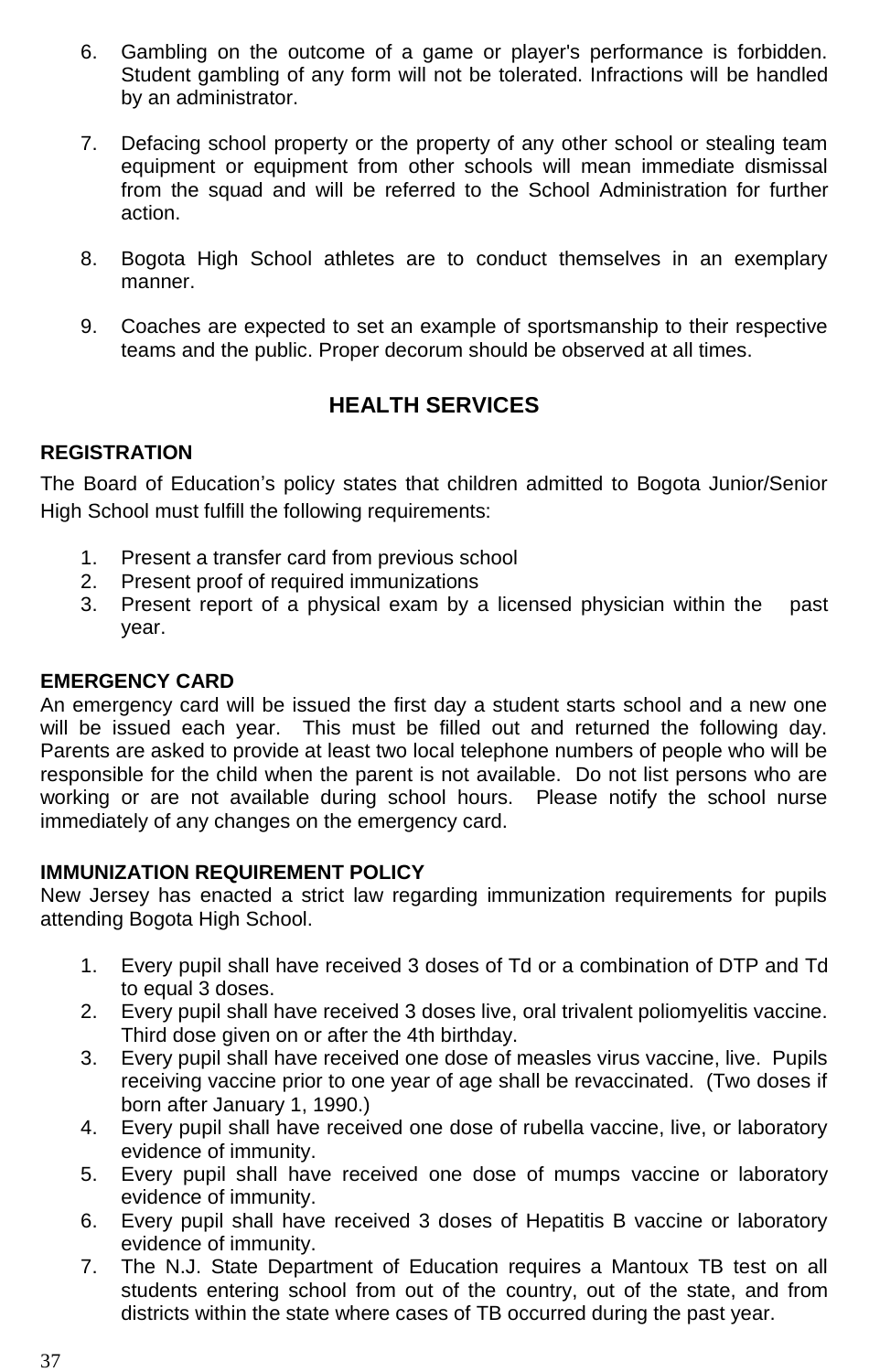### **The following documents are acceptable evidence of immunization:**

- 1. An official school record from any school. This includes out-of-state schools as well as in-state schools.
- 2. Any public health department record showing compliance.
- 3. A licensed physician's record.

### **NO CHILD WILL BE ADMITTED TO SCHOOL WITHOUT PROOF OF IMMUNIZATION.**

### **MEDICATION POLICY**

No medication may be given or taken by any student except under the following conditions:

- 1. Only therapeutic medications prescribed by a physician, which must be taken during school hours, may be administered by the nurse.
- 2. Such prescription or non-prescription medication in its original container MUST be accompanied by a note from the physician containing specific instructions stating the type of medication, time of administration, and proper dosage. Parental consent in writing is also required.
- 3. All such prescription or non-prescription medication must be kept and dispensed in the nurse's office, and are to be administered by the nurse only, or her authorized substitute nurse.
- 4. Medication prescribed by a physician in an emergency may be administered by the nurse.

### **No parent phone instructions can be accepted. All requests and directions must be sent to the nurse in writing from a physician.**

Please forward all requests to the school nurse since she alone is charged with the responsibility for such matters. Forms may be obtained through the nurse's office.

### **SCOLIOSIS SCREENING**

Assembly Bill No. 254, passed in August 1978 makes mandatory and biennial screening of all children, ages 10-18 for Scoliosis (curvature of the spine). The purpose of this program is to identify the problem so that early treatment can be started. Examinations will be done throughout the school year by school personnel who have been given special training. Should a spinal problem be suspected and further consultation recommended, parents will be notified and requested to see their own physician for further evaluation. Please contact you school nurse if your child is under treatment for a spinal problem or if you have any questions.

### **TUBERCULOSIS SCREENING**

New Jersey State Department of Education School Tuberculin Testing Rules:

The only pupils who should be tested are those in grades and schools identified and/or under circumstances specified by the State Department of Health based upon the high incidence of tuberculosis or reactor rates in the communities or population groups concerned.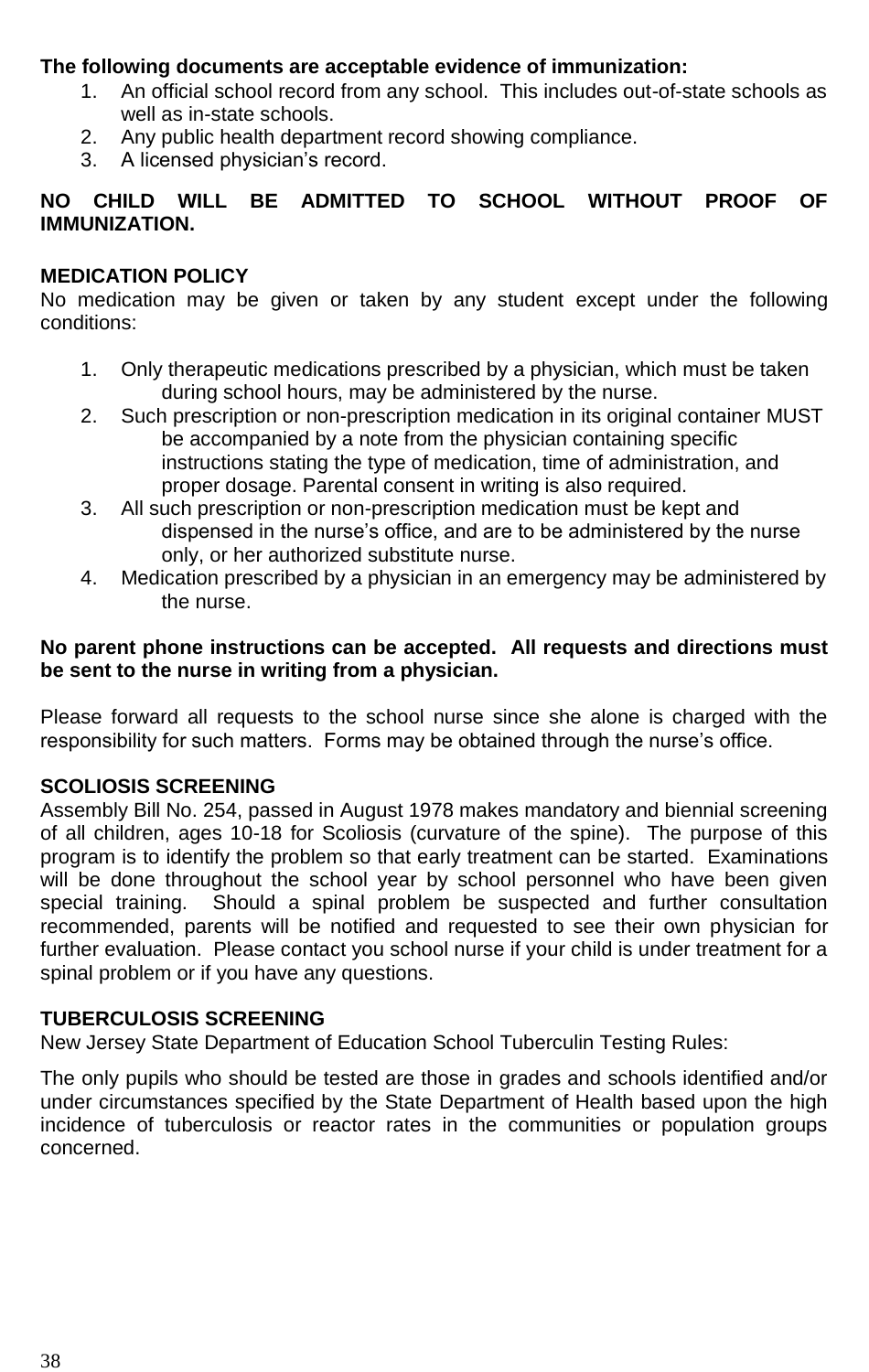### **PHYSICAL EDUCATION**

The Bogota Board of Education requires all students to participate in a physical education program unless excused by a physician. For reasons of temporary illness or injury, a period of 1-2 days absence from the physical education program may be granted upon receipt of a written note from a parent. For any reason requiring an absence of 3 or more days, a doctor's written order is necessary. Such excuses will be kept on file in the medical room. Even though excused from active physical participation, students are required to attend classes, to complete assigned projects, and to fulfill all the requirements of the health courses.

#### **ILLNESS**

The nurse will be in school daily. In case of illness in the classroom THE NURSE MUST BE NOTIFIED. STUDENTS, WHO BECOME ILL IN SCHOOL AND WISH TO GO HOME, MUST REPORT TO THE NURSE'S OFFICE FOR THAT PERMISSION. THOSE WHO FAIL TO REPORT WILL BE CONSIDERED TRUANT. NO STUDENT WILL BE PERMITTED TO LEAVE THE BUILDING UNLESS ESCORTED BY A PARENT.

### **INJURY**

If a student is injured at school, he/she should immediately notify the teacher in charge. The teacher will then immediately notify the office so that the school doctor or nurse can be called. Whenever a child is injured or taken ill at school, the following procedure will be followed:

- 1. First aid treatment is administered.
- 2. In case of an emergency, accidents or illness, the parent, guardian or person listed on the emergency card will be notified.
- 3. The parent will be requested to call for the student or arrange transportation.
- 4. The school is not responsible for injuries occurring at home.

#### **PHYSICAL EXAMINATIONS**

While your child attends school in Bogota, he or she will need a physical examination at intervals. The law for the following requires such examinations:

- 1. All 9th graders
- 2. All students involved in interscholastic athletics
- 3. All students applying for working papers
- 4. Classified students and students being evaluated by the Child Study Team when necessary

If you have any objections to screenings, or do not want a specific screening of your child, please call the Nurse's office. The screening must then be done by your private physician and a report given to the School Nurse. Please contact the school nurse if you wish to attend.

### **SCREENING PROGRAMS**

Your child will be screened on a regular basis for the following:

| 1. | Vision -                                            | Grades 7 and 9     |
|----|-----------------------------------------------------|--------------------|
| 2. | Hearing -                                           | Grades 8 and 10    |
| 3. | Height and Weight -                                 | Yearly             |
| 4. | Scoliosis -                                         | Grades 7, 9 and 11 |
| 5. | Physical Assessment -                               | Yearly             |
| 6. | Blood Pressure -                                    | Yearly             |
|    | Parents will be notified if any problems are found. |                    |
|    |                                                     |                    |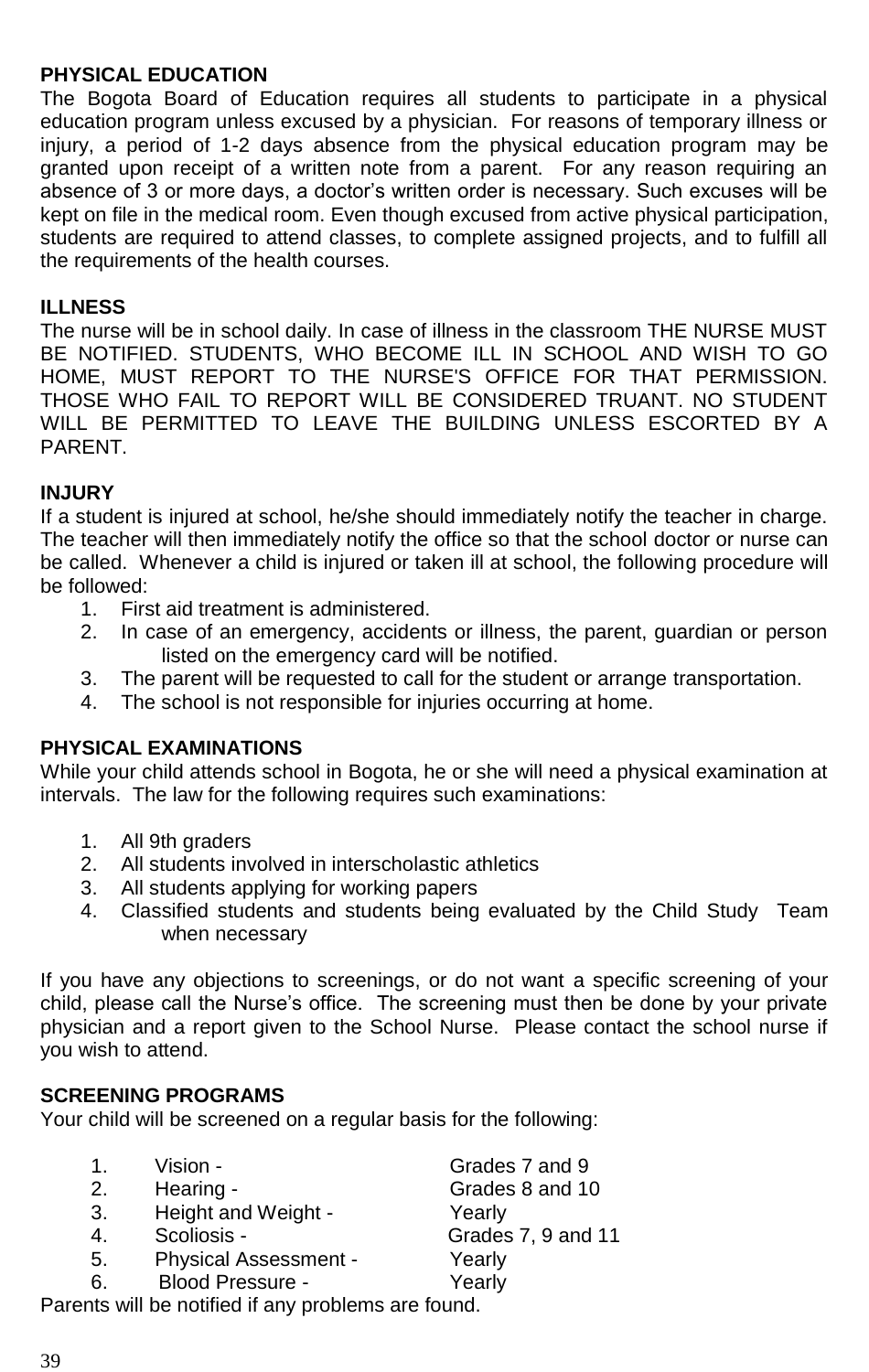### **SPECIAL PROGRAMS**

- 1. Comprehensive and current health records are maintained on all students in grades 7-12.
- 2. Immunizations are reviewed annually to be sure all student records are up-todate.
- 3. Health education and counseling are given on an individual basis when indicated.
- 4. Home Instruction is available for students who may be absent for an extended period of time (2 weeks or more). A note from your physician describing the type and probable duration of illness is required by the school nurse in order to initiate the process.

### **INSURANCE**

Each year the students may purchase insurance for their own protection. Parents are to look for these forms that the students will receive in early September. Students must return these forms to their homeroom teachers with a parent's signature indicating whether or not the coverage is desired. The cost is indicated on the form.

### **FIRE DRILLS**

Fire drills are held each month. The entire building must evacuate. Order and quiet are expected when leaving and returning to the building. Students who do not conduct themselves in an appropriate manner will be disciplined.

### **EMERGENCY DRILLS**

Emergency drills are conduct each month. These include lockdown, Shelter in Place, Bomb Threats, Evacuations and Active Shooters. These drills have procedures in place that students are expected to follow.

### **INCLEMENT WEATHER FIRE DRILLS**

Students, at the direction of the Principal, are to report to their lockers for their coats and leave by the nearest exit in a quiet, orderly fashion making sure they clear the building.

### **EMERGENCY DRILLS**

Emergency drills are held each month. These include Lockdown, Shelter in Place, Bomb Threats, Evacuations and Active Shooters. These drills have procedures in place that students are expected to follow.

### **STUDENT GRIEVANCES/AFFIRMATIVE ACTION**

**The Bogota Board of Education** recognizes its legal responsibility for conducting safe and efficient schools, and to maintain an appropriate program of education for all pupils of the district. Therefore, any disruption of the school or interference with their normal operations violates the law and will not be condoned or tolerated.

**The Bogota Board of Education** also recognizes that the conditions within the school are of paramount importance to the learning process and essential to teachers and students in their daily contact. The students must have some means by which their concerns may be effectively expressed, considered, and acted upon in a fair and equitable manner.

Student Grievances are categorized as individual or group. A copy of the Board of Education's Policy regarding student grievance procedures is available in the Main Office for your review.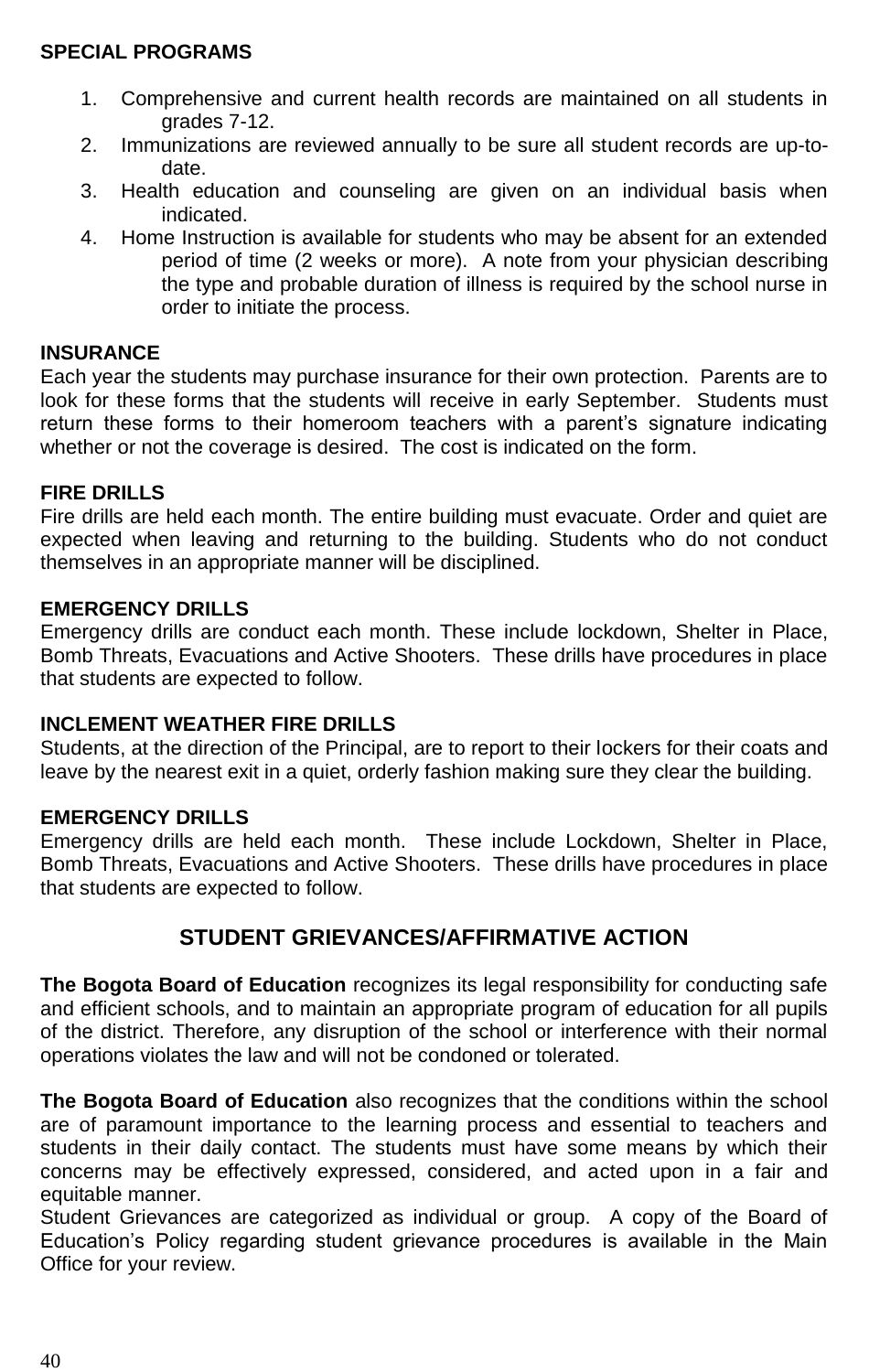### **AFFIRMATIVE ACTION OFFICER**

Mr. Anthony Rotundo Bogota Board of Education

### **STUDENT DISORDERS**

In the event the policy on student grievances does not effectuate an agreeable solution to all and a student demonstration takes place, the demonstration shall be consistent with the basic precept of lawful assembly and shall not be held during school hours or interfere with the legal operation of the public schools.

A copy of the Board of Education's Policy on Student Disorder is available for your review in the Main Office.

### **The Board of Education on Harassment, Intimidation, and Bullying:**

The Board of Education prohibits acts of harassment, intimidation, or bullying of a pupil. A safe and civil environment in school is necessary for pupils to learn and achieve high academic standards. Harassment, intimidation, or bullying, like other disruptive or violent behaviors, is conduct that disrupts both a pupil's ability to learn and a school's ability to educate its pupils in a safe and disciplined environment. Since pupils learn by example, school administrators, faculty, staff and volunteers should be commended for demonstrating appropriate behavior, treating others with civility and respect, and refusing to tolerate harassment, intimidation, or bullying.

### **HARASSMENT, INTIMIDATING & BULLYING SPECIALISTS:**

 **Dr. Rosaura Bagolie Anti Bullying Coordinator** (201) 441-4808 [rbagolie@bogotaboe.com](mailto:rbagolie@bogotaboe.com)

(201) 441-4808 ext. 2006

**Mrs. Karol Misa Anti Bullying Specialist - BHS**

### **PLEASE NOTE THAT DISTRICT POLICIES MAY CHANGE DURING THE SCHOOL YEAR AND OVERRIDE THE INFORMATION IN THIS HANDBOOK**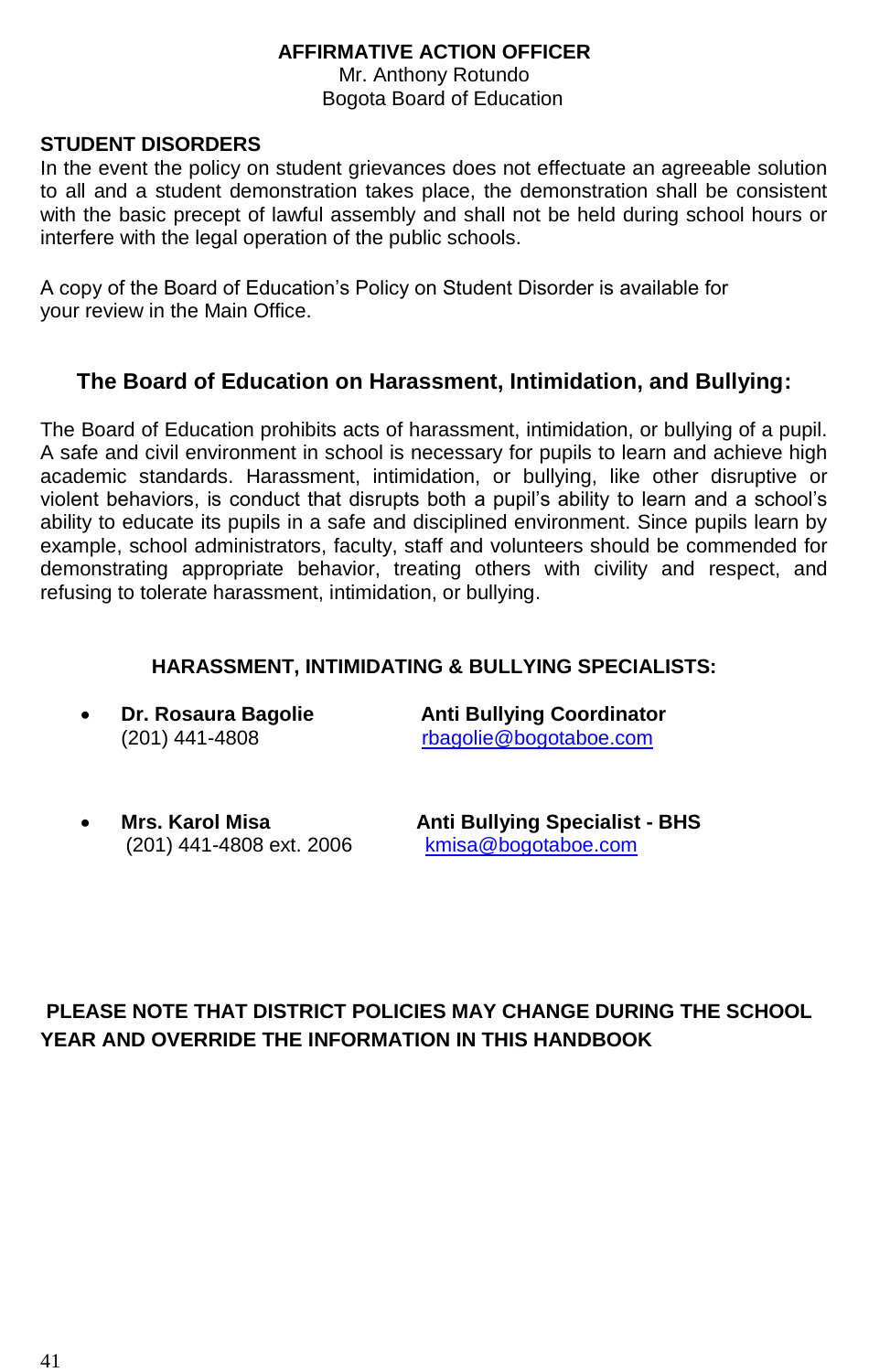### **INDEX**

### **PAGE**

| Academic Achievement23                                                                         |  |  |  |
|------------------------------------------------------------------------------------------------|--|--|--|
| Administration2                                                                                |  |  |  |
| Affirmative Action Officer41                                                                   |  |  |  |
| After School Discipline Program 10<br>Detention<br>PM Suspension<br><b>Saturday Suspension</b> |  |  |  |
|                                                                                                |  |  |  |
| Athletics34-37                                                                                 |  |  |  |
| Teams                                                                                          |  |  |  |
| Eligibility                                                                                    |  |  |  |
| Random Testing                                                                                 |  |  |  |
| <b>Training Rules</b>                                                                          |  |  |  |
| Code of Conduct                                                                                |  |  |  |
| Attendance Policy13-15                                                                         |  |  |  |
| Overview                                                                                       |  |  |  |
| Tardiness                                                                                      |  |  |  |
| <b>Class Cuts</b>                                                                              |  |  |  |
| <b>Loss of Credit</b>                                                                          |  |  |  |
| <b>Appeal Process</b>                                                                          |  |  |  |
| 10:04 AM Sign-In                                                                               |  |  |  |
|                                                                                                |  |  |  |
| Bell Schedule5                                                                                 |  |  |  |
| Board of Education 2                                                                           |  |  |  |
| Bogota Bucs4<br>Chess Club33                                                                   |  |  |  |
|                                                                                                |  |  |  |
|                                                                                                |  |  |  |
| Class Activities33                                                                             |  |  |  |
| 23-24<br>Class Rank                                                                            |  |  |  |
| Community Service  21                                                                          |  |  |  |
| Conduct in Halls15                                                                             |  |  |  |
| Counseling Program28                                                                           |  |  |  |

| Courses of Study25-27             |  |
|-----------------------------------|--|
| Honors/Advanced Placement         |  |
| <b>Independent Study</b>          |  |
| Jr. High Course of Study          |  |
| Sr. High Course of Study          |  |
| Daily Announcements18             |  |
| Daily Time Schedule 5             |  |
| Damaging School Property 16       |  |
| Detention 10-11                   |  |
| Departments2                      |  |
| Discipline Policies  7 - 8        |  |
| Drama Club 33                     |  |
| Dress Policy10                    |  |
| Drug, Alcohol, Tobacco Policy9-10 |  |
| Early Dismissal 14                |  |
| Electronic Instruments  10        |  |
| Extracurricular Activities31-34   |  |
| Eligibility                       |  |
| Music Organizations               |  |
| <b>Club Activities</b>            |  |
| Jr. High Activities               |  |
| Expulsion12                       |  |
| Board Hearing12                   |  |
|                                   |  |
|                                   |  |
| <b>Inclement Weather Drills</b>   |  |
| Forfeit of Student Privileges10   |  |
|                                   |  |
| Grade Point Average (GPA)23-24    |  |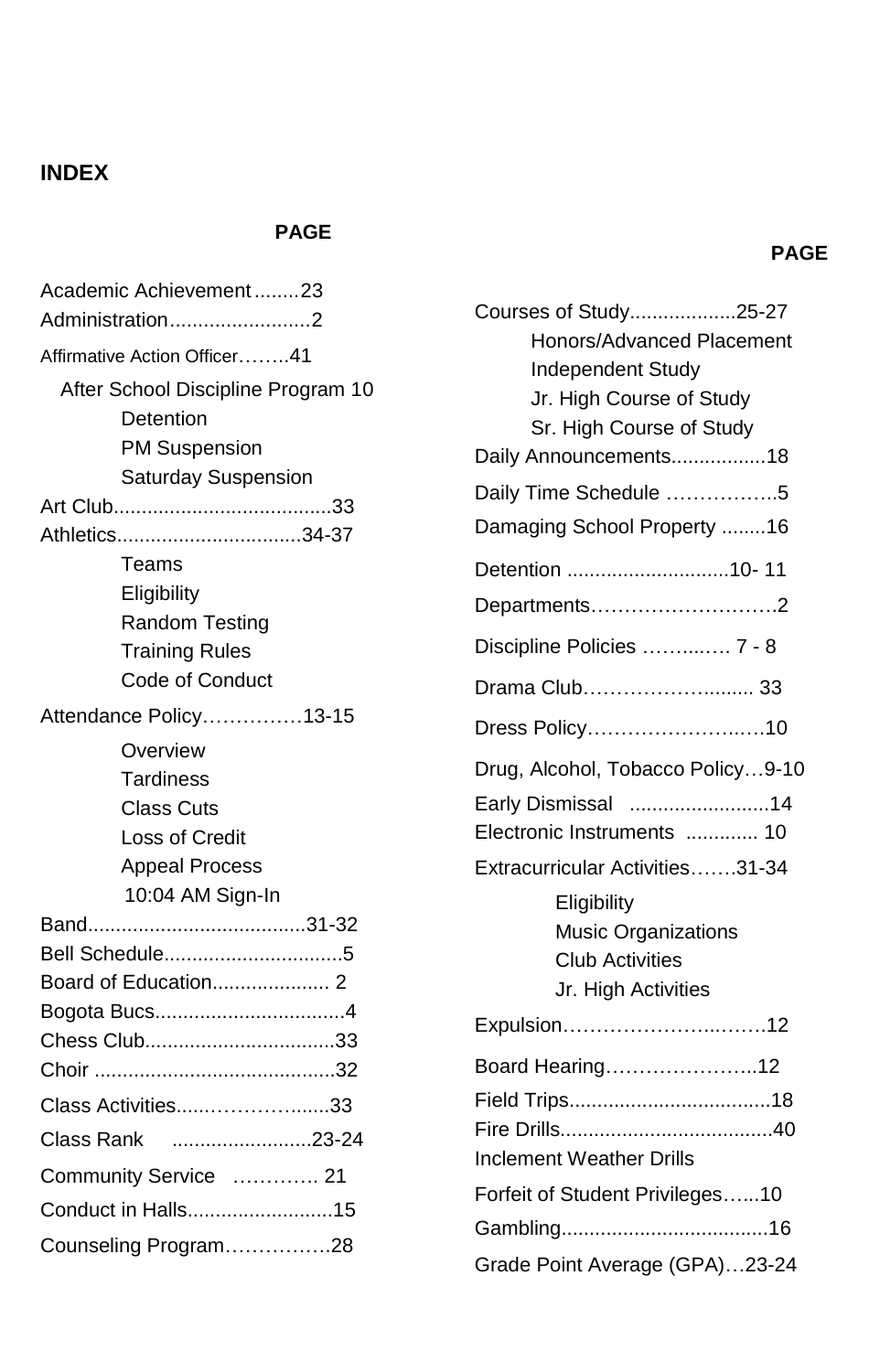| Grade 7/8 Activities34                                                                                                                                                                                                                                               |
|----------------------------------------------------------------------------------------------------------------------------------------------------------------------------------------------------------------------------------------------------------------------|
| Graduation Requirements 20                                                                                                                                                                                                                                           |
| Grading Policy 22                                                                                                                                                                                                                                                    |
| Grievances40                                                                                                                                                                                                                                                         |
| Guidance Department 19-20<br>Gym Lockers 17                                                                                                                                                                                                                          |
| Health Services 37-40                                                                                                                                                                                                                                                |
| Registration<br><b>Emergency Card</b><br>Immunization<br><b>Medication Policy</b><br>Scoliosis Screening<br><b>Tuberculosis Screening</b><br>Attendance<br><b>Physical Education</b><br>Illness, Injury<br><b>Physical Examinations</b><br><b>Screening Programs</b> |
| Insurance                                                                                                                                                                                                                                                            |
| HIB Specialist41                                                                                                                                                                                                                                                     |
| Principal's Honor Roll                                                                                                                                                                                                                                               |
| Honor Roll<br>Identification Cards17                                                                                                                                                                                                                                 |
|                                                                                                                                                                                                                                                                      |
| Independent Study25                                                                                                                                                                                                                                                  |
| Insurance 40                                                                                                                                                                                                                                                         |
| International Thespian Society33                                                                                                                                                                                                                                     |
| Junior BACSA33                                                                                                                                                                                                                                                       |
| Leaving School17                                                                                                                                                                                                                                                     |
| Library 30-31                                                                                                                                                                                                                                                        |
| Hours of Operation<br><b>Rules</b><br><b>Checking Out Materials</b><br>Computers                                                                                                                                                                                     |
| Lockers17                                                                                                                                                                                                                                                            |
| Lost and Found17                                                                                                                                                                                                                                                     |
| Lunch Regulations  18-19                                                                                                                                                                                                                                             |

| National Honor Society34         |
|----------------------------------|
|                                  |
| Out of School Suspension11       |
| Return from Suspension11         |
| Philosophy of School  3          |
| Physical Education  39           |
| Preparation for College   28     |
| Progress Reports23               |
| Promotion Policy - High School24 |
| Promotion Policy - Jr. High26    |
|                                  |
|                                  |
|                                  |
| Report Cards 23                  |
| Science Club  34                 |
| Seniors-Open Lunch  18           |
| Signs in the Hallways16          |
| Stage Crew  34                   |
| Storm Days 19                    |
|                                  |
| Student Congress 6               |
| Preamble                         |
| Constitution                     |
| Student Grievances 40            |
| Student Program5                 |
| Students in the Building17       |
| Student Guest Policy 17          |
| Student Regulations6 - 8         |
| Code of Conduct                  |
| Range of Consequences            |
| Substitute Teachers17            |
| Summer School23                  |